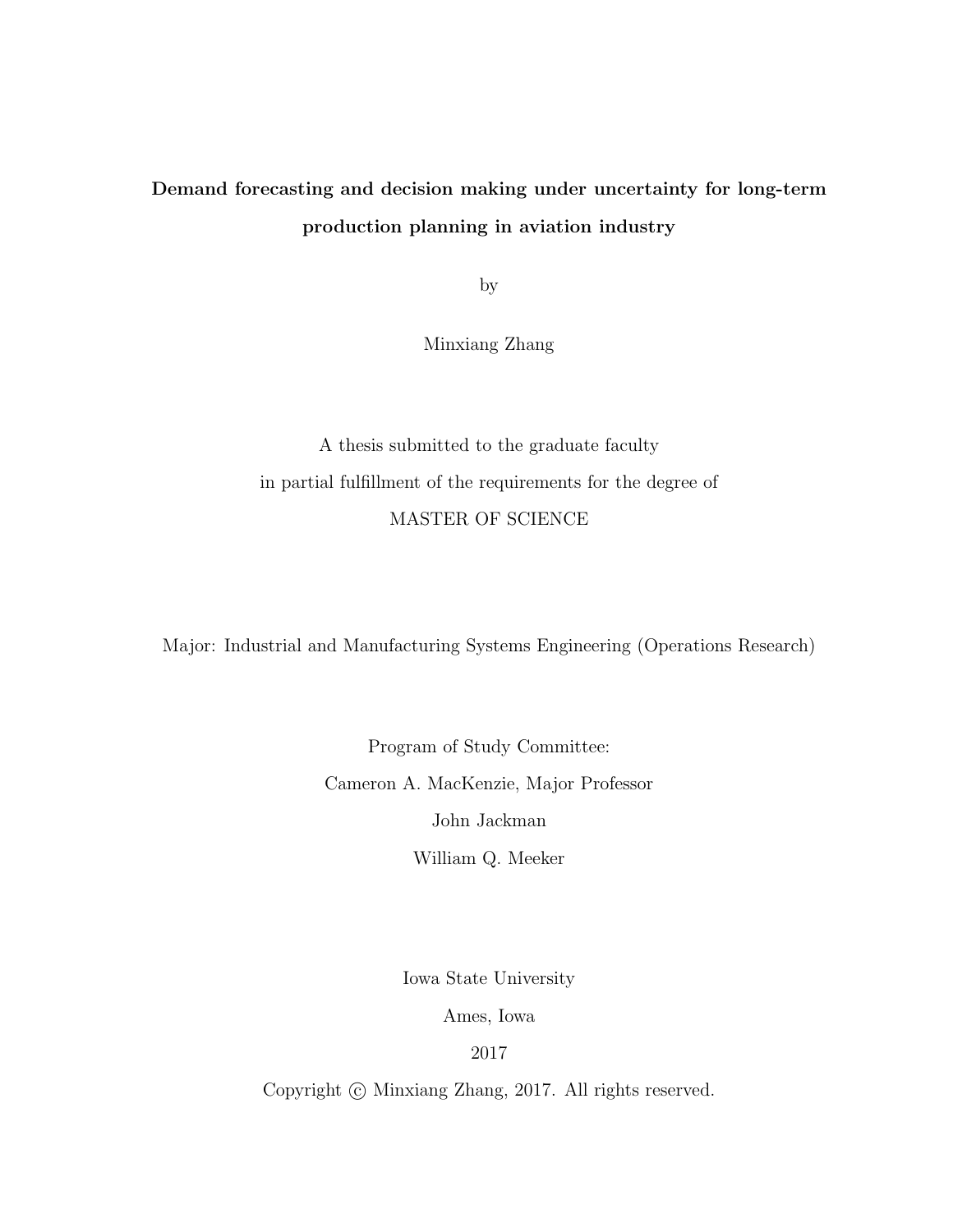## DEDICATION

I would like to dedicate this thesis to my parents without whose support I would not have been able to complete this work.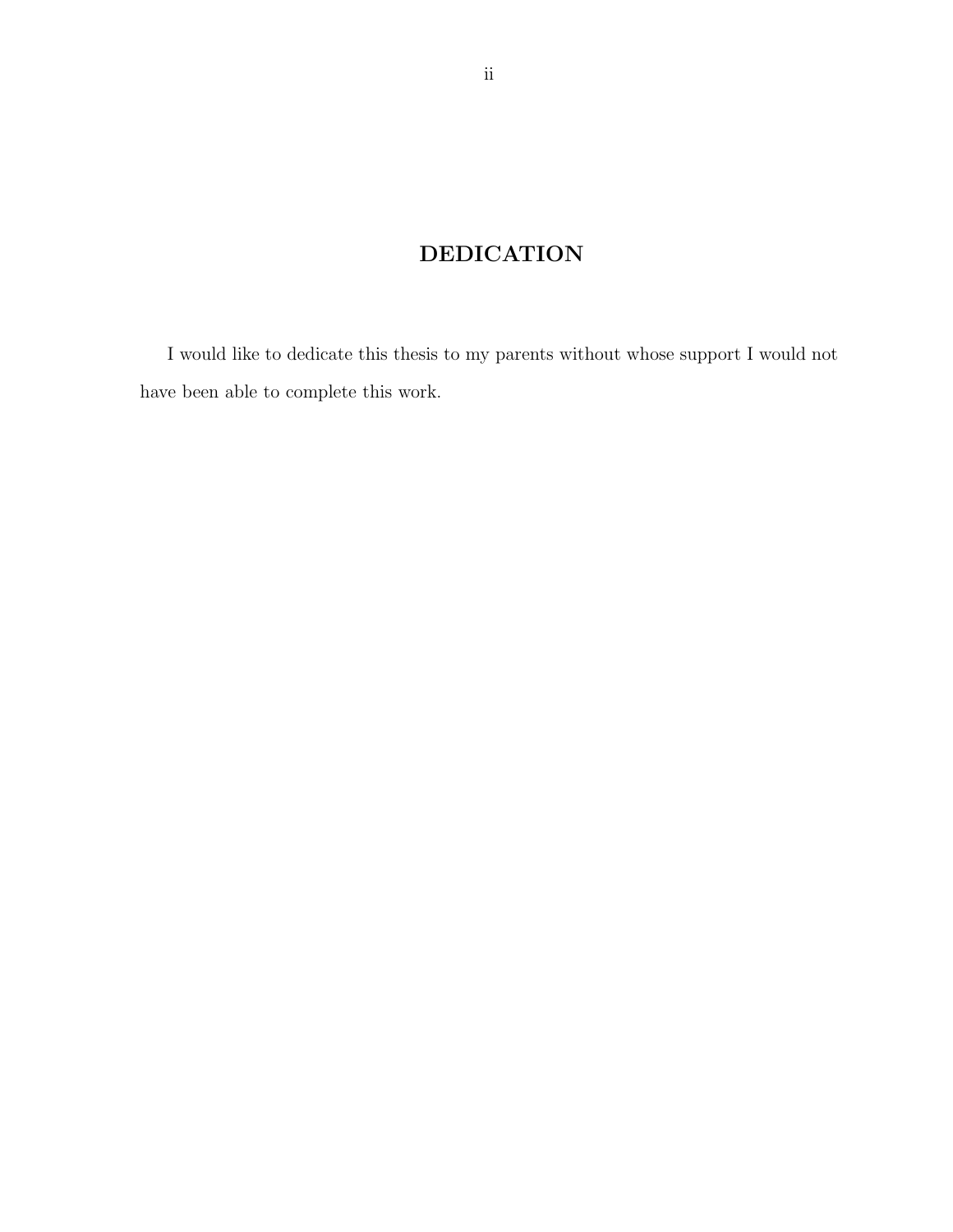## TABLE OF CONTENTS

|     |                |                                                             | $\mathbf{V}$             |  |
|-----|----------------|-------------------------------------------------------------|--------------------------|--|
|     |                |                                                             | $\overline{\mathbf{vi}}$ |  |
|     |                |                                                             |                          |  |
|     |                |                                                             | ix                       |  |
|     |                | CHAPTER 1. GENERAL INTRODUCTION                             | $\blacksquare$           |  |
|     |                | CHAPTER 2. PROBABILISTIC METHODS FOR LONG-TERM DE-          |                          |  |
|     |                | MAND FORECASTING FOR AVIATION PRODUCTION PLAN-              |                          |  |
|     |                |                                                             | $\overline{4}$           |  |
| 2.1 |                |                                                             | $\overline{5}$           |  |
| 2.2 | $\overline{7}$ |                                                             |                          |  |
|     | 2.2.1          | Background on Brownian Motion and Geometric Brownian Motion | $\overline{7}$           |  |
|     | 2.2.2          | Modified Brownian Motion and GBM                            | 8                        |  |
|     | 2.2.3          | Autoregressive Integrated Moving Average                    | 9                        |  |
| 2.3 |                | Application: Forecasting Demand for Airplanes               | 10                       |  |
|     | 2.3.1          |                                                             | 11                       |  |
|     | 2.3.2          | 777 Airplane                                                | 18                       |  |
| 2.4 |                |                                                             | 24                       |  |
|     |                |                                                             | 27                       |  |
|     |                | CHAPTER 3. ANALYZING DIFFERENT DECISION-MAKING METH-        |                          |  |
|     |                | ODS FOR SITUATIONS WITH DEEP UNCERTAINTY                    | 31                       |  |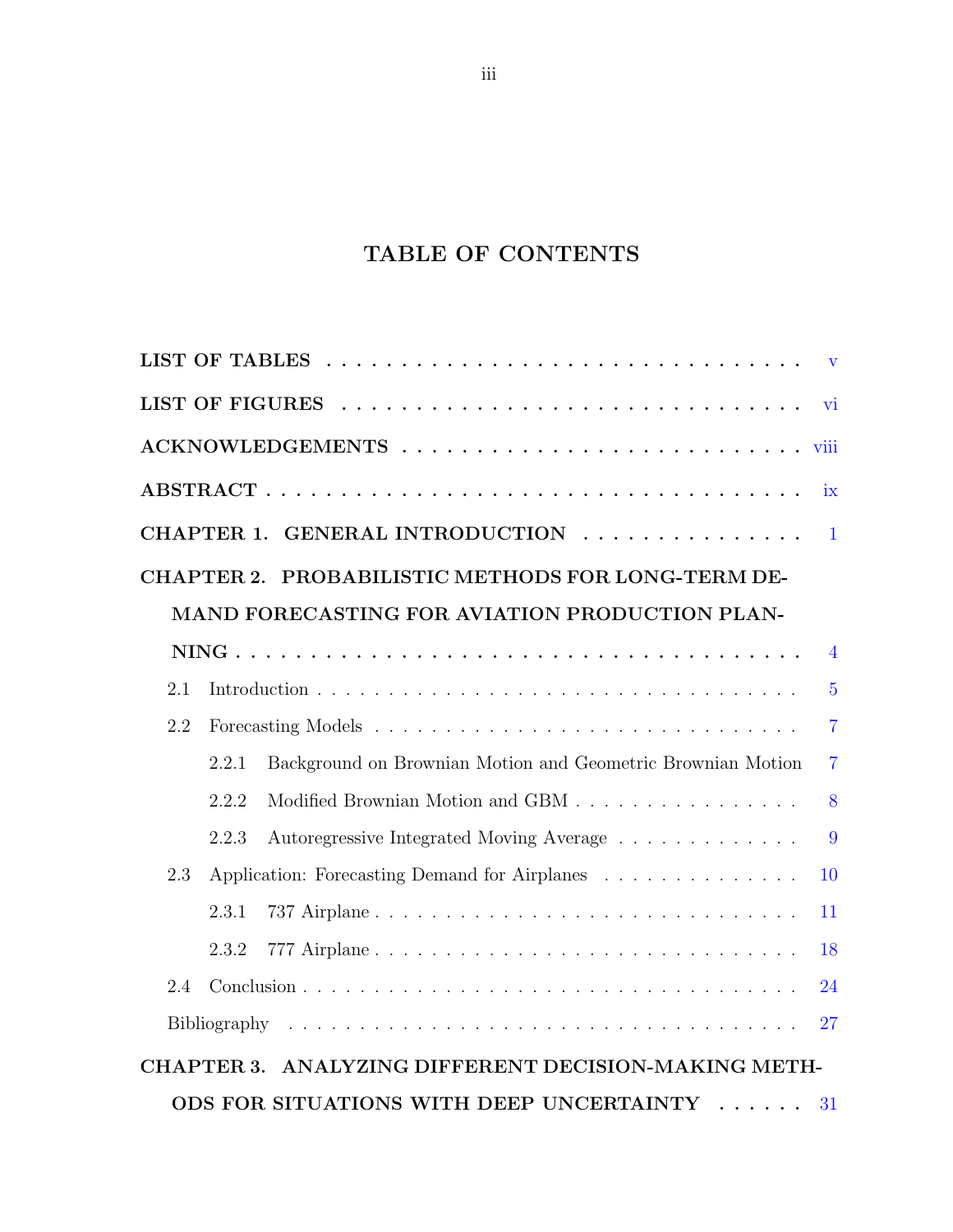| 3.1 |       |                                                            | 32 |
|-----|-------|------------------------------------------------------------|----|
| 3.2 |       | Decision-making in Aviation Industry with Deep Uncertainty | 35 |
|     | 3.2.1 | Capacity Planning Model with Uncertain Demand              | 36 |
|     | 3.2.2 |                                                            | 40 |
|     | 3.2.3 |                                                            | 40 |
| 3.3 |       | Application of Different Decision-making Methods           | 43 |
|     | 3.3.1 |                                                            | 44 |
|     | 3.3.2 |                                                            | 44 |
|     | 3.3.3 |                                                            | 48 |
|     | 3.3.4 |                                                            | 51 |
| 3.4 |       | Comparison of Methods under Deep Uncertainty               | 53 |
| 3.5 |       |                                                            | 56 |
|     |       |                                                            | 59 |
|     |       | CHAPTER 4. GENERAL CONCLUSIONS                             | 65 |
|     |       |                                                            |    |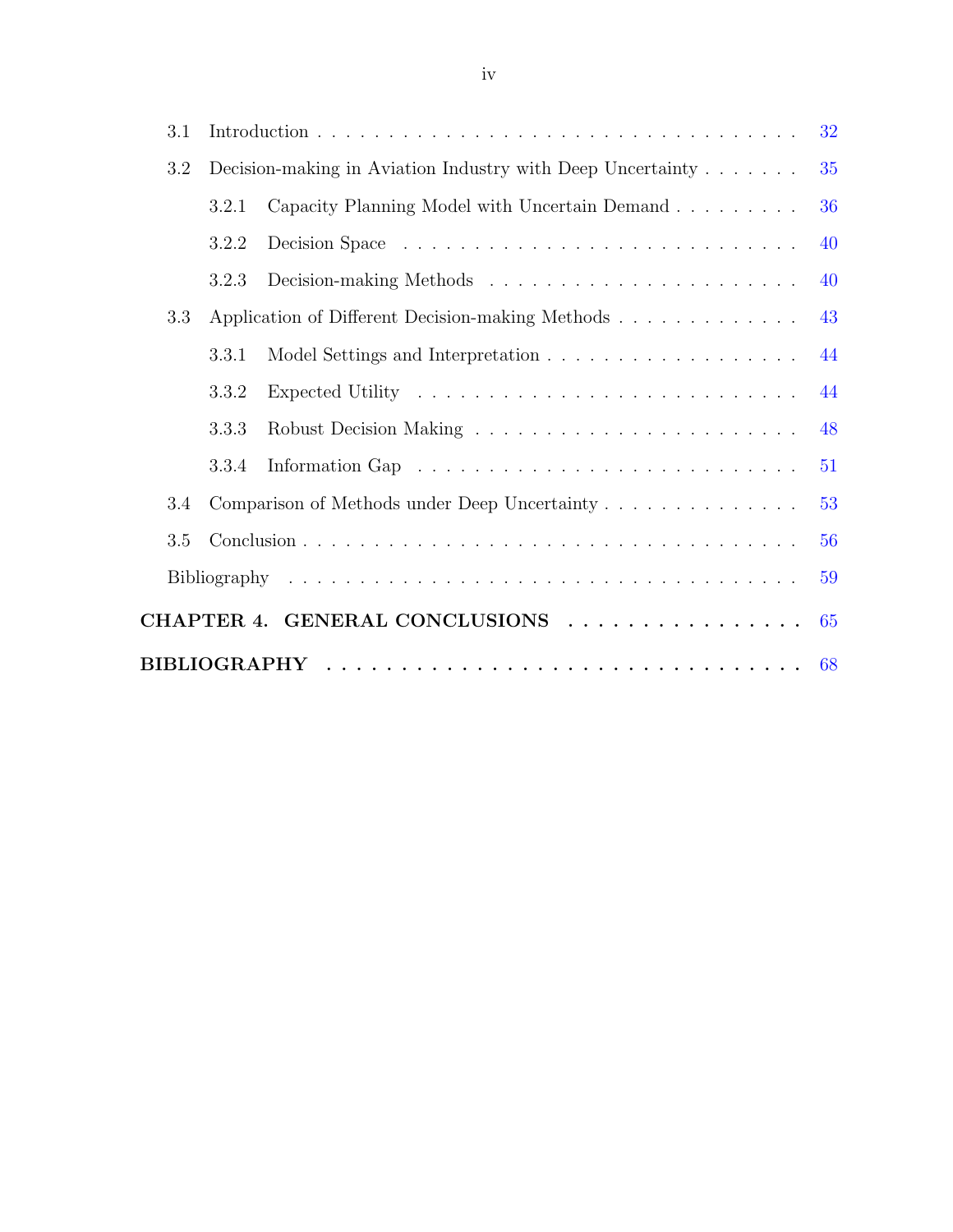## LIST OF TABLES

<span id="page-4-0"></span>

| Table 2.1 | Modified Brownian motion parameters for the $737$ 14                          |  |
|-----------|-------------------------------------------------------------------------------|--|
| Table 2.2 | GBM parameters (traditional method) for the $777$ $\ldots$ 21                 |  |
| Table 2.3 | GBM parameters (alternative method) for the $777$ 21                          |  |
|           |                                                                               |  |
| Table 3.1 |                                                                               |  |
| Table 3.2 | Notation of variables and sets $\ldots \ldots \ldots \ldots \ldots \ldots 37$ |  |
| Table 3.3 |                                                                               |  |
|           |                                                                               |  |
| Table 4.1 |                                                                               |  |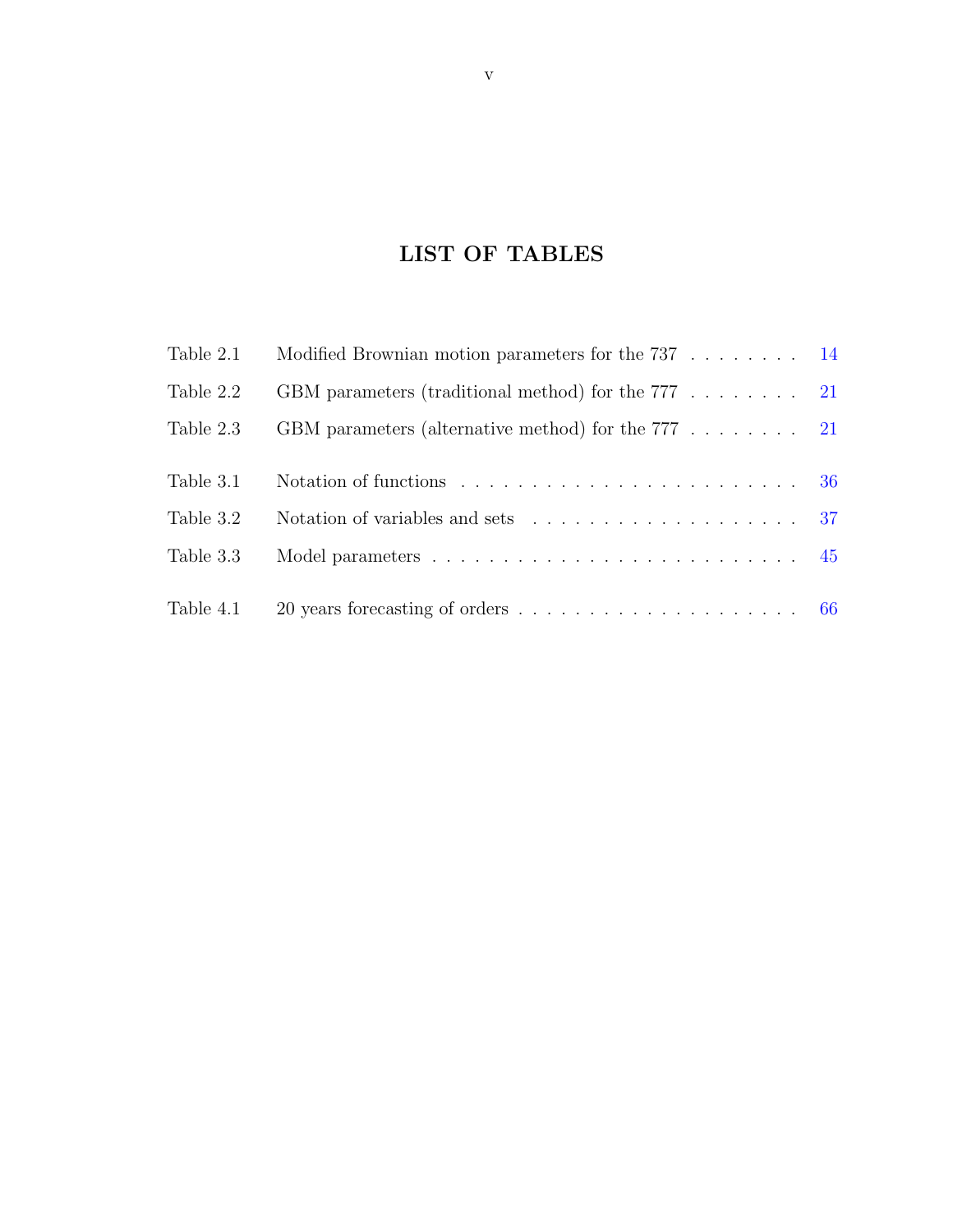## LIST OF FIGURES

<span id="page-5-0"></span>

| Figure 1.1  | Historical order of global commercial airliners                      | $\mathbf{1}$ |
|-------------|----------------------------------------------------------------------|--------------|
| Figure 2.1  |                                                                      | 11           |
| Figure 2.2  | Difference in orders between adjacent years for the $737$            | $12\,$       |
| Figure 2.3  | Autocorrelation of annual orders for the $737 \ldots \ldots \ldots$  | 12           |
| Figure 2.4  | Partial autocorrelation of annual orders for the $737$               | 13           |
| Figure 2.5  | Twenty-year demand forecast for the 737 by Brownian motion.          | 15           |
| Figure 2.6  |                                                                      | 16           |
| Figure 2.7  |                                                                      | 17           |
| Figure 2.8  | Twenty-year demand forecast for the 737 by $ARIMA \dots \dots$       | 18           |
| Figure 2.9  |                                                                      | 19           |
| Figure 2.10 | Difference in orders between adjacent years for the $777$            | 20           |
| Figure 2.11 | Autocorrelation of annual orders for the $777 \ldots \ldots \ldots$  | 20           |
| Figure 2.12 | Partial autocorrelation of annual orders for the $777$               | 21           |
| Figure 2.13 | Normal Q-Q plot for the GBM normality check for the $777 \ldots$ .   | 22           |
| Figure 2.14 | Lognormal probability plot for the GBM normality check for the       |              |
|             |                                                                      | 23           |
| Figure 2.15 | Twenty-Year demand forecast for the 777 (traditional GBM method)     | 24           |
| Figure 2.16 | Fitted GBM for the 777 (alternative method) $\ldots \ldots \ldots$   | 25           |
| Figure 2.17 | Fitted GBM starting at year 2016 for the 777 (alternative method)    | <b>26</b>    |
| Figure 2.18 | Fitted GBM starting at year 2000 for the 777 (alternative method) 27 |              |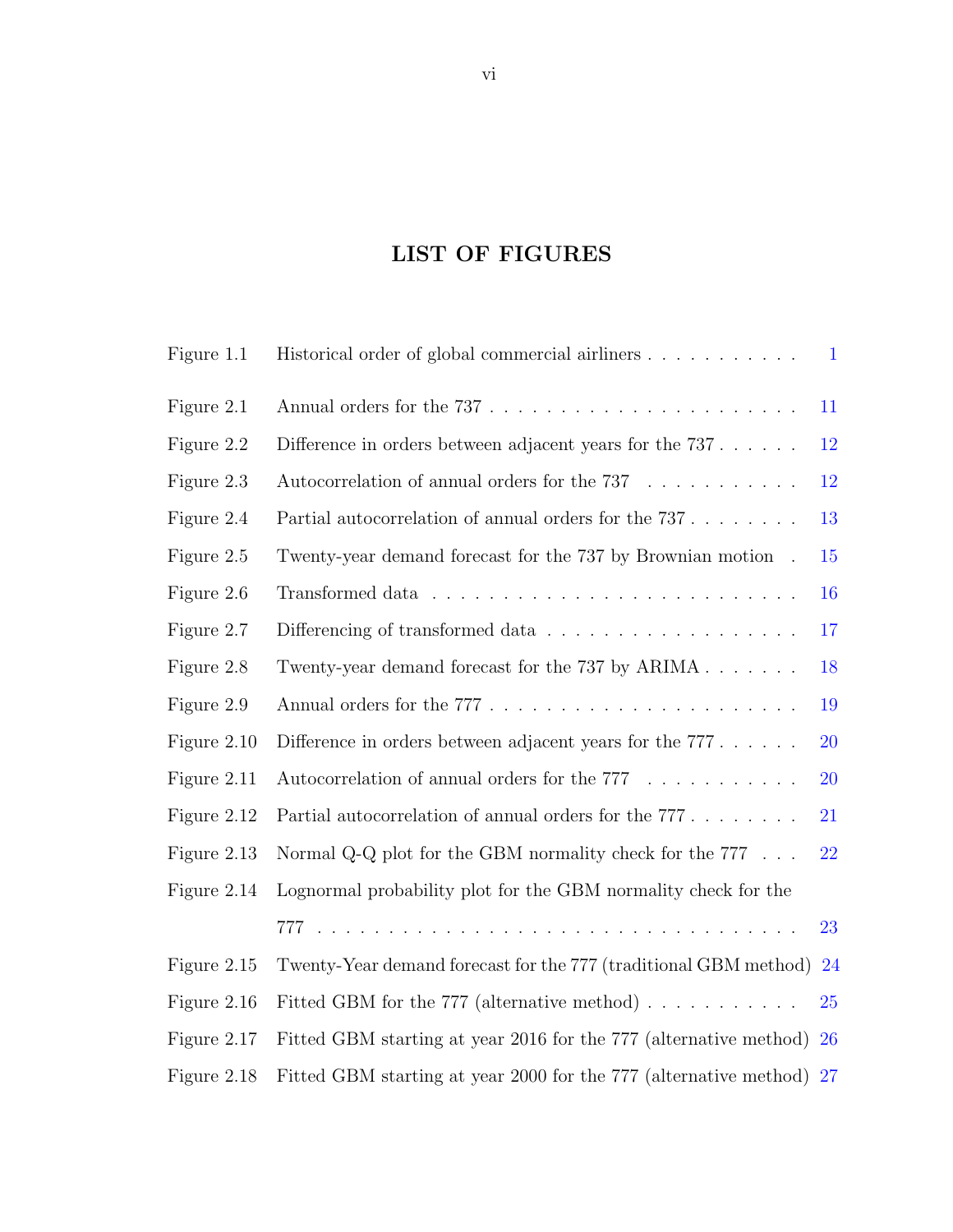| Figure 3.1  | Expected utility for different strategies                                                  | 46 |
|-------------|--------------------------------------------------------------------------------------------|----|
| Figure 3.2  | Summary of strategies by number of new hangars                                             | 46 |
| Figure 3.3  | Summary of strategies by year of first hangar                                              | 47 |
| Figure 3.4  | Summary of strategies by year of second hangar                                             | 47 |
| Figure 3.5  | Optimal strategy by expected utility under different $\mu_{D1}$ of de-                     |    |
|             |                                                                                            | 48 |
| Figure 3.6  | Optimal strategy by expected utility under different $\sigma_D$ of de-                     |    |
|             |                                                                                            | 49 |
| Figure 3.7  | Optimal strategy under different $p$ of demand model $\dots \dots$                         | 50 |
| Figure 3.8  | Suggested strategies for different z in RDM when $\mu_{D1}$ is uncertain                   | 51 |
| Figure 3.9  | Suggested strategies for different z in RDM when $\sigma_D$ is uncertain                   | 52 |
| Figure 3.10 | Boxplot for minimum regret and maximum regret for all strategies                           | 53 |
| Figure 3.11 | Optimal strategies for different required profit in Info-gap $\dots$ .                     | 54 |
| Figure 3.12 | Relationship between required profit and maximum $\alpha$                                  | 55 |
| Figure 3.13 | Sensitivity analysis of initial $\hat{\mu}_{D1} \dots \dots \dots \dots \dots \dots \dots$ | 56 |

Figure 3.14 Suggested strategies in RDM with extreme risk aversion  $(p=0.99)$  [57](#page-65-0)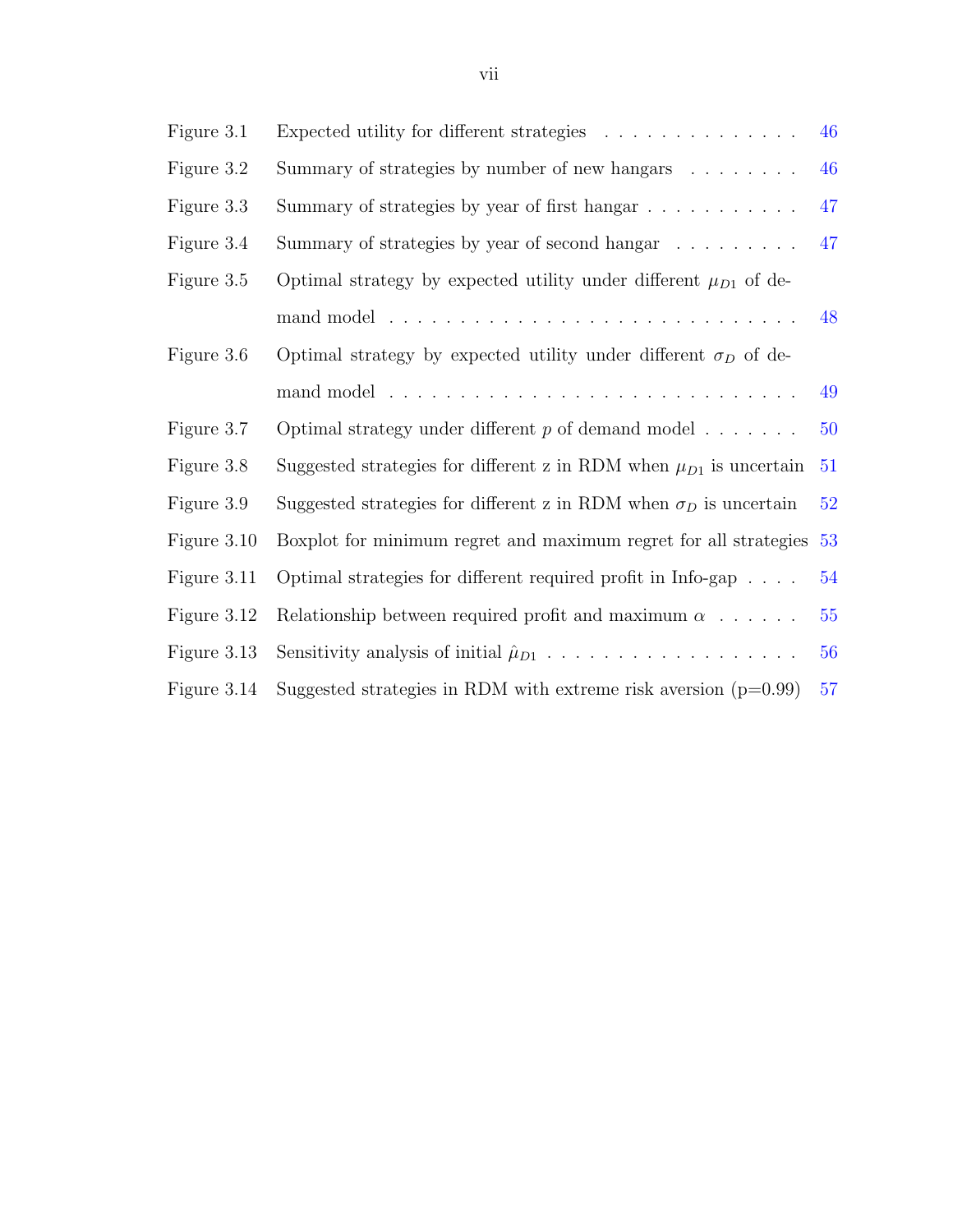### ACKNOWLEDGEMENTS

<span id="page-7-0"></span>I would like to take this opportunity to express my thanks to those who helped me with various aspects of conducting research and the writing of this thesis. First and foremost, Dr. Cameron A. MacKenzie for his guidance, patience and support throughout this research and the writing of this thesis. His insights and words of encouragement have often inspired me and renewed my hopes for completing my graduate education. I would also like to thank my committee members for their efforts and contributions to this work: Dr. John Jackman and Dr. William Q. Meeker. I would additionally like to thank Ms. Deborah McDonough for her guidance throughout my graduate life at Iowa State University.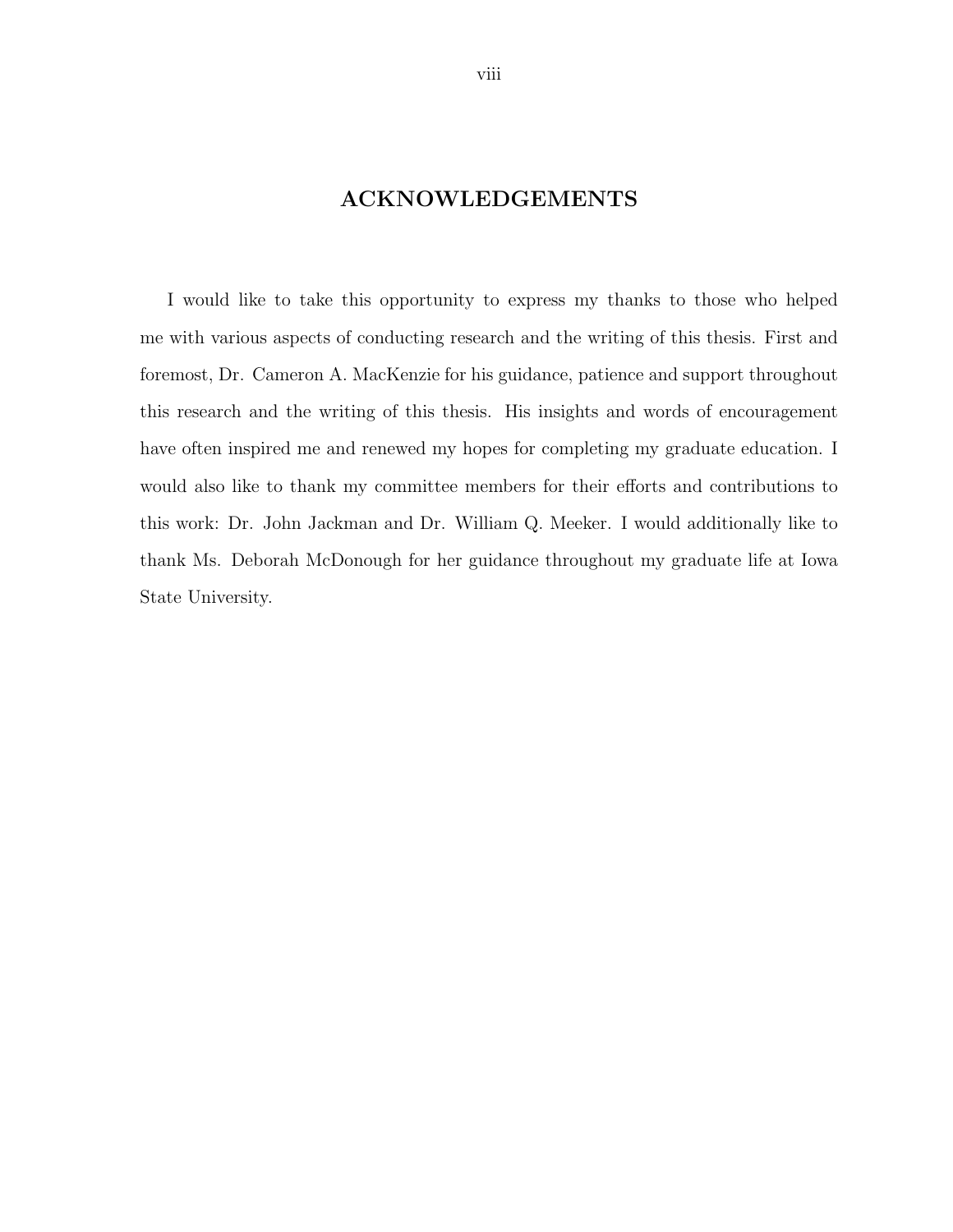### ABSTRACT

<span id="page-8-0"></span>The aviation industry represents a complex system with low-volume high-value manufacturing, long lead times, large capital investments, and highly variable demand. Making important decisions with intensive capital investments requires accurate forecasting of future demand. However, this can be challenging because of significant variability in future scenarios. The purpose of this research is to develop an approach on making long-term production planning decision with appropriate demand forecasting model and decision-making theory.

The first study is focused on demand forecasting. Probabilistic models are evaluated based on the model assumptions and statistics test with historical data. Two forecasting models based on stochastic processes are used to forecast demand for commercial aircraft models. A modified Brownian motion model is developed to account for dependency between observations. Geometric Brownian motion at different starting points is used to accurately account for increasing variation. A comparison of the modified Brownian motion and Autoregressive Integrated Moving Average model is discussed.

The second study compared several popular decision-making methods: Expected Utility, Robust Decision Making and Information Gap. The comparison is conducted in the situation of deep uncertainty when probability distributions are difficult to ascertain. The purpose of this comparison is to explore under what circumstances and assumptions each method results in different recommended alternatives and what these results mean making good decisions with significant uncertainty in the long-term future.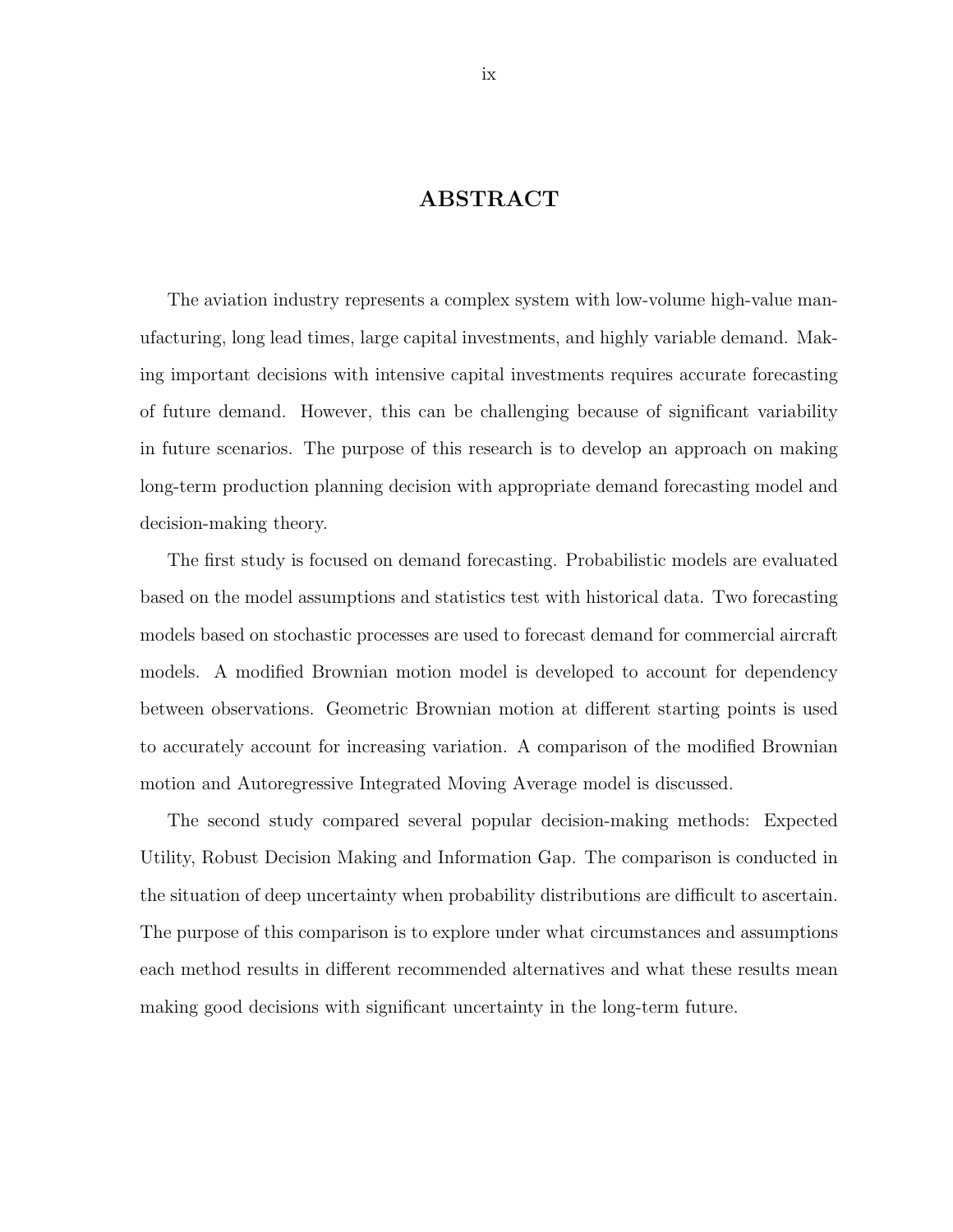### <span id="page-9-0"></span>CHAPTER 1. GENERAL INTRODUCTION

As the production rate of airliners increases dramatically following the nadir in 2009, major airplane manufactures such as Boeing and Airbus are benefiting from the extraordinary selling record. Figure 1.1 shows the historical order for global commercial airliners (Boeing, 2015; Airbus, 2015). In 2014, global orders were exceed 3,300 which is six times of orders in 2009. As the emerging of new market and positive outlook of global macroeconomics, the demand is likely to keep increasing in future. However, if the production rate approaches an upper limit, Boeing and other aircraft manufactures will encounter a tough capacity planning decision: whether they should expand their capacity? And if they should, how to make a long-term capacity planning strategy? It is a typical longterm capacity planning problem under high uncertainty. For such a complex problem, making decisions based on gut feelings is certainly not a good choice as it would make company in huge risk. A careful production planning can help a decision maker tackle this complex strategic problem.



Figure 1.1 Historical order of global commercial airliners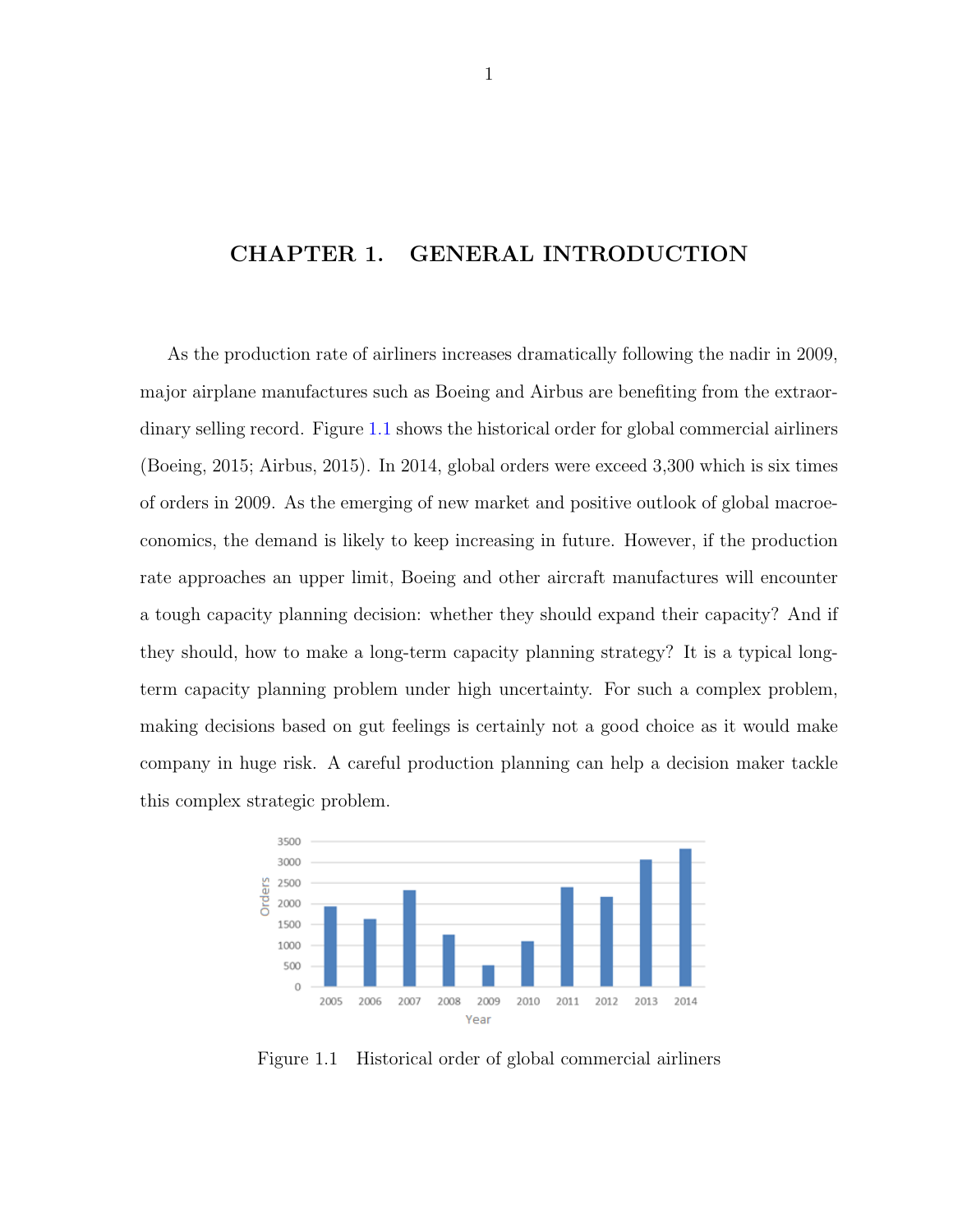Long-term capacity planning under the presence of uncertainty is a big challenge for many organizations. Because of the large uncertainties involved, most traditional short-term or medium-term capacity planning methods are not applicable. Thus it is essential to find new ways of dealing with this difficult problem. There are numerous literatures discussed capacity planning problems in various industries. Higgins et al. (2005) described how simulation model could be used for capacity planning under uncertainty in food industry. The application of simulation for capacity planning is also found in biomedicine which is used to support decision making (Groothuis et al., 2001). Several articles have discussed the capacity planning problem in industrial and manufacturing field. Eppen et al. (1989) developed a practical model using Mixed Integer Linear Programming to solve a capacity planning problem for General Motors. Nazzal et al. (2006) proposed a comprehensive capital investment decision framework by integrating simulation, statistics, and financial models to support decision making.

But much of this previous research has focused on deterministic problems or short or medium-term planning. When handling uncertainty in capacity planning, multi-stage stochastic programming is a popular method(Chen et al., 2002; Ahmed et al., 2003; Geng et al., 2009). To understand the risks of capacity planning, Bonfill et al. (2004) considered three risk factors (financial risk, downside risk, and worst-case revenue) in a two-stage stochastic programming model. Incorporating game theory, utility theory, financial hedging, and operational hedging can provide a financial model for a capacity planning problem (Mieghem, 2003). However, understanding how to represent the risk and making good decision of long-term capacity planning problems that can be applied to real world problems in aviation industry largely remains an unanswered question.

A collaboration research is initialed in order to overcome this challenge. The goal of the collaboration research is to develop a flexible and practical airplane painting capacity planning tool for Boeing. It is designed to provide Boeing with sufficient information to support decision making for long-term capacity planning strategy. It consists four parts: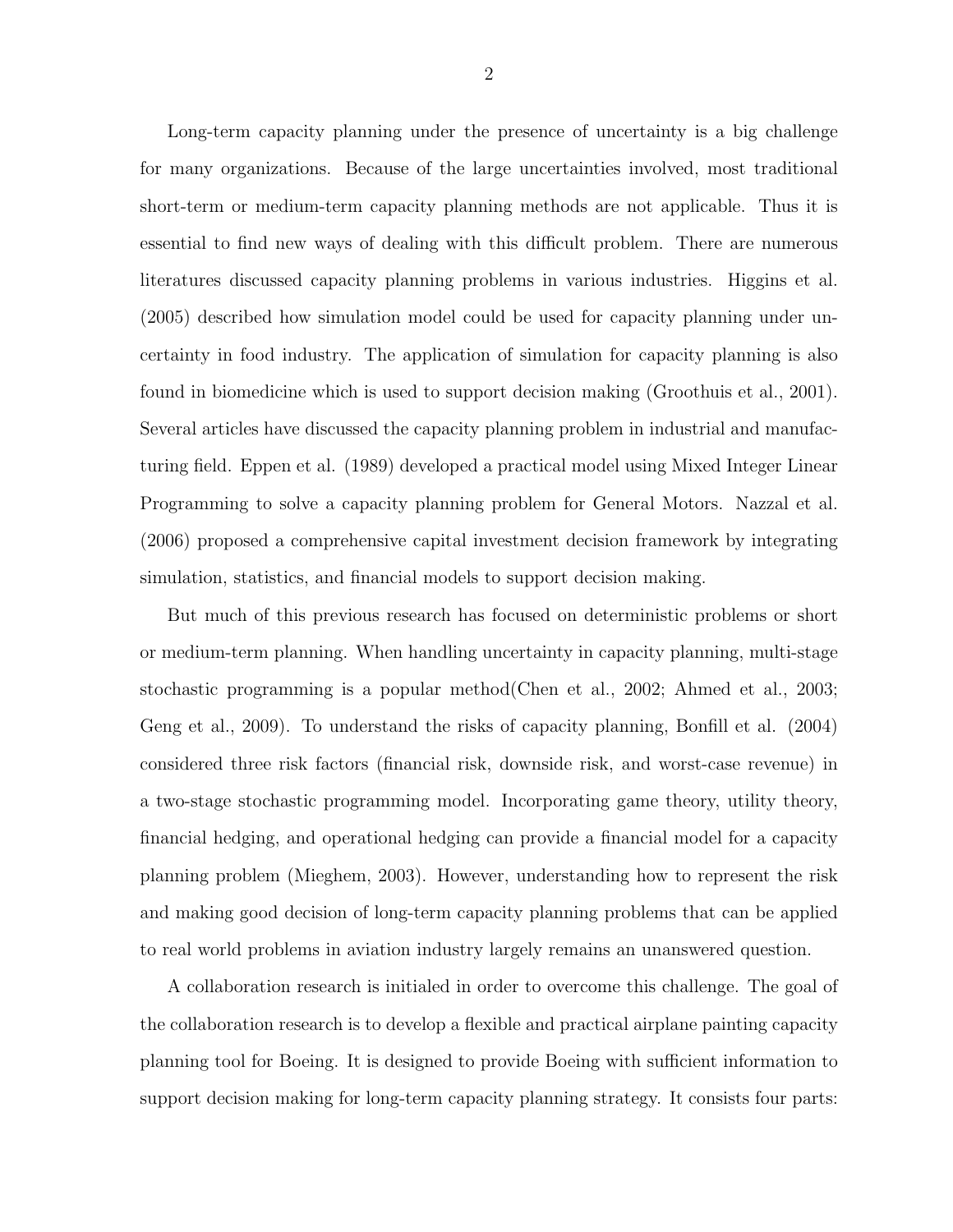demand forecasting, mathematical modeling, simulation modeling, and decision making. This thesis shows partial work (demand forecasting and decision making) within the collaboration research.

The purpose of this thesis is to demonstrate several approaches for long-term production planning problem. A good decision making process about whether to increase capacity should require a reliable demand forecasting which provides sufficient information on plausible scenarios rather than single prediction. In the first study, different types of demand forecasting methods have been applied and evaluated based on the historical orders of the 737, 777 and other airplane types. A modified Brownian motion model to account for dependency between observations is purposed. We compare this new probabilistic model with Autoregressive Integrated Moving Average model. In the second study, a strategy level production planning model is developed. Under the framework of previous model, three decision making methods (Expected Utility, Robust Decision Making and Information Gap) are implemented and applied to the model. The results obtained from those decision-making theories are compared. Finally, we make suggestions and conclude the finding of this research.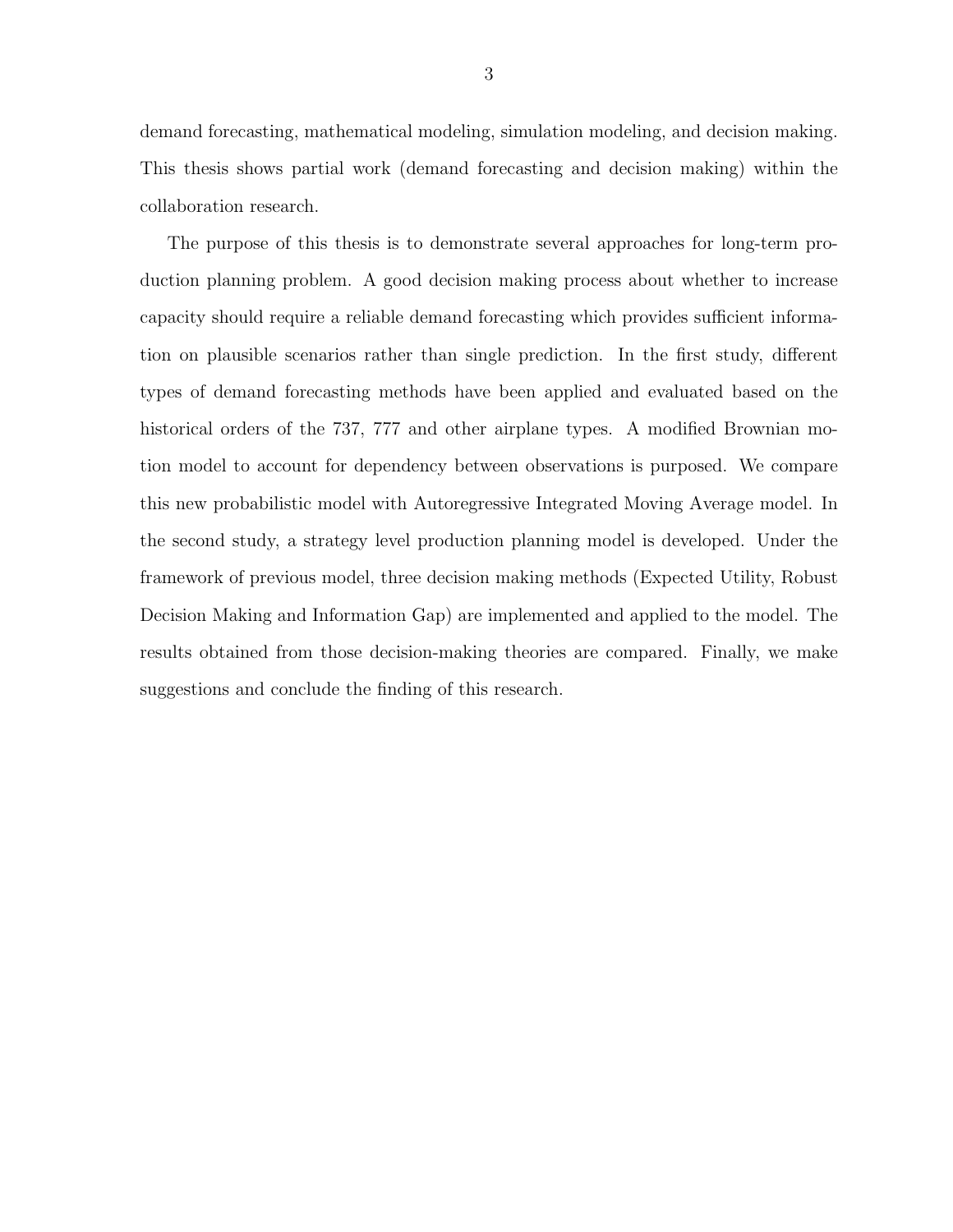# <span id="page-12-0"></span>CHAPTER 2. PROBABILISTIC METHODS FOR LONG-TERM DEMAND FORECASTING FOR AVIATION PRODUCTION PLANNING

MINXIANG ZHANG<sup>1</sup>, CAMERON A. MACKENZIE<sup>2</sup>

<sup>1</sup> Primary researcher and author

<sup>2</sup> Advisor

#### Abstract

The aviation industry represents a complex system with low-volume high-value manufacturing, long lead times, large capital investments, and highly variable demand. Decisions with intensive capital investments require accurate forecasting of future demand. However, this can be challenging because of the significant uncertainty in future demand. The use of probabilistic methods such as Brownian motion in forecasting has been well studied especially in the financial industry. Applying these probabilistic methods to forecast demand in the aviation industry can be problematic because of the independence assumptions of model and different characteristics of input data. This paper develops two models based on stochastic processes to forecast demand for commercial airliners: (1) a modified Brownian motion model to account for dependency between observations and (2) a geometric Brownian motion with different starting points. The paper compares the modified Brownian motion with an Autoregressive Integrated Moving Average model. These models are used to forecast demand for aircraft production in the next 20 years.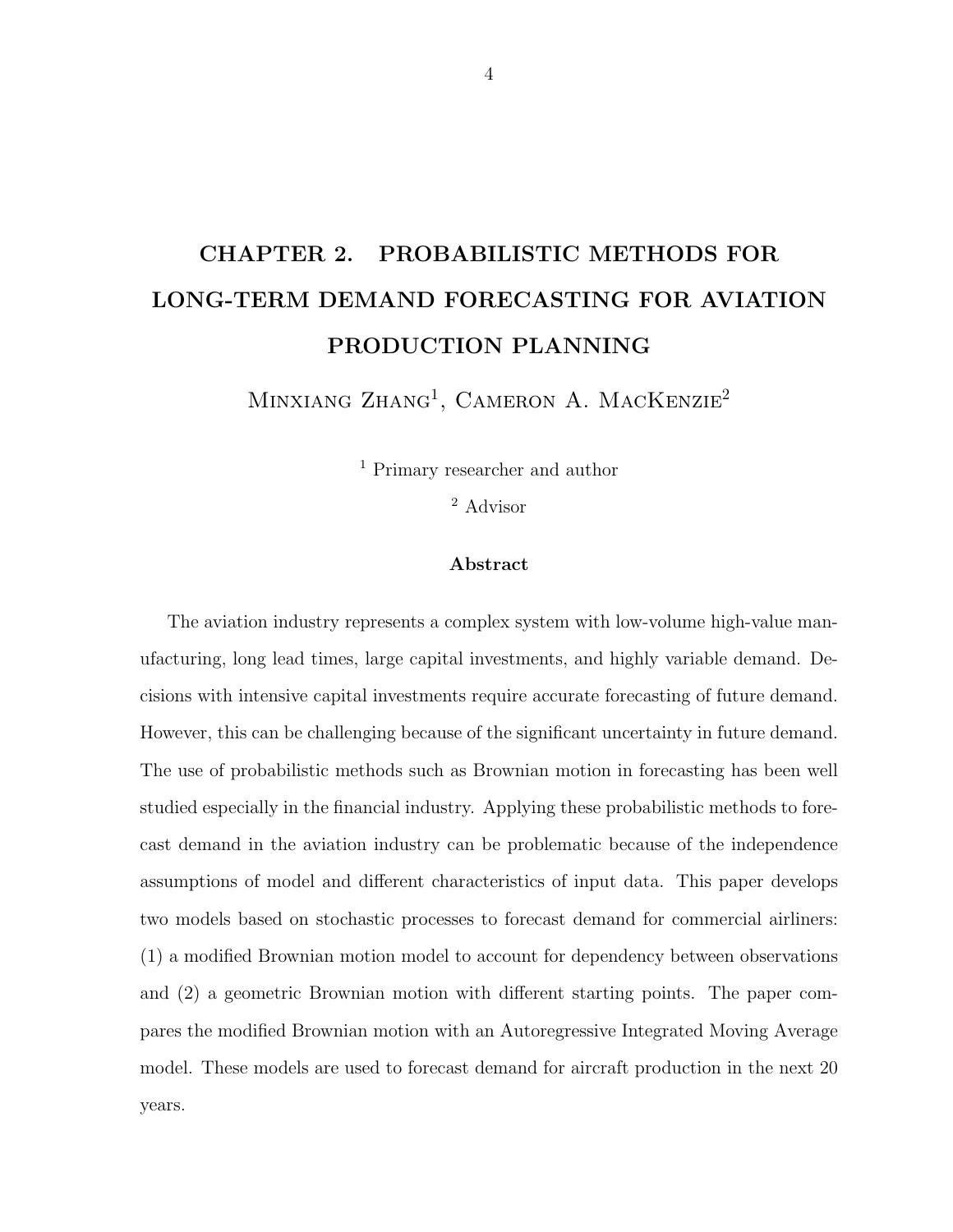#### 2.1 Introduction

<span id="page-13-0"></span>As globalization increases, air travel increases as well, which in turn boosts the demand for new aircraft. In this environment, Boeing is analyzing its capacity to manufacture commercial aircraft to satisfy future demand. Given the substantial investment required to increase capacity, this analysis is predicated on a forecast model for demand for new aircraft for the next 20 years. There is no "best" method for long-term demand forecasting (McLeodet al., 1977). Regarding to the topic of production planning or capacity planning under demand uncertainty, most of previous literatures dedicated to finding optimal schedule or allocating resources while simply represented demand as a probability distribution (Johnson et al., 1974; Caldeira et al., 1983; Geng et al., 2009). Then existing tools in operations research such as stochastic programming could be applied. A comprehensive review for production planning under uncertainty was presented in the literature (Mula et al., 2006). Nonetheless, as rapid market change in modern era, the simplified version of demand uncertainty is rarely a good representer of reality. Airliner demand in aviation industry fluctuates greatly over long-term due to macroeconomics and market change. Therefore, a specific demand forecasting model which dedicates to long-term production planning problem is needed. The goal of this research is to develop a way to measure risk and uncertainty for future demand, so that it could provide adequate information for a decision maker in enterprise strategy planning.

Forecasting future demand given historical data often applies traditional time series models (e.g., Autoregressive Integrated Moving Average). Autoregressive Integrated Moving Average (ARIMA) and Autoregressive Moving Average (ARMA) model have been studied for decades and have already been applied into many fields such as energy (Ediger et al., 2007), economics (Elliott et al., 2016), finance (Rounaghi et al., 2016), hydrology (Karthikeyan et al., 2013), transportation (Klepsch et al., 2017), etc.. However, demand in the aviation industry is influenced by numerous factors such as macroeco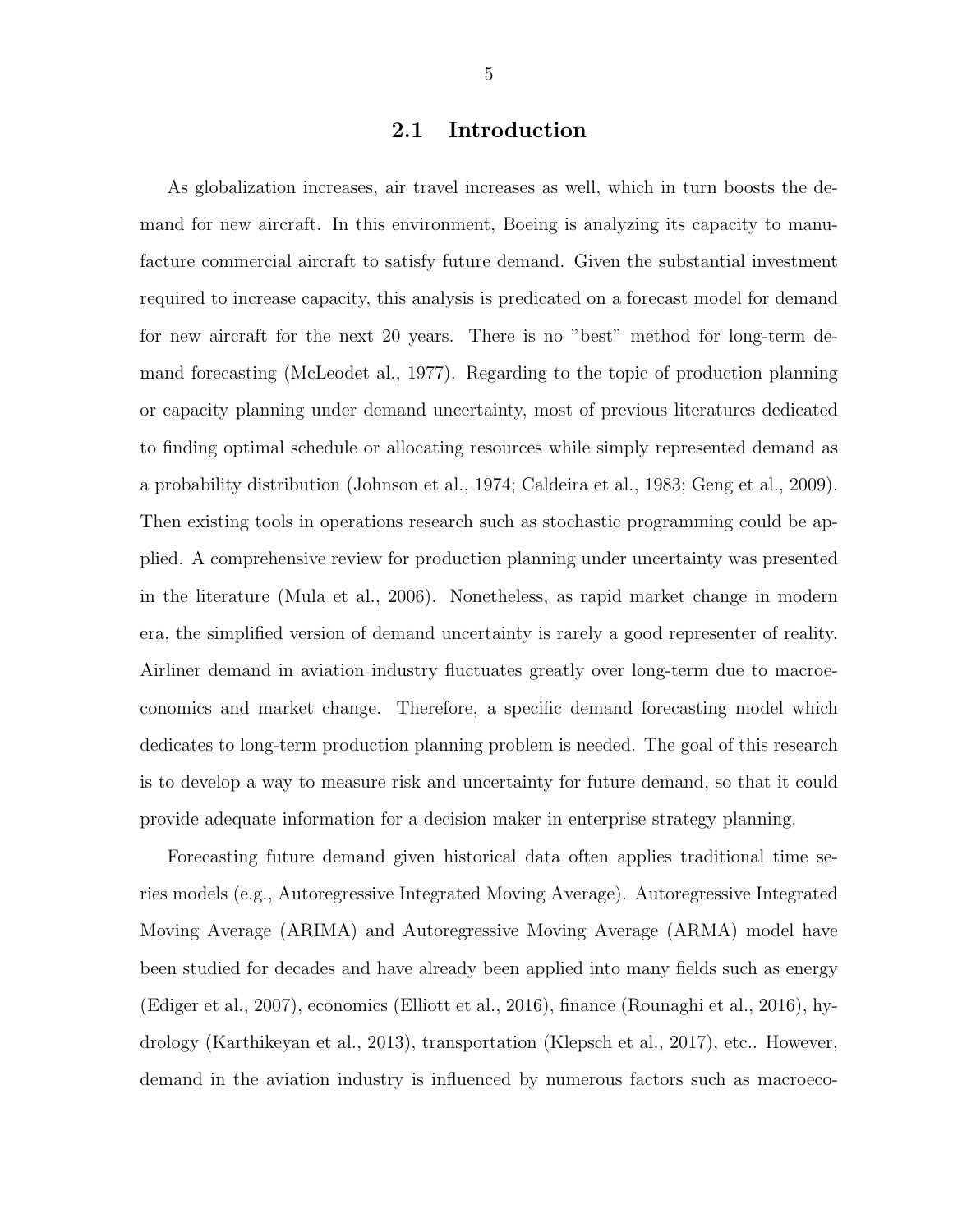nomics, fuel price, globalization, and competitiveness. Historical demand for airplanes exhibits large variability. It may not be possible to accurately predict demand without establishing a multivariate causal model which requires enormous effort. This article from Boeing briefly discussed the complexity in developing this type of model (Peterson et al., 2013). Compared to traditional time series forecasting, probabilistic methods explicitly incorporate uncertainty and therefore show a range of plausible scenarios (Gneiting et al., 2014). This article provides a good review on methods in probabilistic forecasting (Zhang et al., 2014). For a production planning problem with high capital investment, probabilistic information for future states is more meaningful than a deterministic forecast of demand. This paper favors probabilistic models to quantify the uncertainty in future demand.

Brownian motion and geometric Brownian motion (GBM) are stochastic process which have been widely applied in various fields. Many literatures discussed the application of Brownian motion (Osborne, 1959, 1962; De Meyer et al., 2003; Azmoodeh et al., 2009), geometric Brownian motion (Voit, 2003; De Meyer et al., 2009) and the generalization model, fractional Brownian motion (Rogers, 1997; Sottinen, 2001), in economics and finance. Because of its nice properties and good interpretation, it was also applied to other fields: chemical engineering (Kramers, 1940), biology (Saffman et al., 1975), quantum mechanics (Caldeira et al., 1983), etc..

This paper focuses on Boeings future painting capacity planning for new airplanes and to determine whether additional painting capacity is needed. Forecasting demand is necessary to develop a reasonable production planning model. This paper uses probabilistic methods for long-term demand forecasting that is based on historical data of annual airplane orders and develops innovative methods to apply these models to forecasting aircraft demand. First, a Brownian motion model is developed to account for dependency between annual orders. Brownian motion assumes independence, but this paper proposes a unique method to dynamically adjust the forecast based on observed correla-

6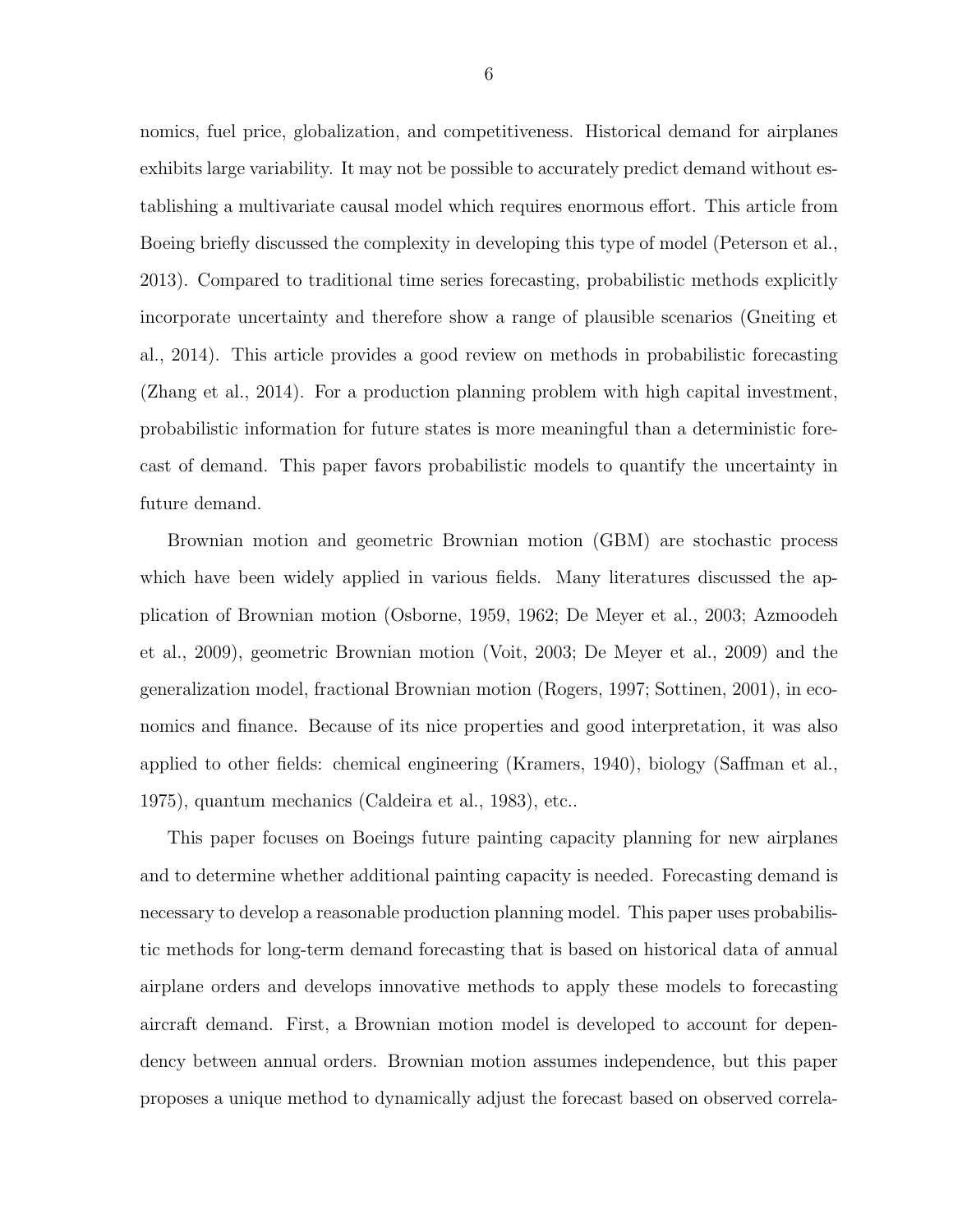<span id="page-15-0"></span>tion. We borrow from the autoregressive model to introduce correlation into Brownian motion. This approach is helpful when the historical data show a strong correlation. This model is applied to forecasting demand for Boeings 737. ARIMA model is also fitted to the data for comparison. Second, this paper constructs a model for geometric Brownian motion in which the starting point is shifted to forecast demand for Boeings 777. We demonstrate how these models account for both the trend (mean shift) and variation in annual demand.

#### 2.2 Forecasting Models

#### 2.2.1 Background on Brownian Motion and Geometric Brownian Motion

Brownian motion is a popular probabilistic model in forecasting. Brownian motion assumes that demand in one year is independent of demand in the other years. A Brownian motion model with drift assumes that annual demand follows a normal distribution with mean  $\mu t + b$  and variance  $t\sigma^2$ , where  $\mu$  is the mean shift in demand, t is the number of years after the current year, b is the current demand, and  $\sigma^2$  is the variance of demand at time  $t = 1$ . Uncertainty (or variance) increases each year in this model. If the annual demand for airplanes follows a Brownian motion process, the demand at time  $t$  is:

$$
X(t) = \sigma B(t) + \mu t + b \tag{2.1}
$$

where  $B(t) \sim N(0, t)$  is a standard Brownian motion (i.e., it is normally distributed with a mean 0 and variance  $t$ ).

GBM is a stochastic process in which the annual percentage changes in demand are independent and identically distributed. GBM is commonly used to predict stock prices and oil prices (Postali, 2006). The annual demand in a GBM is  $Y(t) = \exp(X(t))$  where the logarithm of ratio  $\frac{Y(t+1)}{Y(t)}$  follows a normal distribution  $N(\mu+b, \sigma^2)$  (Marathe & Ryan, 2005).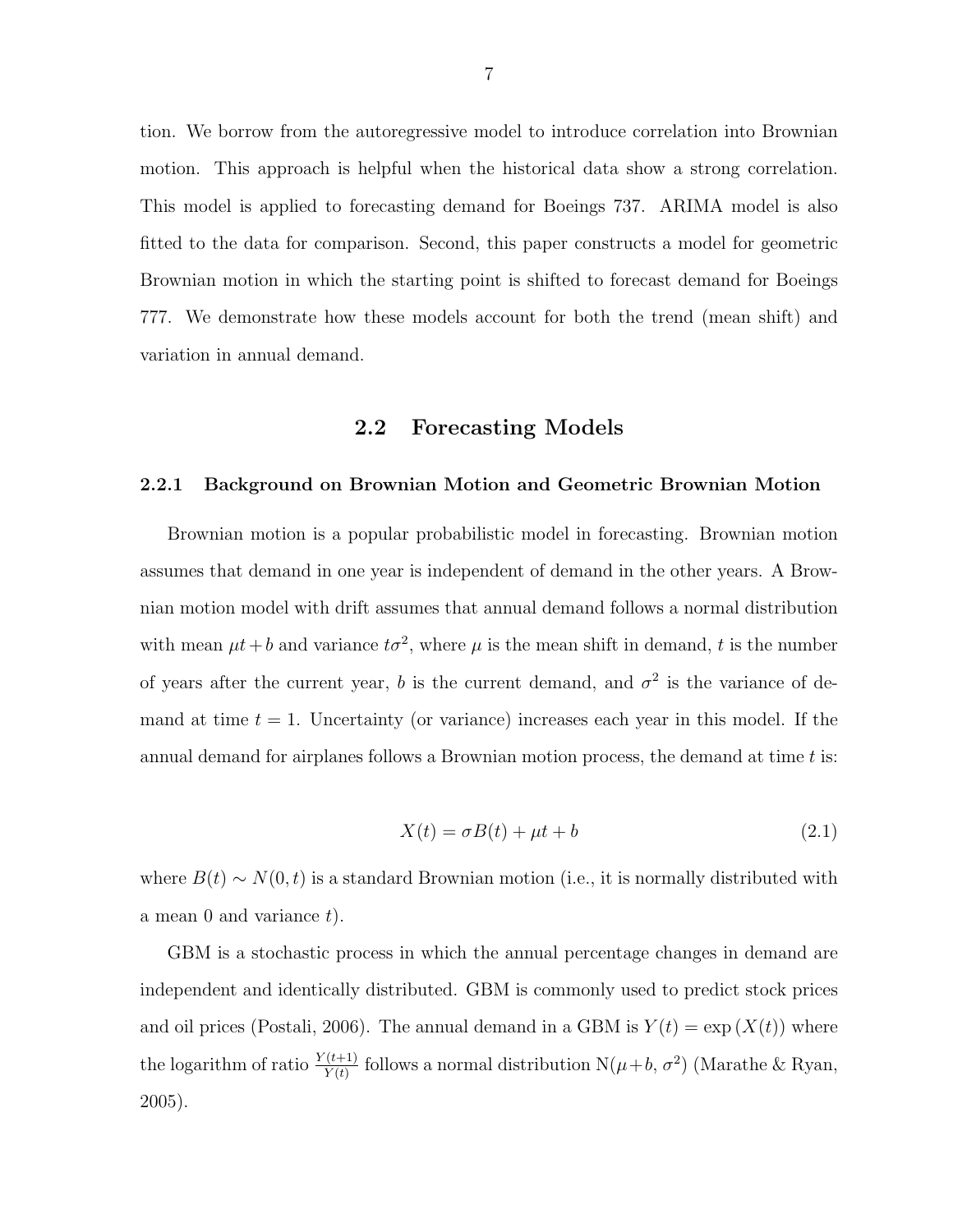<span id="page-16-0"></span>A standard probability plot or quantile-quantile (Q-Q) plot can be used to verify the normality assumptions of both Brownian motion and GBM. A Q-Q plot displays the residuals of the observed data minus the mean versus the quantiles of the normal (Gaussian) distribution. For the GBM, if  $\frac{Y(t+1)}{Y(t)}$  is log-normal distributed, the points on both plots should approximate a straight line. A Shapiro-Wilk test can be conducted to further verify the assumption of normality. If the p-value from Shapiro-Wilk test is less than 0.05, it is reasonable to reject the null hypothesis: the original data follow a normal distribution. Brownian motion assumes independence between observations, and GBM assumes independence of the log ratio. The linear independence assumption can be tested by the autocorrelation function (ACF), which calculates the correlation between demand of different years. The difference in the years is the lag. For the GBM to be valid, the correlation between demand ratios  $\frac{Y(t+1)}{Y(t)}$  and  $\frac{Y(t+1+k)}{Y(t+k)}$  should be not significant where  $k > 0$  represents the lag. The maximum likelihood estimation (MLE) method can be used to estimate model parameters such as mean (i.e., drift) and standard deviation for Brownian motion or GBM based on historical data.

#### 2.2.2 Modified Brownian Motion and GBM

As will be discussed in the application section, the historical demand for airplanes does not always follow the independence assumption. We develop a unique approach to forecast demand based on Brownian motion when the demand observations are dependent. The correlation between two adjacent years is defined as  $\rho$ . If  $N_1$  and  $N_2$  are random variables from a standard normal distribution with correlation  $\rho$ , we define  $N_{cor}$ to be a random variable where

$$
N_{cor} = \rho N_1 + \sqrt{1 - \rho^2} N_2 \tag{2.2}
$$

It can be shown that  $N_{cor}$  also follows a normal distribution and has a correlation of  $\rho$  with  $N_1$ . At time t, if the demand are  $X(t) = \rho$ √  $tN_1 + \mu t + b$  and  $X(t + 1) =$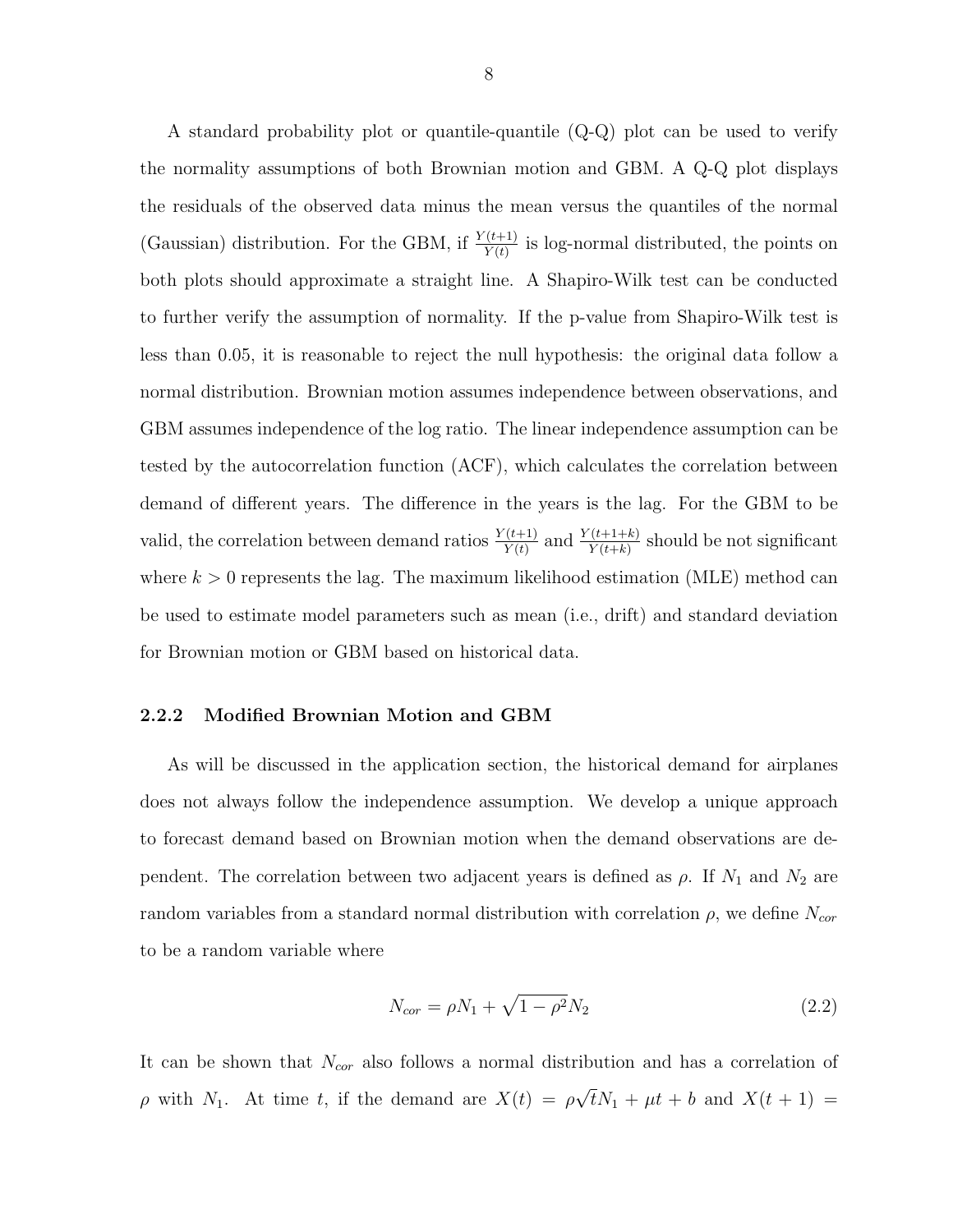<span id="page-17-0"></span>ρ √  $t + 1N_{cor} + \mu(t+1) + b$ , then the correlation between  $X(t)$  and  $X(t+1)$  equals  $\rho$ . Thus, we can use the idea of Brownian motion but induce correlation between annual demand in consecutive years. A separate challenge to using the GBM to forecast demand is the increase in variance. In the Brownian motion model, the standard deviation increases by a factor of  $\sqrt{1 + \frac{1}{t}}$  each year. In the GBM model, the standard deviation (or variance) increases by approximate a factor of  $e^{\mu}\sigma$ . Such a large variance with the GBM may result in an unrealistically large level of uncertainty. We propose a modified GBM based on the lag variable k. The lag  $k = 1$  in the traditional GBM, which means that the ratio between two adjacent years  $R(1) = \frac{Y(k+1)}{Y(k)}$  follows a lognormal distribution with mean  $\mu$  and variance  $\sigma^2$ . In the alternative method, lag  $k = t$ . For each year t,  $R(t) = \frac{Y(t)}{Y(0)}$ has a lognormal distribution with mean  $\mu t$  and variance  $\sigma^2 t$ . A modeling challenge is to determine the time  $t = 0$  at which the GBM begins. If  $t = 0$  is set too far back in the past, the variance in the forecasted demand will be very large. If  $t = 0$  is set as the last observed demand point in the historical data, the variance in the forecasted demand will be relatively small, which indicates more certainty than is probably warranted for the future.

#### 2.2.3 Autoregressive Integrated Moving Average

Autoregressive Moving Average is one of the classical forecasting models (Brockwell et al., 2016). Unlike Brownian motion, which requires independent observations, ARMA performs well when time-series data exhibits strong dependence. Autoregressive Integrated Moving Average model extends the ARMA model by adding more parameters to handle the non-stationarity (trend and seasonality) in the data.

Typically, there are two popular approaches to deal with heteroscedasticity in timeseries data (Box et al., 2015), which indicates that variance increases with time. The first option is to develop a specific variance stabilizing transformation. According to Ziegel (2003), a variance-stabilizing transformation is a data transformation that is "specifically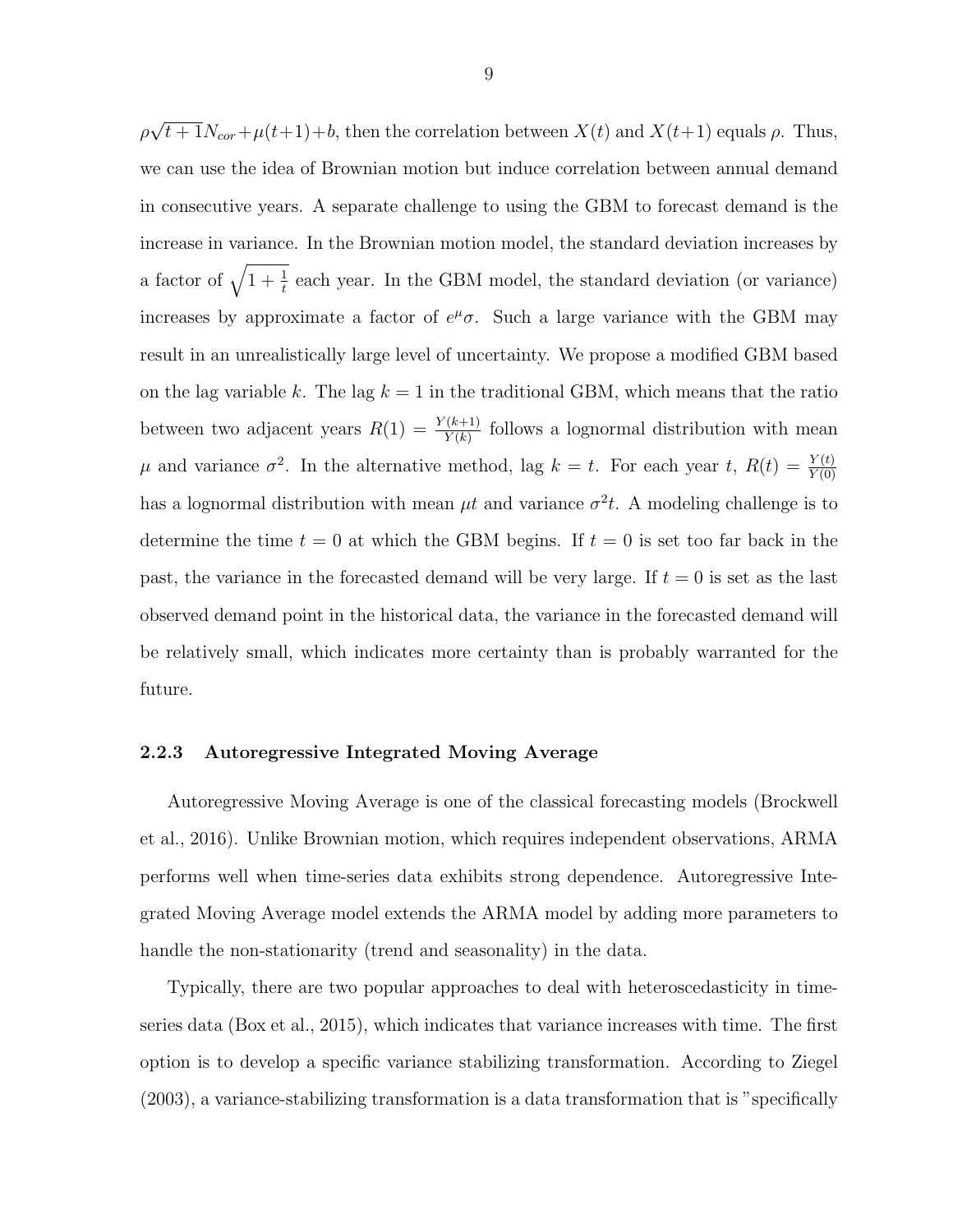<span id="page-18-0"></span>chosen either to simplify considerations in graphical exploratory data analysis or to allow the application of simple regression-based or analysis of variance techniques". The second option is the Box-Cox transformation. One-parameter Box-Cox transformation is defined as the following: (Box  $&$  Cox, 1964):

$$
S(\lambda) = \begin{cases} \frac{X^{\lambda} - 1}{\lambda} & \text{if } \lambda \neq 0 \\ \log(X) & \text{if } \lambda = 0 \end{cases}
$$
 (2.3)

where  $S(\lambda)$  is the transformed data and  $\lambda$  is the transformation parameter. As the discussion mentioned the risk of using logarithmic transformation blindly to heteroscedastic time series (Box & Jenkins, 1973), Box-Cox transformation was applied to test the hypothesis of using logarithmic transformation (Chatfield & Prothero, 1973).

Autoregressive Integrated Moving Average model can be expressed as the following:

$$
\phi(B)(1-B)^d S_t = \theta(B) Z_t \tag{2.4}
$$

where  $S_t$  is time series,  $\{Z(t)\} \sim WN(0, \sigma_0^2)$ . WN is white noise. B is backward shift operator which is defined as  $S_{t-j} = B^j S_t$ ,  $j = 0, \pm 1, \dots$   $\phi(B)$  and  $\theta(B)$  are AR and MA polynomials respectively.

$$
\phi(B) = 1 + \phi_1 B - \dots - \phi_p B^p \tag{2.5}
$$

$$
\theta(B) = 1 + \theta_1 B + \dots + \theta_q B^q \tag{2.6}
$$

So, there are three parameters in  $ARIMA(p,d,q)$  process. Typically, we want to find a ARIMA process with non-negative p, d and q estimated by MLE which has lowest Akaike information criterion (AIC).

#### 2.3 Application: Forecasting Demand for Airplanes

The demand for two models of airplanes were forecasted, each for a span of 20 years. The Boeing 737 is a short- to medium-range twinjet narrow-body airliner. It has been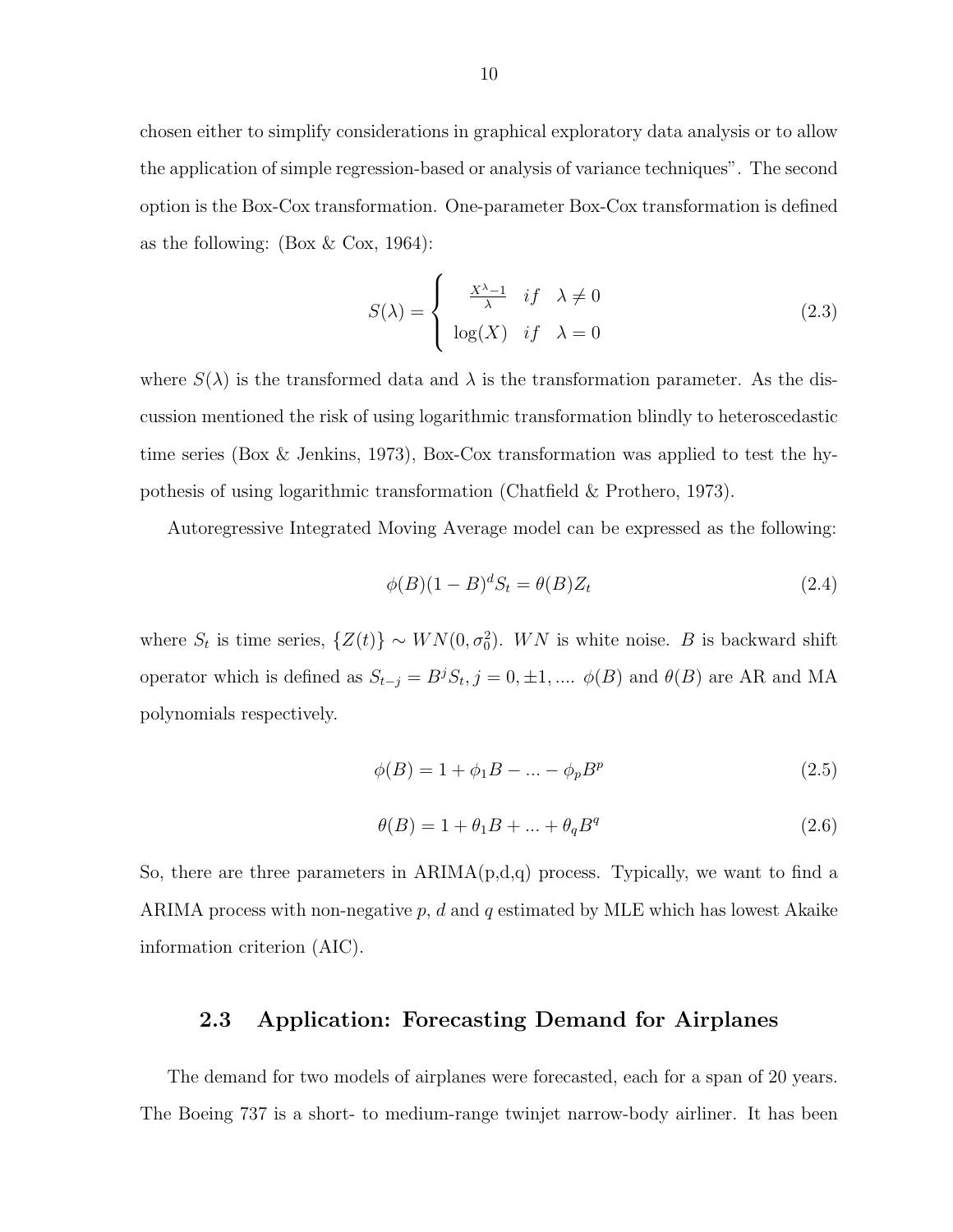<span id="page-19-0"></span>continuously manufactured since 1967 and still remains popular in nowadays. The Boeing 777 is a family of long-range wide-body twin-engine jet airliners and it was designed to replace older wide-body airliners and bridge the capacity gap between Boeing's 767 and 747. It enters the market in 1990. Historical annual orders for each model are available from Boeing's website (Boeing, 2015).

#### 2.3.1 737 Airplane

Figure 2.1 shows annual orders for the 737 from 1965 to 2015, and Figure [2.2](#page-20-0) depicts the difference in orders between two adjacent years. These figures show an increasing trend in orders. The increasing differences between adjacent demands suggest that the variance in annual orders increases with time. It matches the assumption of Brownian motion with positive drift.



Figure 2.1 Annual orders for the 737

Plots of the ACF and partial autocorrelation function (PACF) examine linear dependence in the data. The ACF (Figure [2.3\)](#page-20-0) delays slowly and shows that the annual order data exhibits strong dependence or correlation. The PACF measures the correlation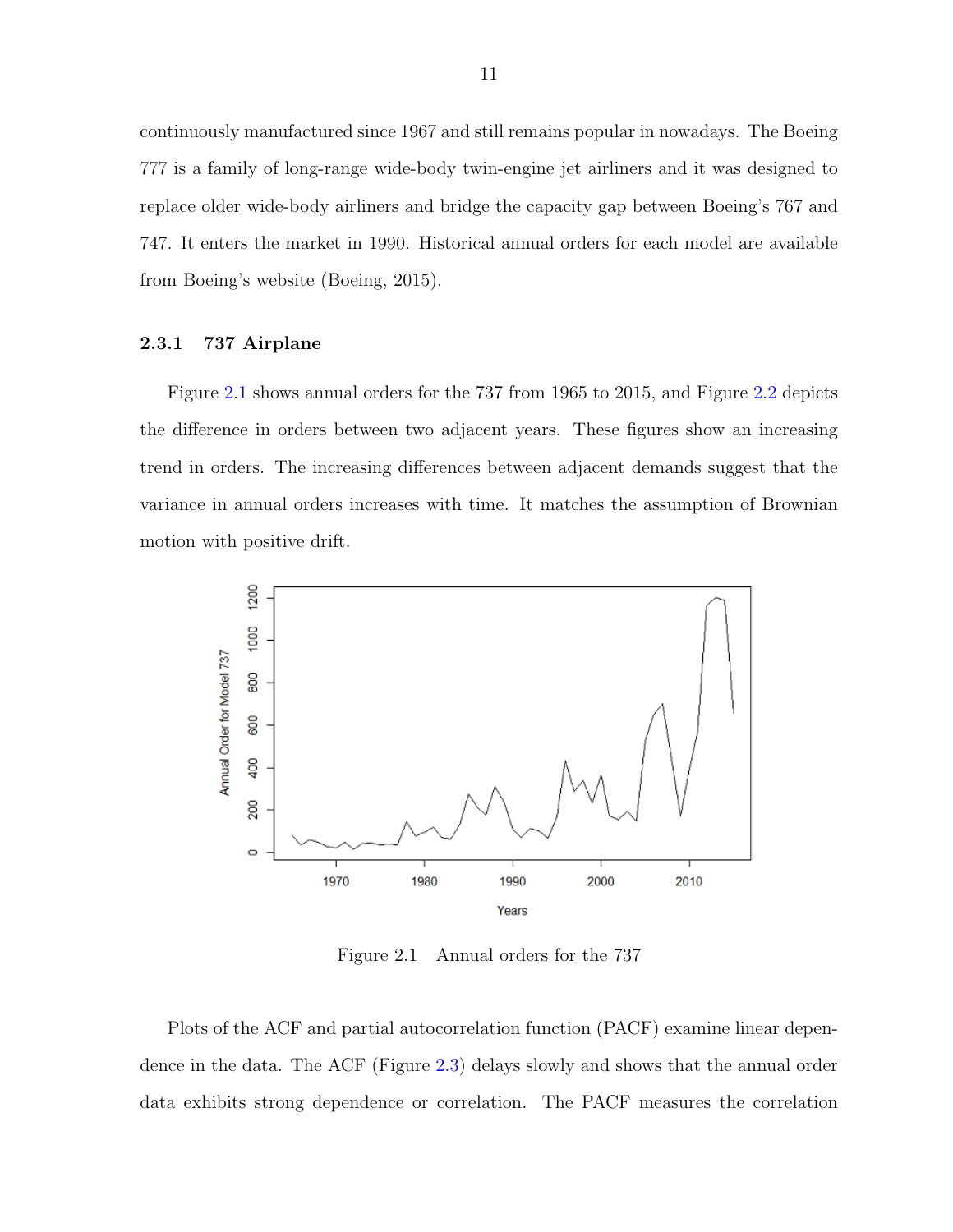<span id="page-20-0"></span>

Figure 2.2 Difference in orders between adjacent years for the 737

between demand in years  $t$  and  $t + k$  given the correlation between demand in year  $t$ and  $t + \delta$  for all  $\delta < k$ . The PACF in Figure [2.4](#page-21-0) demonstrates very little correlation for  $k > 2$  given correlation between adjacent years. These plots suggest that the annual orders for the 737 are dependent between adjacent years. This dependence violates the independence assumption required for Brownian motion, and simple Brownian motion is not a good model for this data.



Figure 2.3 Autocorrelation of annual orders for the 737

The modified Brownian motion as described in Subsection [2.2.2](#page-16-0) is used because the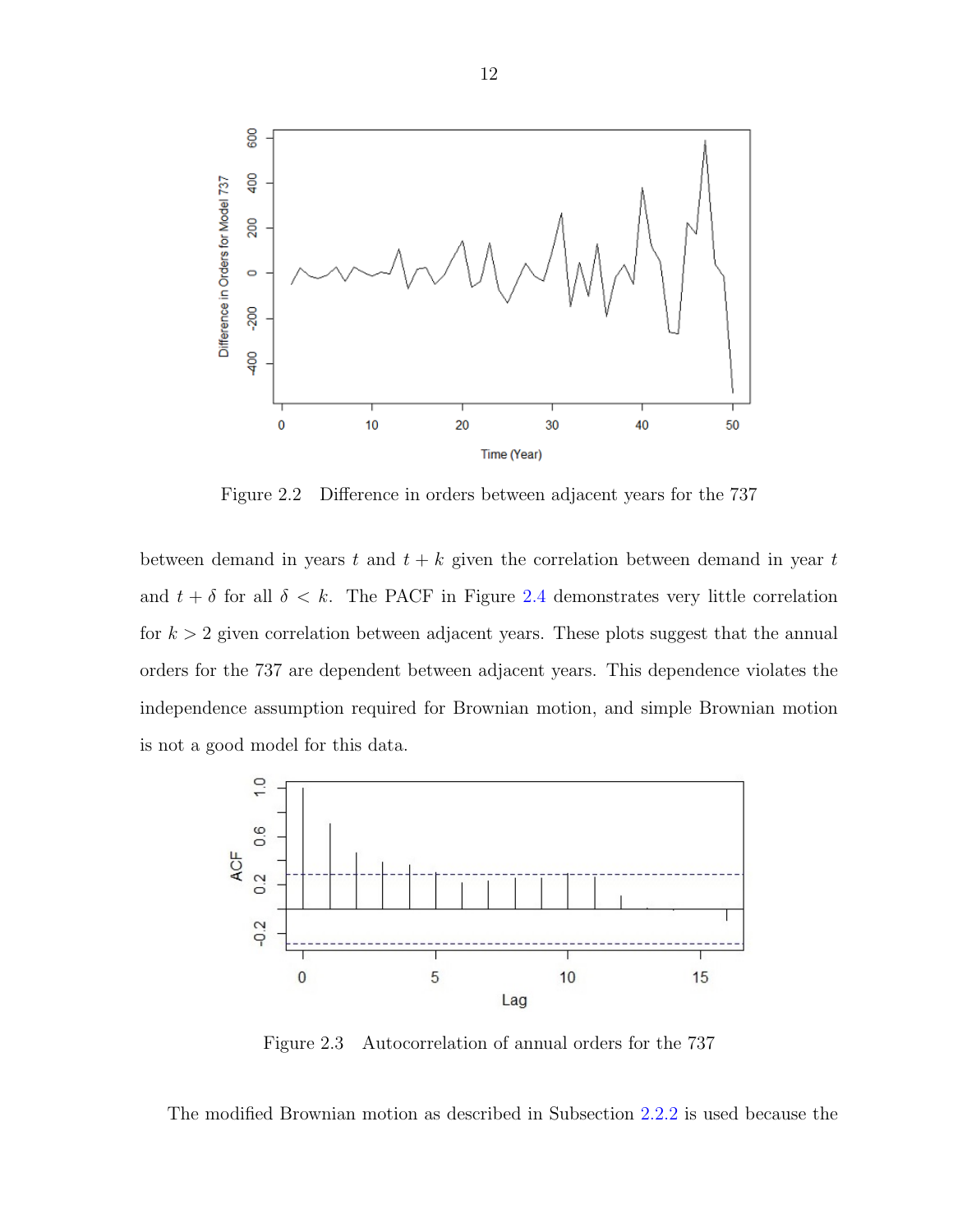<span id="page-21-0"></span>

Figure 2.4 Partial autocorrelation of annual orders for the 737

modified Brownian motion model accounts for correlation between demand in adjacent years. The correlation between orders of adjacent years is  $\rho = 0.84$ , and the standard deviation is  $\sigma = 294.8$ . Since the ACF in Figure [2.3](#page-20-0) suggests correlation for a period of 12 years, we calculate the baseline or current demand b as the weighted sum of the annual orders of the previous 12 years:

$$
b = \sum_{t=1}^{12} [X(-t) * w_t]
$$
 (2.7)

where  $X(-t)$  represents the annual orders t years prior to the baseline and  $w_t$  is the normalized correlation for lag t. Compared to standard methods (averaging or choosing nearest data) in estimating baseline, this approach takes consideration of linear correlation in historical data. It is similar to the idea of weighted average but emphases on statistical correlation rather than time.

The drift  $\mu$  for the Brownian motion is estimated by assuming a linear increasing trend for the 737. However, only data after 1989 was used for two reasons. First, it usually takes a while before the market adopts a new product. Second, by observing the time series in Figure [2.1,](#page-19-0) the years 1965 through 1988 served as a transition period for the 737, and the year 1989 seems to represent the beginning of relatively constant upward drift. Regression analysis on the data from 1989 to 2015 generated an estimate that  $\mu = 31.7$ . Table [2.1](#page-22-0) depicts the parameters for this modified model.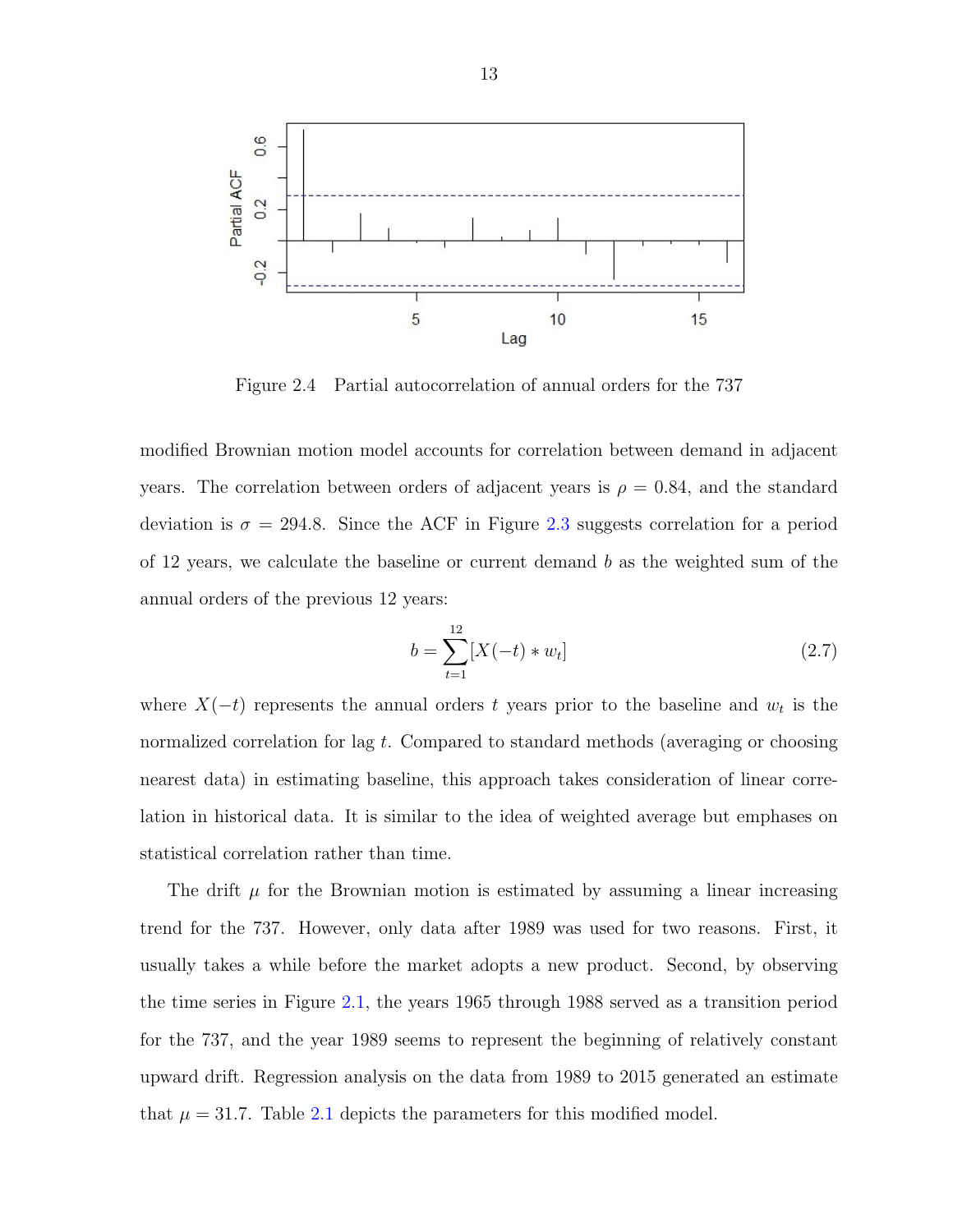|      |       |     | Drift $(\mu)$ Sigma $(\sigma)$ Baseline $(b)$ Correlation $(\rho)$ |
|------|-------|-----|--------------------------------------------------------------------|
| 31.7 | 294.8 | 483 | 0.83                                                               |

<span id="page-22-0"></span>Table 2.1 Modified Brownian motion parameters for the 737

We simulate this modified Brownian motion model and ran  $100,000$  replications over a 20-year period. Figure [2.5](#page-23-0) depicts the simulation results with the median (red circles) and the 95% and 5% quantiles (blue triangles). For comparison, Boeings 20-year outlook (Boeing, 2015) for a single-aisle airplane demand in the next 20 years is 26,730 airplanes. Assuming that Boeing captures 50% of the market, the demand for the 737 airplane is 13,365 planes. Based on our modified Brownian motion model, the forecast median demand for the 737 is 20,072 planes. We show median instead of mean because the distribution of prediction from simulation is skew. Median is more robust when extremely high demand presents in the simulation output. Because the modified Brownian motion model assumes increasing trend in future, the median prediction is increasing steady with time. It starts with 530 in year 2016 and ends with 1,548 in year 2035. In standard Brownian motion, the corresponding drift would be 50 which means the median prediction from modified Brownian motion is higher than standard Brownian motion. It is due to the high correlation in the model. The combination effect of both drift and correlation makes the interpretation of increasing trend in the model a little tricky. However, the model is now able to go beyond linear increasing assumption with the ability to predict non-linear smooth curve. If there is no major change happens in future, the median prediction seems plausible. The 90% probability interval which defines by the 95% and 5% quantiles from simulation outputs is the other major interest. The 5% lower curve shows small variability and ranges from 87 to 242. It means company may still have risk with low demand in future. On the contrary, there is a large variability for the 95% upper curve with minimum 1,008 at year 2016 to maximum 3,479 at year 2035. Based on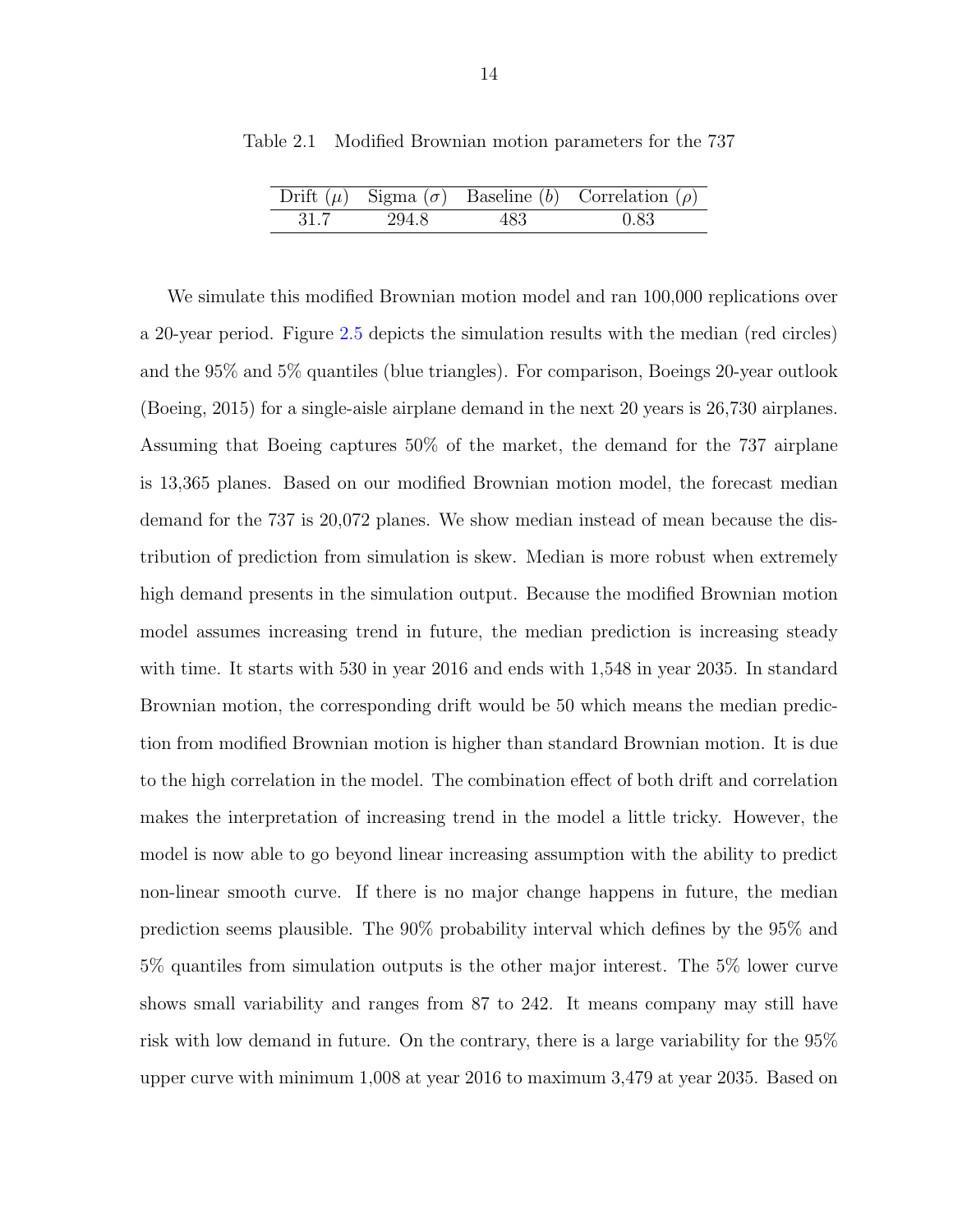<span id="page-23-0"></span>the forecasting result, the probability interval at year 2035 is pretty wide which means there is a lot of uncertainty.



Figure 2.5 Twenty-year demand forecast for the 737 by Brownian motion

We also use the ARIMA model to forecast annual orders for the 737. Since the ARIMA model explicitly accounts for autocorrelation, it is likely to be a good model for the 737 which exhibits autocorrelation. Before applying ARIMA model, we need to make sure the input time series data is stationary. From Figure [2.1,](#page-19-0) it is clear that the excepted annual orders for the 737 is a function of time and the variance is increasing with time. In other word, the original data is non-stationary with trend and changing covariance. First, Box-Cox transformation is applied to stabilized variance. MLE is used to estimated the most likely  $\lambda$  based on all observations. The optimum  $\lambda$  from MLE is -0.02 which quite close to 0. Moreover, the 95% confidence interval of  $\lambda$  contains 0. Thus, it is reasonable to choose  $\lambda = 0$ , which is essentially the logarithmic transformation and  $S(\lambda) = \log(X)$ . Figure [2.6](#page-24-0) shows the plot of transformed data. Compared to original data (Figure [2.1\)](#page-19-0), variance is approximate constant after transformation. We use transformed data  $S_t$  as input to ARIMA model. Second, 1-lag differencing is applied to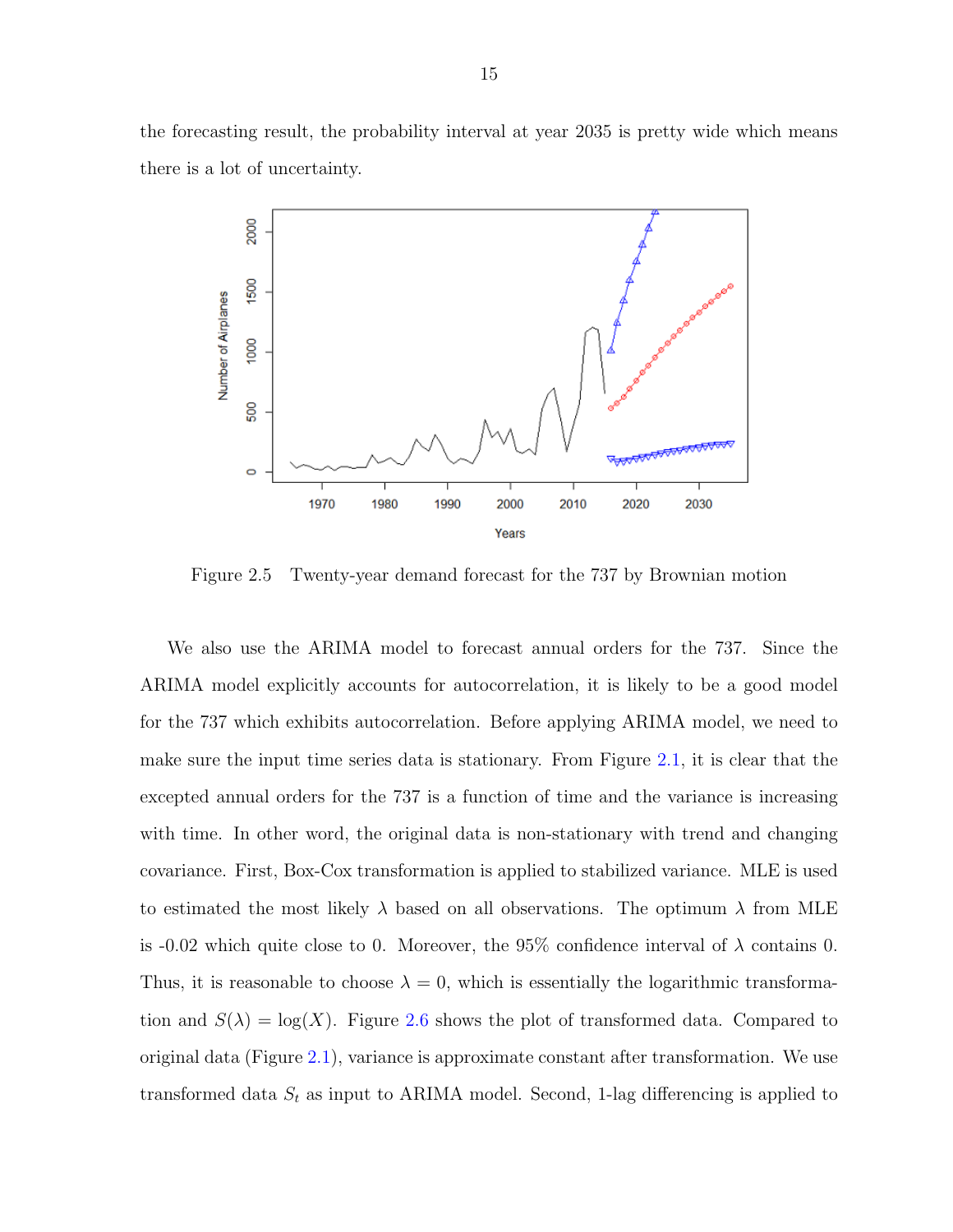<span id="page-24-0"></span>transformed data in order to removes trend. Figure [2.7](#page-25-0) presents the result of differencing which is no trend and small positive mean. The small positive mean indicates that there will be an upward drift once we reverse the differencing. It also suggests the parameter d in ARIMA should be chosen as 1.



Figure 2.6 Transformed data

Through fixing  $d = 1$ , it reduces the size of parameter space significantly. By restricting  $p$  and  $q$  parameters in a reasonable region (typically less than 12), we computed the AIC for all combinations of parameters. We chose  $ARIMA(0,1,1)$  as the final model which has the lowest AIC. The MLE returned the best model for transformed data is:

$$
S_t - S_{t-1} = Z_t - 0.3344Z_{t-1}
$$
\n
$$
(2.8)
$$

where  $\{Z(t)\}\sim WN(0,0.3243)$ . Once we predicted the mean of annual order for next 20 years based on ARIMA model, we transformed it back to original scale. Then, delta method was used to obtain 95% confidence interval in original scale. The 95% confidence interval of  $X(t)$  can be expressed as follow:

$$
e^{S(t)} \pm z_{0.05}^* \frac{e^{S(t)} \sigma_S}{\sqrt{n}} \tag{2.9}
$$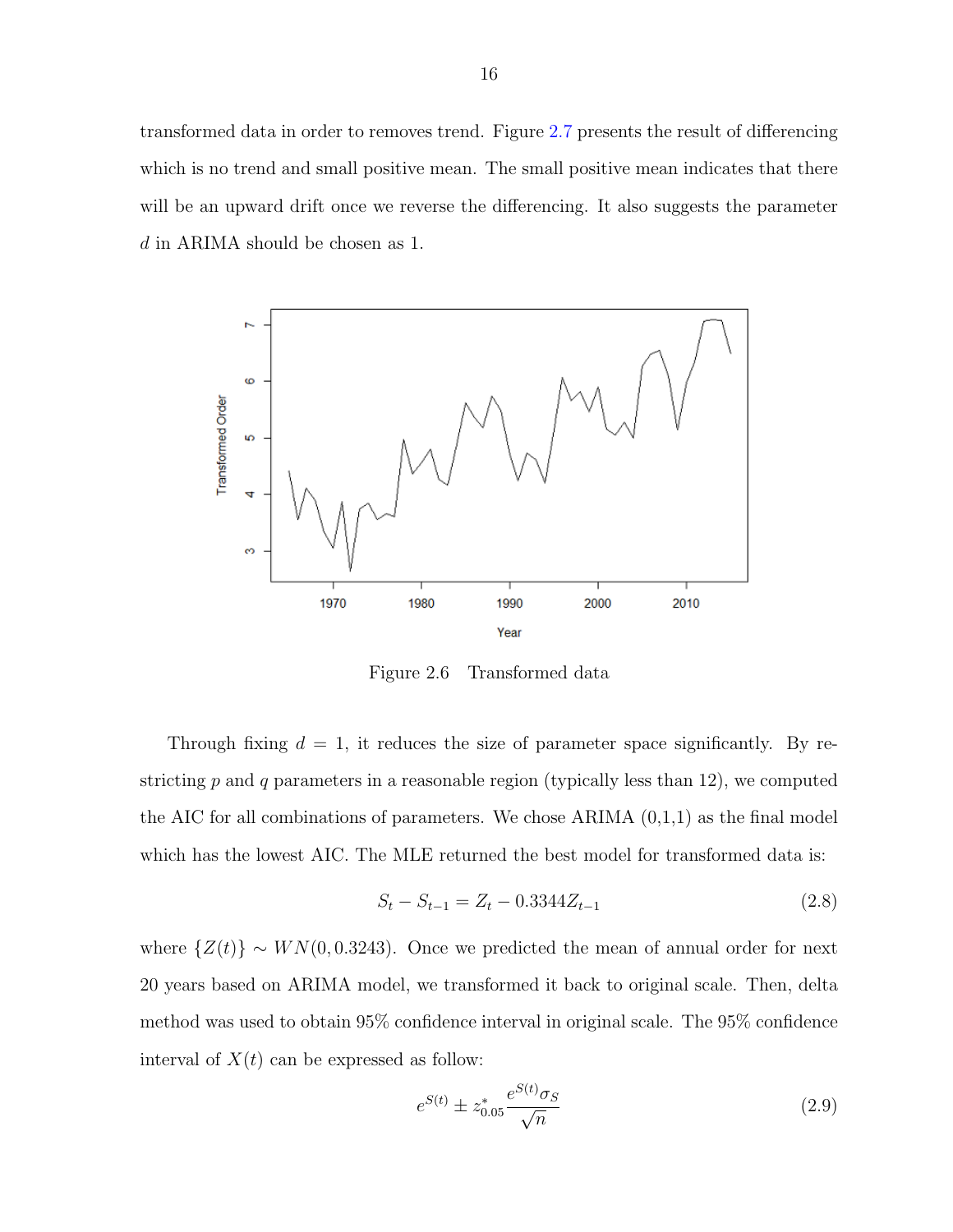<span id="page-25-0"></span>

Figure 2.7 Differencing of transformed data

The forecasting result is shown in Figure [2.8](#page-26-0) with prediction (red circles), 95% confidence interval of mean (green cross) and 90% prediction interval (blue triangles). The drift in the graph is generated by the inverse of non-zero mean differencing. The confidence interval in ARIMA is much smaller than modified Brownian motion because it which shows the chance to capture true mean but probability interval in modified Brownian motion which presents plausible scenarios. The mean prediction from ARIMA over 20 years ranges from 703 to 2,638. It is higher than the median prediction in modified Brownian motion. The width of confidence interval increases mildly with time compared to previous model. On the contrary, the 90% prediction interval is much wider than modified Brownian motion. The upper limit at year 20 is over  $10^{13}$  and the lower limit is 0 most of time. The prediction interval seems unrealistic. Those extreme numbers are caused by the reverse of transformation.

Overall, for the expected or median prediction modified Brownian motion and ARIMA have different behaviors. If we project the prediction of ARIMA back to year 1965, it would look like a smooth convex curve. The prediction from ARIMA looks like a nonlinear fitting to the historical data. However, it does not tell us anything about the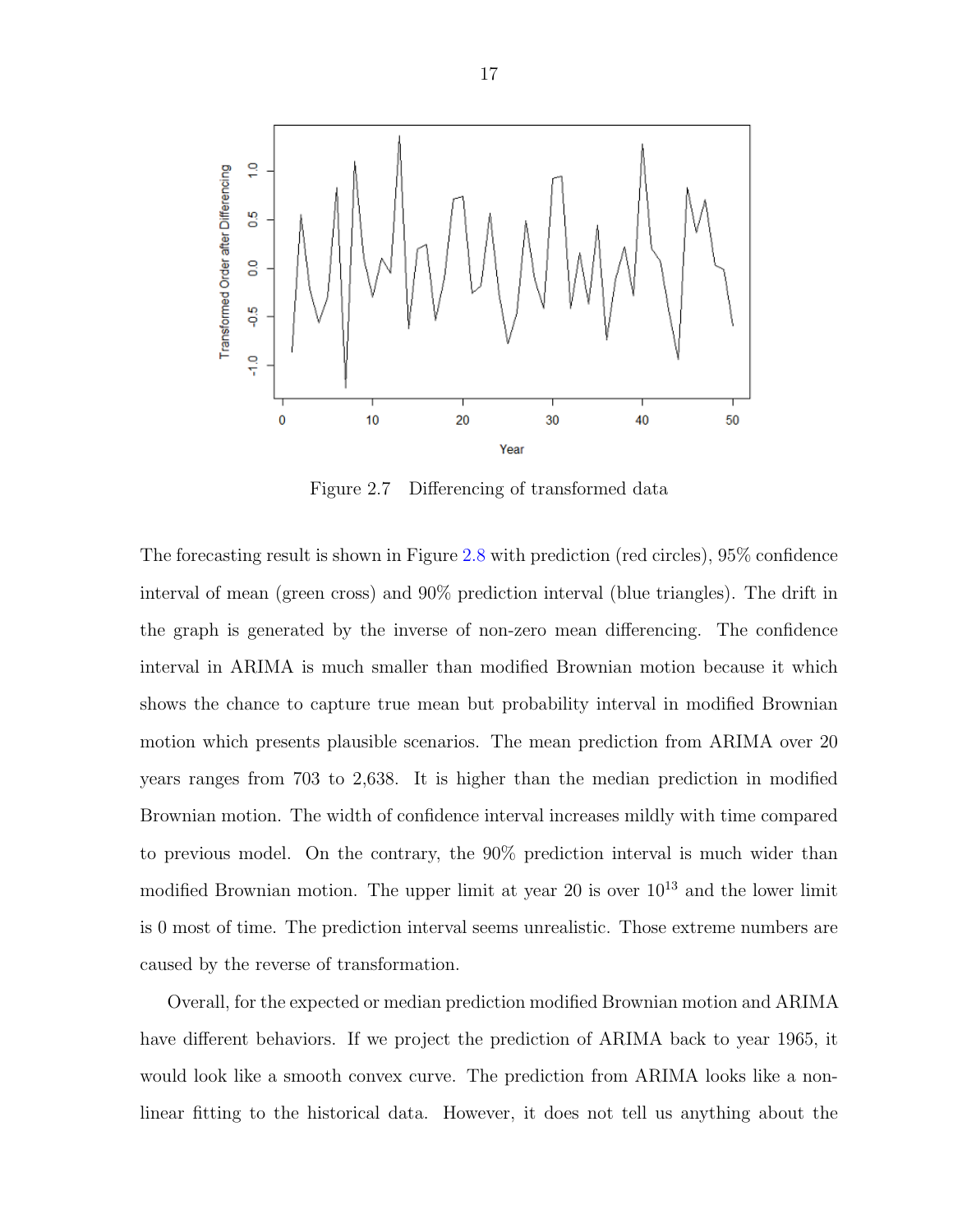<span id="page-26-0"></span>

Figure 2.8 Twenty-year demand forecast for the 737 by ARIMA

variability, in particular, heteroscedasticity of the original data. By contrast, the probability interval in modified Brownian motion captures the variability and the increasing uncertainty in future. Therefore, we consider that the result from modified Brownian motion is more informative than mean prediction from ARIMA model in long-term decision making under uncertainty.

#### 2.3.2 777 Airplane

Figure [2.9](#page-27-0) shows the annual orders for the 777 from 1990 to 2015, and Figure [2.10](#page-28-0) displays the difference in annual orders between each of the adjacent years. Similar to the 737, the annual orders for the 777 exhibit an upward trend and increasing variance over time. Figures [2.11](#page-28-0) and [2.12](#page-29-0) depict the ACF and PACF of ratio of annual order for the 777. Since the ACF and PACF plots for the 777 demonstrate that the ratio of orders is linearly independent, ARIMA model is no longer under consideration. Either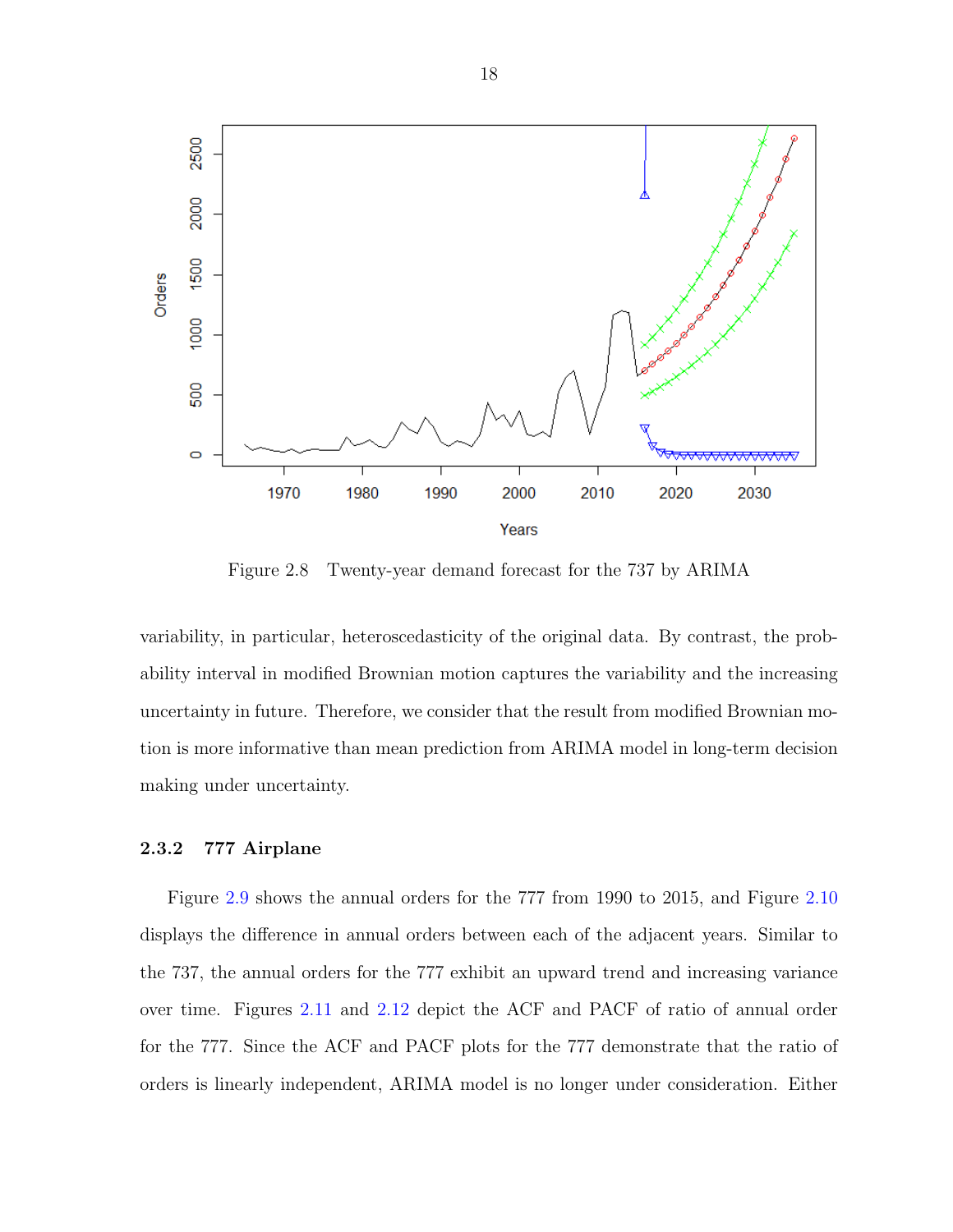<span id="page-27-0"></span>Brownian motion or the GBM could be an appropriate model depending on whether the data appear normally distributed.



Figure 2.9 Annual orders for the 777

A Q-Q plot (Figure [2.13\)](#page-30-0) without a log transformation for the 777 shows that the data for the annual orders for the 777 do not follow a normal distribution. A Q-Q plot of the log transformation of the original data is depicted in Figure [2.14.](#page-31-0) We did the Shapiro-Wilk test on log transformed data with p-value 0.7, so we failed to reject the null hypothesis: the original data follow a lognormal distribution. The annual orders for the 777 appear to satisfy the GBM normality assumption, and the GBM can be used to forecast annual orders for the 777.

The ratio is computed from the exponential of historical annual orders  $Y(t)$ , where  $R(t) = \frac{Y(t+k)}{Y(t)}$  and the lag  $k = 1$ . A lognormal distribution was fitted for  $R(k)$ . The estimated mean  $\hat{\mu}$  is the drift for GBM and the estimated variance  $\hat{\sigma}^2$  is the variance for GBM. Table [2.2](#page-29-0) shows all estimated parameters that are used in GBM for the 777.

We ran 100,000 simulations of the GBM over a 20-year period. The median (red circles) and a 90% prediction interval (blue triangles) are shown in Figures [2.15.](#page-32-0) Because of the log transformation, the 90% probability intervals for the 777 are too wide to be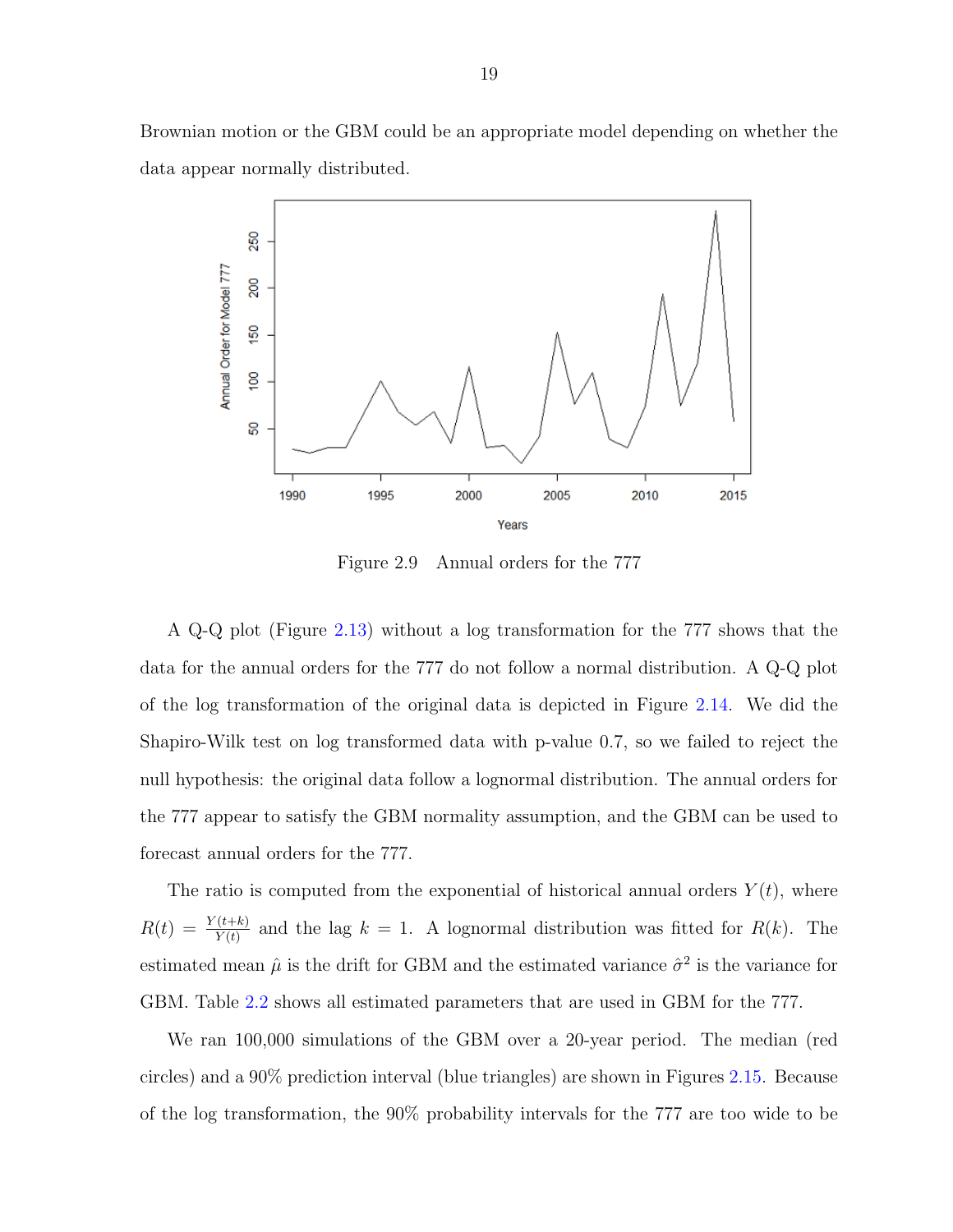<span id="page-28-0"></span>

Figure 2.10 Difference in orders between adjacent years for the 777

shown on the graph. The upper bound for the 777 after three years is larger than 500 planes and increases to more than 10,000 planes in years 2025 and beyond. As we can see from the graph, the 90% prediction interval is too narrow for the first a few years. Before 2020, the 90% prediction is under 100 which is only one-third of the actual order in year 2014. Moreover, the median prediction seems to be too conservative. Even in 2035 the median prediction of annual order is under 150. These numbers seems to be unrealistic.



Figure 2.11 Autocorrelation of annual orders for the 777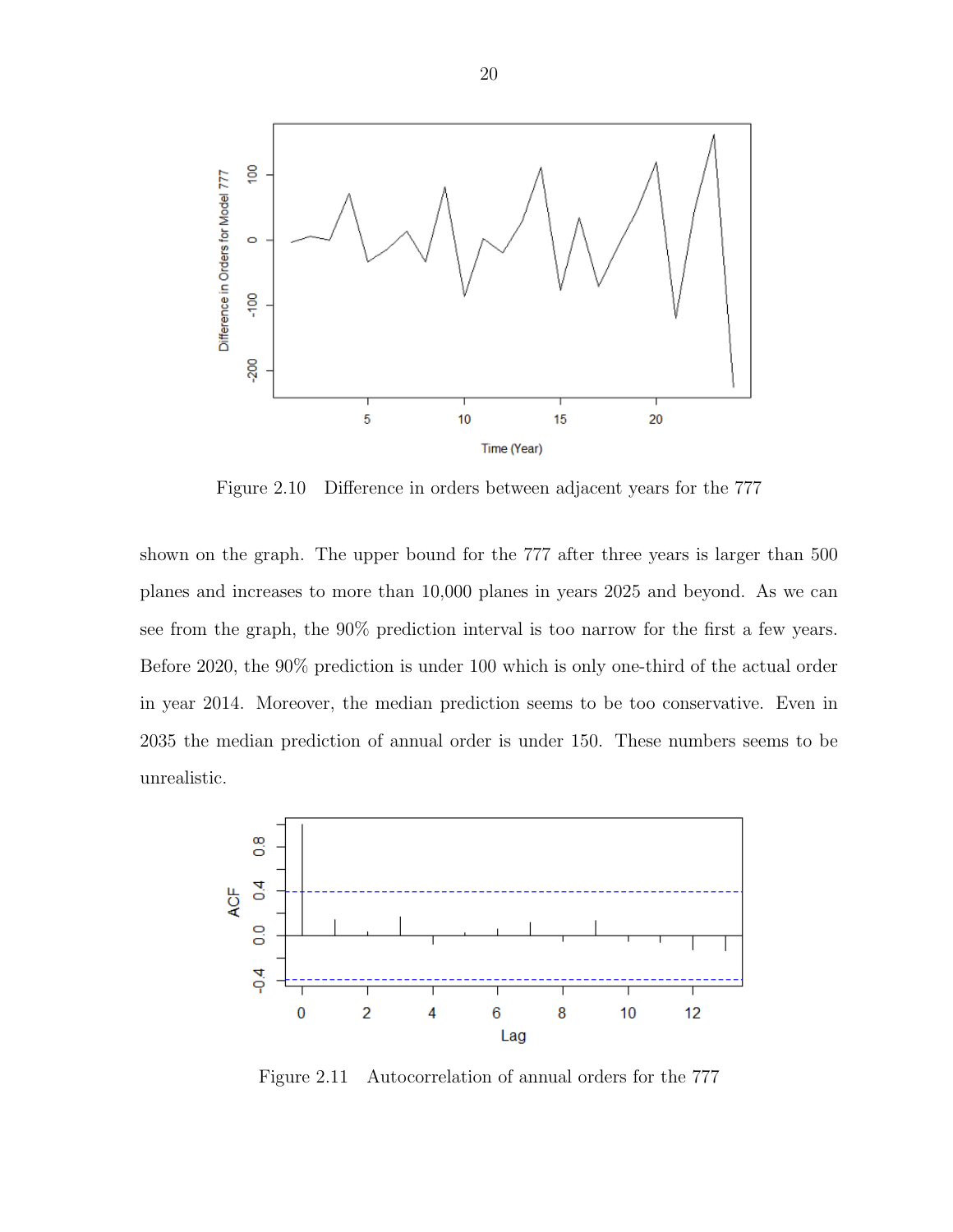<span id="page-29-0"></span>

Figure 2.12 Partial autocorrelation of annual orders for the 777

Table 2.2 GBM parameters (traditional method) for the 777

| Method    |       |       | Drift $(\mu)$ Sigma $(\sigma)$ Baseline $(b)$ |
|-----------|-------|-------|-----------------------------------------------|
| Tradition | 0.030 | 0.847 | -3.635                                        |

Because of the poor performance and large uncertainty of prediction with the traditional GBM model, we use the modified GBM as discussed earlier where  $R(t) = \frac{Y(t)}{Y(0)}$ . For each year t,  $R(t) = \frac{Y(t)}{Y(0)}$  has a lognormal distribution with mean  $\mu t$  and variance  $\sigma^2 t$ . The MLE method is used to obtain the most likely  $\mu$  and  $\sigma$  from the sum of log-likelihood function of lognormal distribution with  $R(t)$ . Table 2.3 shows all GBM parameters that were estimated using the alternative method.

Table 2.3 GBM parameters (alternative method) for the 777

| Method      |       |       | Drift $(\mu)$ Sigma $(\sigma)$ Baseline $(b)$ |
|-------------|-------|-------|-----------------------------------------------|
| Alternative | 0 056 | 0.191 | -3-635-                                       |

Figure [2.16](#page-33-0) shows the median forecast values (red circles) and the 90% probability interval (blue triangles) of the modified GBM in which  $t = 0$  corresponds to 1990. Note that the initial probability interval is very small which may not capture the uncertainty well. The estimated standard deviation ( $\sigma$ ) is much smaller than the estimation from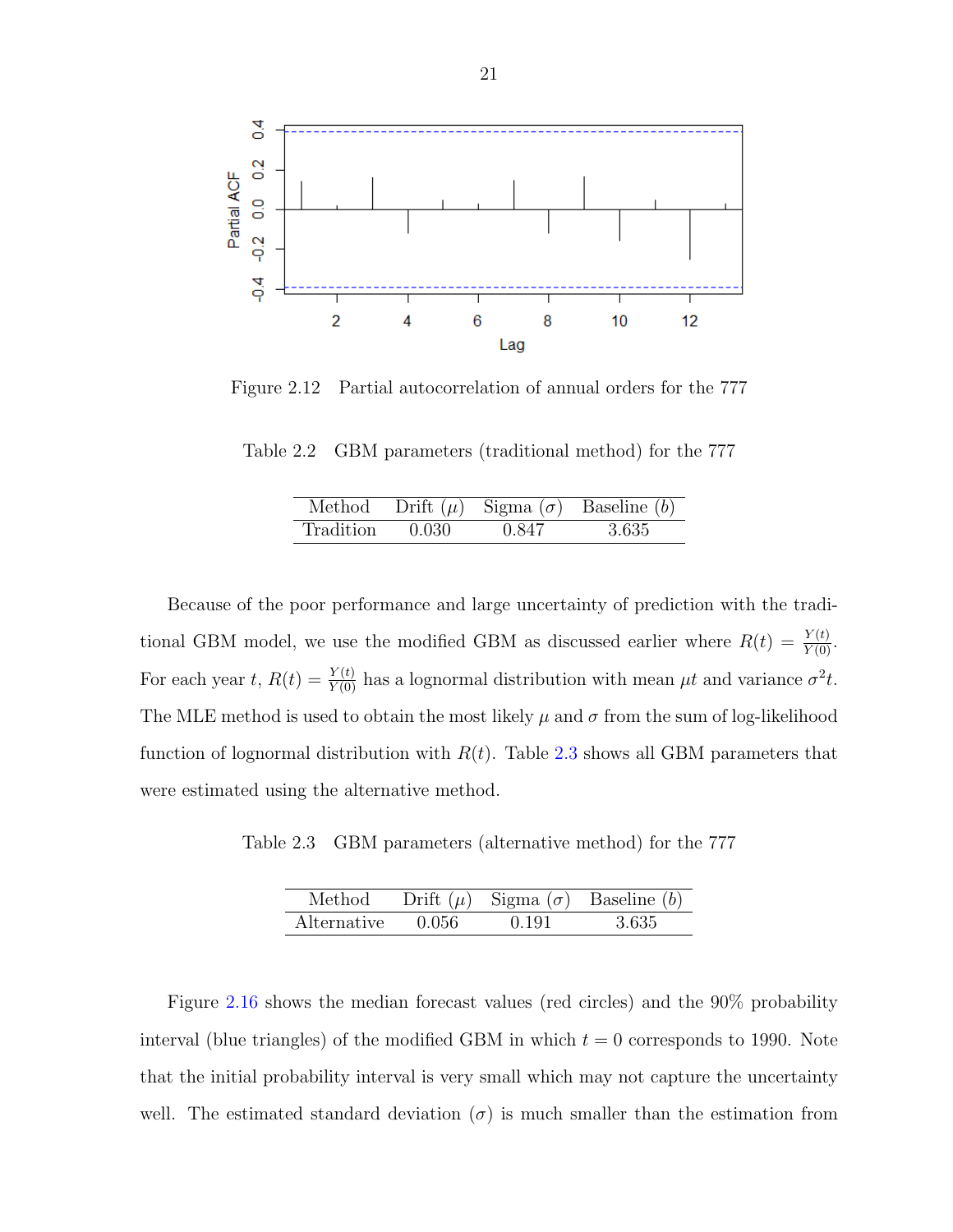<span id="page-30-0"></span>

Figure 2.13 Normal Q-Q plot for the GBM normality check for the 777

the traditional method. On the contrary, the estimated drift is higher for alternative method. This is because the alternative method chooses the parameters which maximize the likelihood function with entire historical data (by beginning at  $t = 0$ ) under the GBM framework.

We can move the initial point backwards and forwards along the time axis. For example, Figure [2.18](#page-35-0) shows what the estimation would be if we choose year 2000 as a restart point for the 777, and Figure [2.17](#page-34-0) shows the estimations for the 777 if the model starts at year 2016. However, it is important to mention that even when we start the estimation in the middle of the timeline, the GBM parameters are the same as in Table [2.3.](#page-29-0)

All data points on Figure [2.16](#page-33-0) are inside 90% probability interval when we fitted the time dependent lognormal distribution with all historical data. The median prediction seems plausible and the unstable prediction points after 2030 is likely due to simulation error (more replications needed). Nonetheless, the high end 95% is too high to be realistic. It means that there is more than 500 orders for the 777 at year 2016 with 5% chance.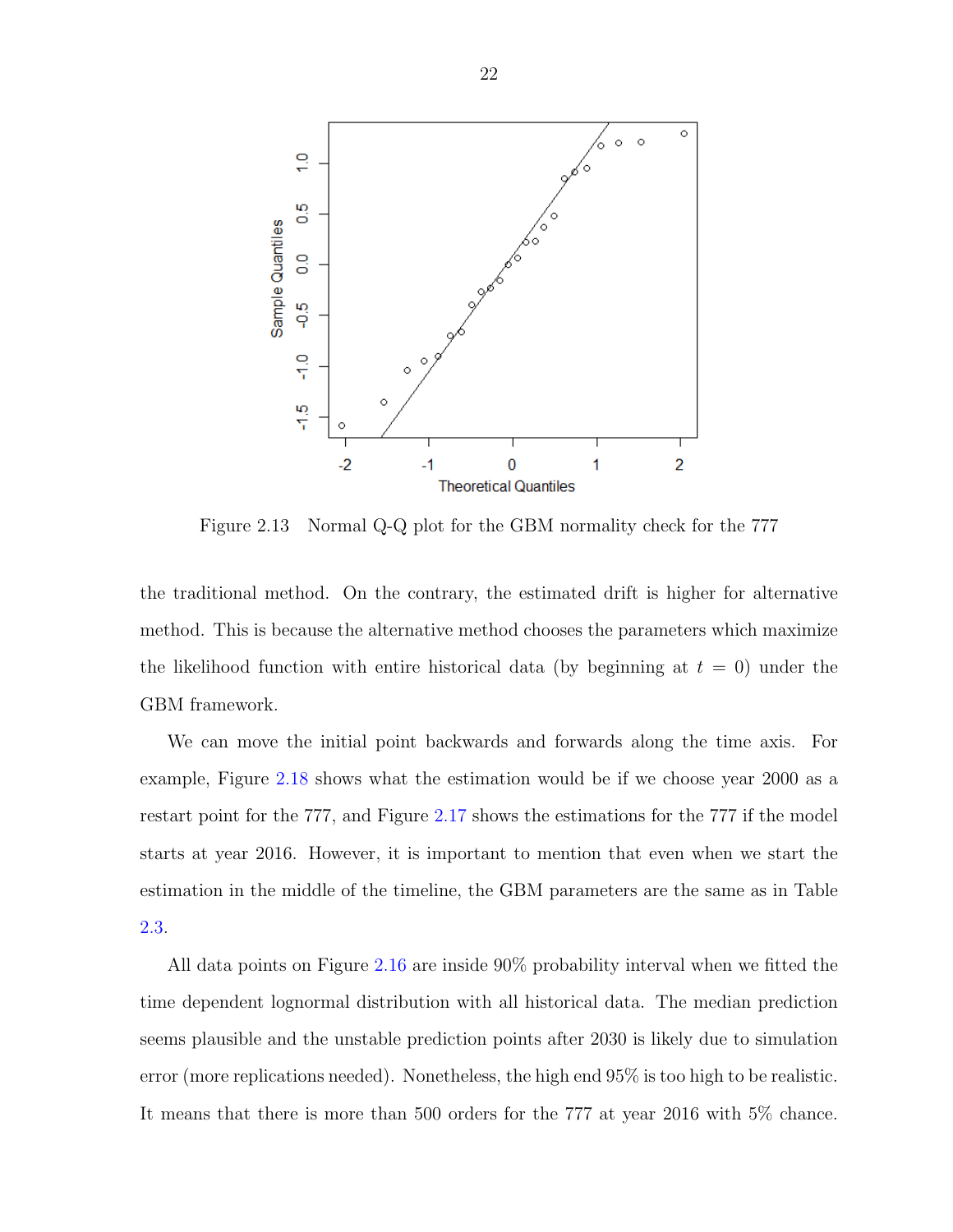<span id="page-31-0"></span>

Figure 2.14 Lognormal probability plot for the GBM normality check for the 777

It is very unlikely because that would be double of the highest order at year 2014. Considering the prediction starts at year 2016, the median prediction in Figure [2.17](#page-34-0) seems too conservative. Even at year 2035, it predicts less than 150 annual orders which is only half of the demand in year 2014. In addition, the initial probability interval is too narrow to be true. Given the high orders in previous years, the probability to have more than 100 orders in 2016 is clearly higher than 5%.

The starting point was chosen as year 2000 where the prediction mostly captures the variability of historical data visually. The median prediction in Figure [2.18](#page-35-0) matches expectation while the probability interval still contains most of data. Based on this modified GBM model, the forecast median demand for the 777 is 1,823 planes. By comparison, according to Boeings 20-year outlook (Boeing, 2015), the global medium wide-body airplane demand in the next 20 years is 3,520 airplanes. Assuming that Boeing captures 50% of the market, the demand for the 777 is 1,760 planes. A close prediction does not mean the model works all the time. The down side of this approach is lacking of theoretical justification and model interpretation. It requires subject judgment therefore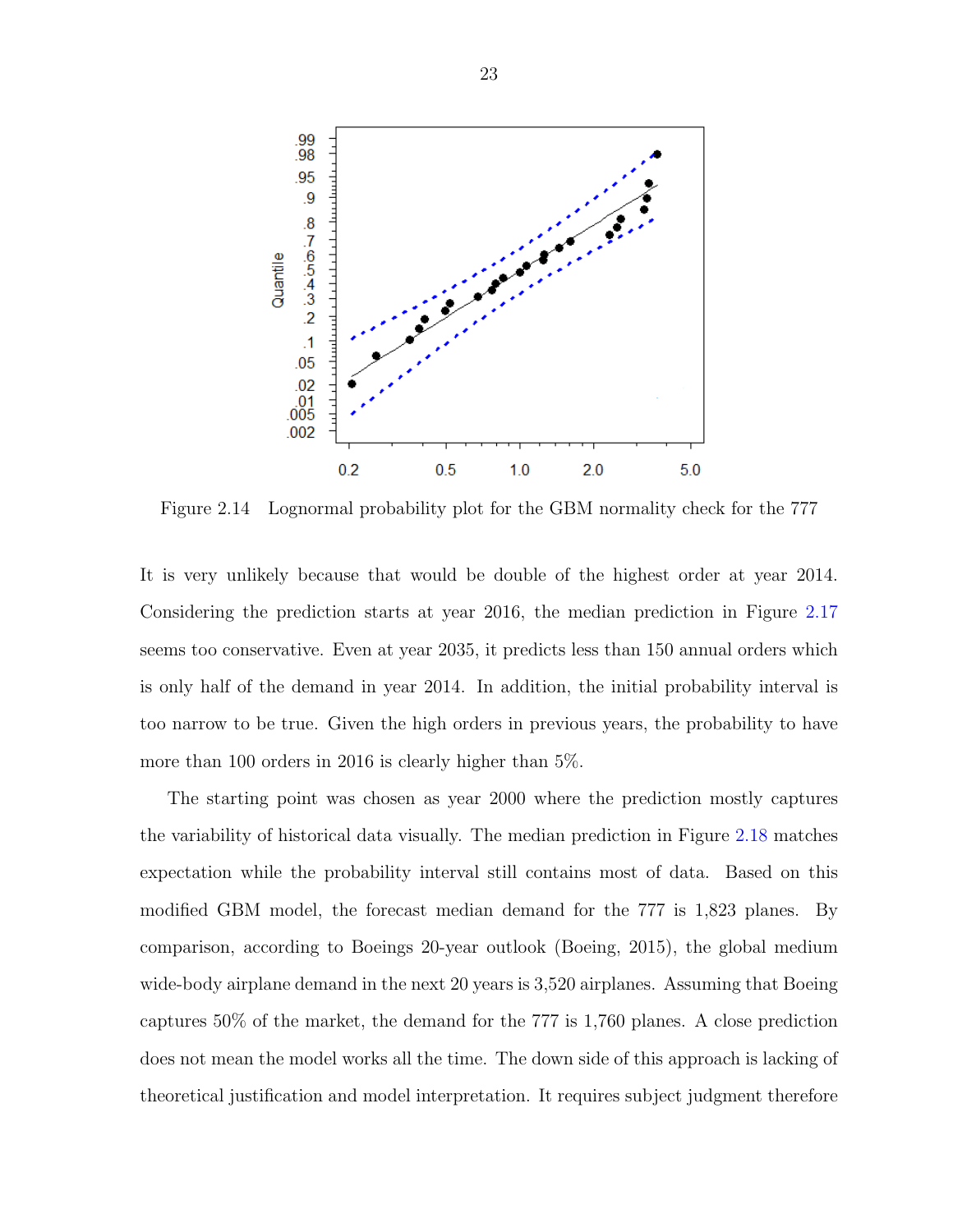<span id="page-32-0"></span>

Figure 2.15 Twenty-Year demand forecast for the 777 (traditional GBM method)

may be influenced by the bias from decision maker as well. In addition, because of the high rate of variance increasing, GBM may not work well in long-term forecasting with large trend  $(\mu)$ . However, there is no correct answer for the forecasting. This approach allows the decision maker to explorer various scenarios. So that the decision maker would have the chance to choose the scenario which captures the variability of data.

### 2.4 Conclusion

This research explores different methods for forecasting long-term demand based on historical data for Boeings airplanes. We have used Brownian motion and GBM models and have shown how these models need to be adjusted to fit the nature of the historical data. The median forecasted demand compares favorably to the 20-year Boeing demand forecast. In order to address the correlation in historical data, a modified Brownian motion model is proposed. The comparison between modified Brownian motion and ARIMA has been discussed. When precise prediction or expectation of demand is important, ARIMA is the top choice. However, the long-term extrapolation is still less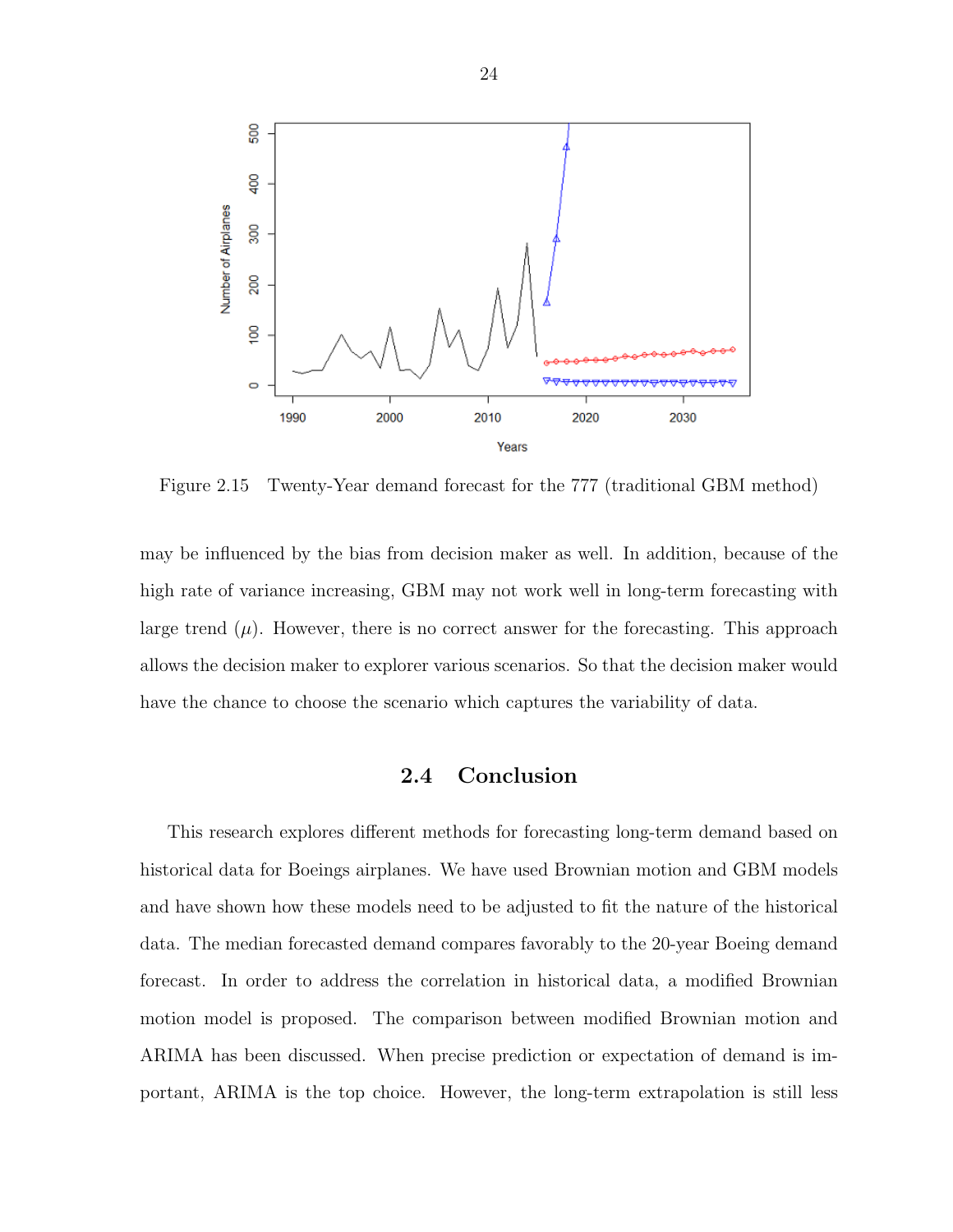<span id="page-33-0"></span>

Figure 2.16 Fitted GBM for the 777 (alternative method)

warrant given a non-stationary series data. The probability interval information from modified Brownian motion model could be useful when the primary purpose of forecasting is strategy planning or demand satisfaction. In these situations, company is planning for the risk of extreme case which could cause a huge economic loss. When lag  $k > 1$ and there is strong partial autocorrelation observes in timer series data, purposed model may no longer be suitable. The alternative approach in fitting GBM model is applied in forecasting of the 777. This approach provides a flexible way for decision maker to examine the variability of data. It is particularly useful when observations are limited and no correlation is exhibited. Both the Brownian motion model for the 737 and the GBM model for the 777 have significant uncertainty in the forecasts 15-20 years in the future. Although some reduction of uncertainty may be possible, we believe that accurately forecasting demand such a long time into the future will have a lot of uncertainty, and relying on models without such uncertainty could be exhibit overconfidence in our knowledge of the future.

These demand forecasts can serve as an input into a larger systems model that evaluates Boeings current production capacity for airplanes. Given a demand realization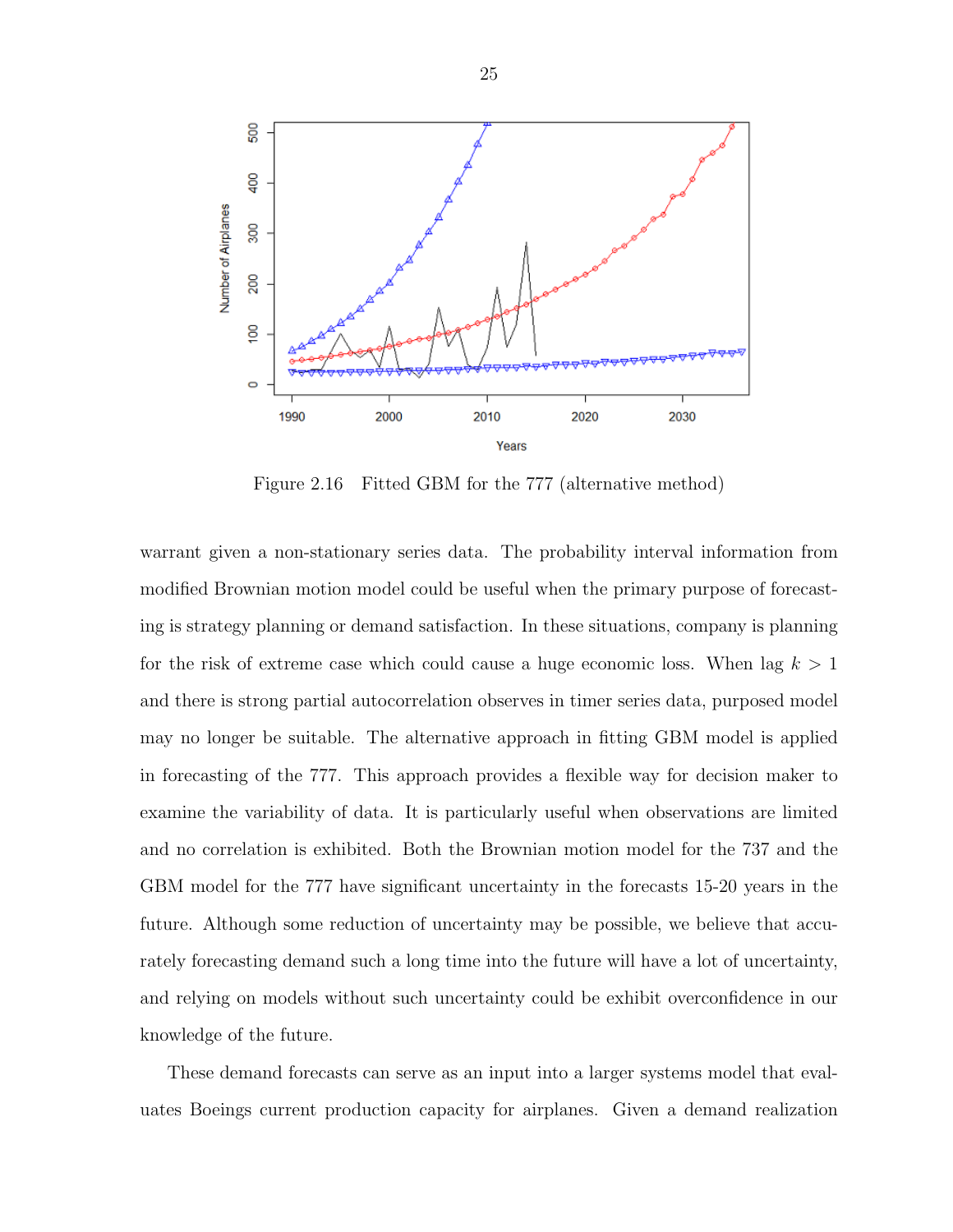<span id="page-34-0"></span>

Figure 2.17 Fitted GBM starting at year 2016 for the 777 (alternative method)

based on the probabilistic models for the 737, 777, and other airplane models not discussed in this paper, a production planning model optimally schedules the painting of new airplane orders. The schedule determines how Boeing can most efficiently utilize its current painting capacity. Based on running this model with several demand realizations, we can calculate the probability that Boeings current painting capacity will be exceeded in any given year. The demand forecasts will be used by the systems model to assess if and when Boeing should expand its capacity for painting airplanes. Future research can develop a multi-variate model which incorporates other factors such as gross domestic product, fuel price, etc..

#### Acknowledgements

The research is supported by research funds from the Boeing Analytics Research Scholars.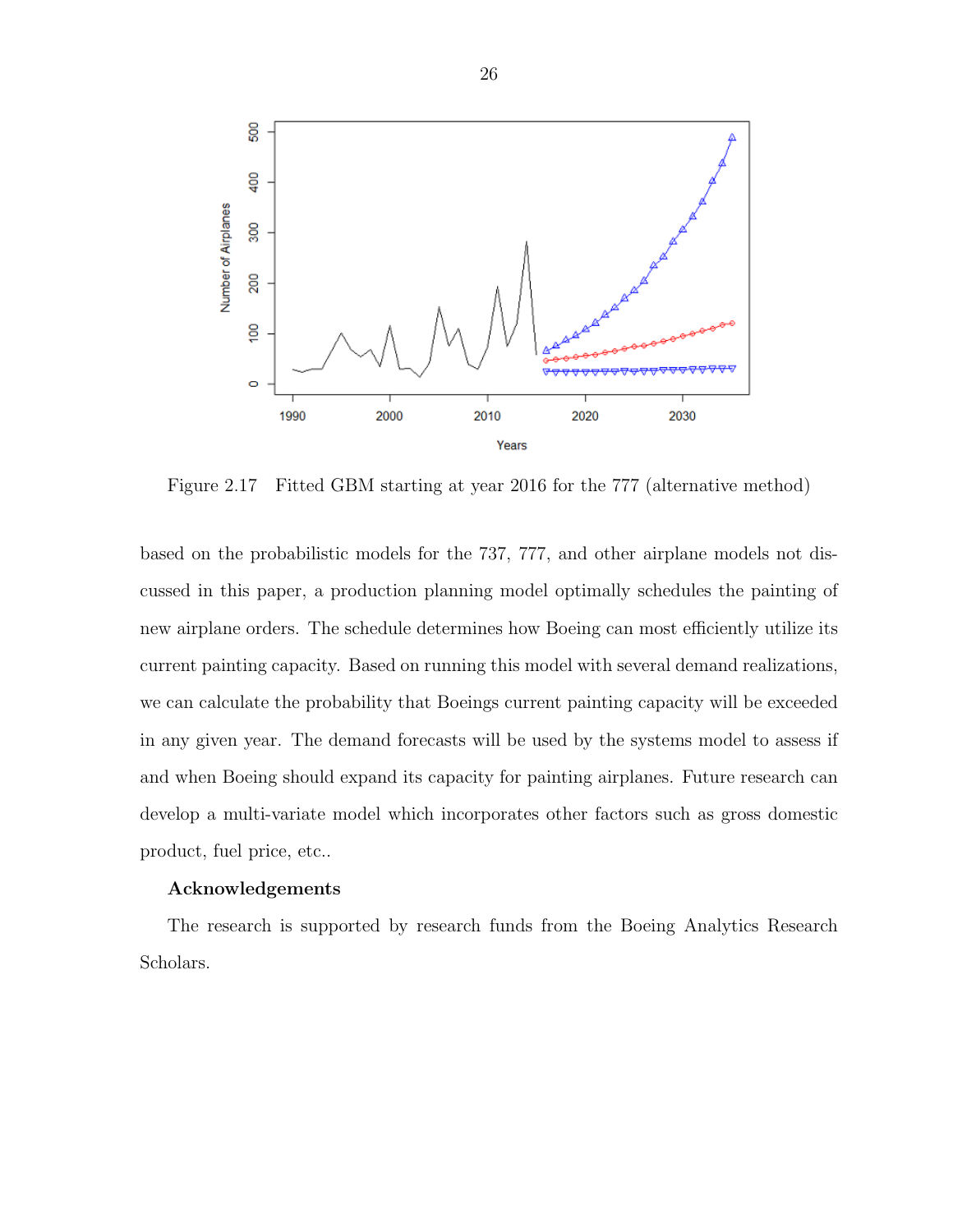<span id="page-35-0"></span>

Figure 2.18 Fitted GBM starting at year 2000 for the 777 (alternative method)

### Bibliography

- A. I. McLeod, K. W. Hipel, and W. C. Lennox, "Advances in BoxJenkins modeling: 2. Applications," Water Resources Research, vol. 13, pp. 577-586, 1977.
- Azmoodeh, E., Mishura, Y., & Valkeila, E. (2009). On hedging European options in geometric fractional Brownian motion market model. Statistics & Decisions International mathematical journal for stochastic methods and models, 27(2), 129-144.
- Boeing.com, "Boeing Current Market Outlook," Nov. 2015.
- Boeing Commercial. Available: http://www.boeing.com/commercial/, 2015
- Box, G. E. P., and D. R. Cox. An Analysis of Transformations. Journal of the Royal Statistical Society. Series B (Methodological), vol. 26, no. 2, 1964, pp. 211252.
- Box, George EP, et al. Time series analysis: forecasting and control. John Wiley & Sons, 2015.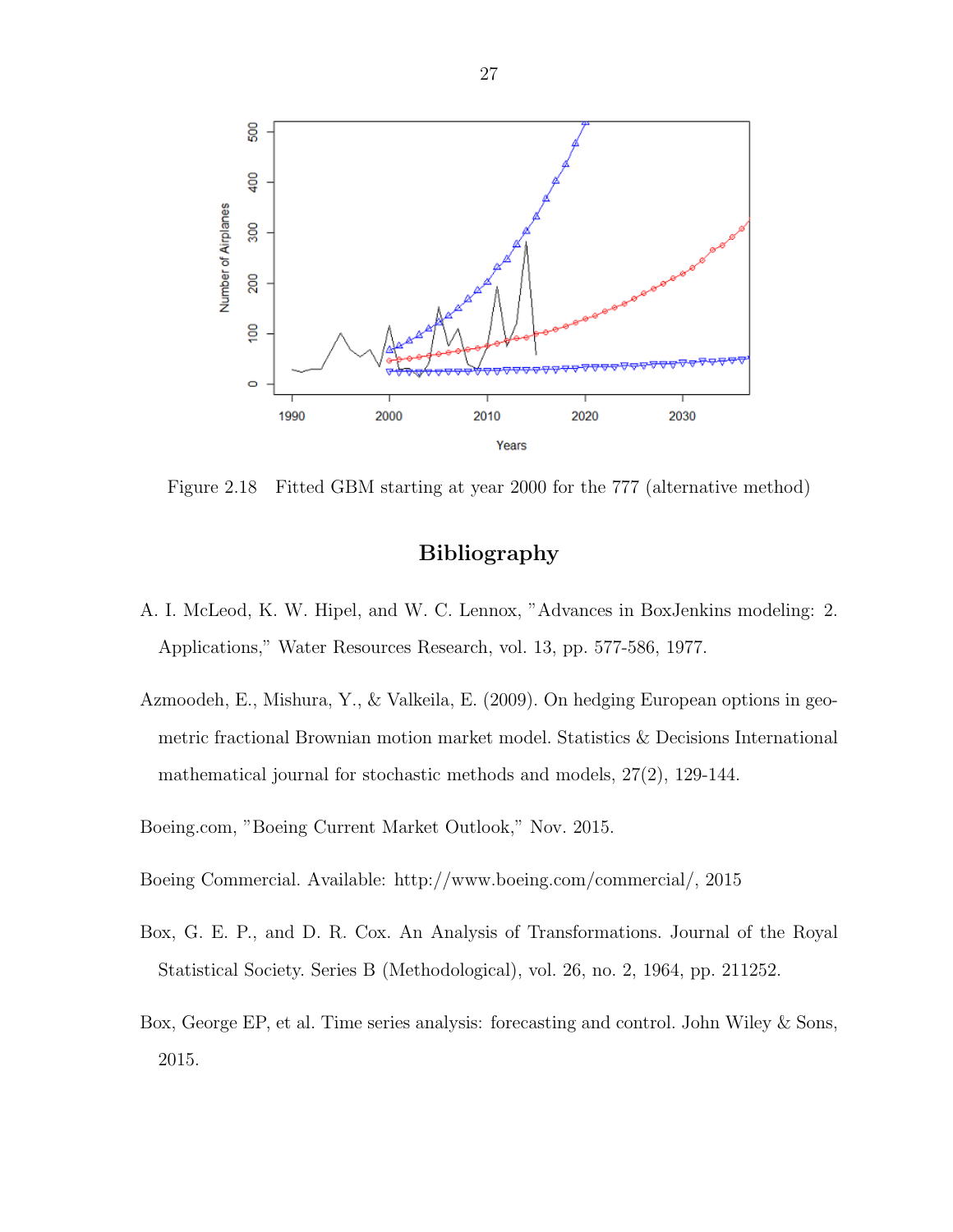- Box, G. E. P., and G. M. Jenkins. "Some comments on a paper by Chatfield and Prothero and on a review by Kendall." Journal of the Royal Statistical Society. Series A (General) 136.3 (1973): 337-352.
- Brockwell, Peter J., and Richard A. Davis. Introduction to time series and forecasting. springer, 2016.
- Caldeira, A. O., & Leggett, A. J. (1983). Path integral approach to quantum Brownian motion. Physica A: Statistical Mechanics and its Applications, 121(3), 587-616.
- Chatfield, C., and D. L. Prothero. "Box-Jenkins seasonal forecasting: problems in a casestudy." Journal of the Royal Statistical Society. Series A (General) (1973): 295-336.
- De Meyer, B., & Saley, H. M. (2003). On the strategic origin of Brownian motion in finance. International Journal of Game Theory, 31(2), 285-319.
- Ladde, G. S., & Wu, L. (2009). Development of modified Geometric Brownian Motion models by using stock price data and basic statistics. Nonlinear Analysis: Theory, Methods & Applications, 71(12), e1203-e1208.
- Ediger, V. ., & Akar, S. (2007). ARIMA forecasting of primary energy demand by fuel in Turkey. Energy Policy, 35(3), 1701-1708.
- Elliott, G., & Timmermann, A. (2016). Forecasting in Economics and Finance. Annu. Rev. Econ., 8, 81-110.
- Geng, N. J., Zhibin; Chen, Feng. (2009). Stochastic programming based capacity planning for semiconductor wafer fab with uncertain demand and capacity. European Journal of Operational Research, 198(3), 899-908.
- Gneiting, T., & Katzfuss, M. (2014). Probabilistic Forecasting. Annu. Rev. Stat. Appl., 1, 125-151.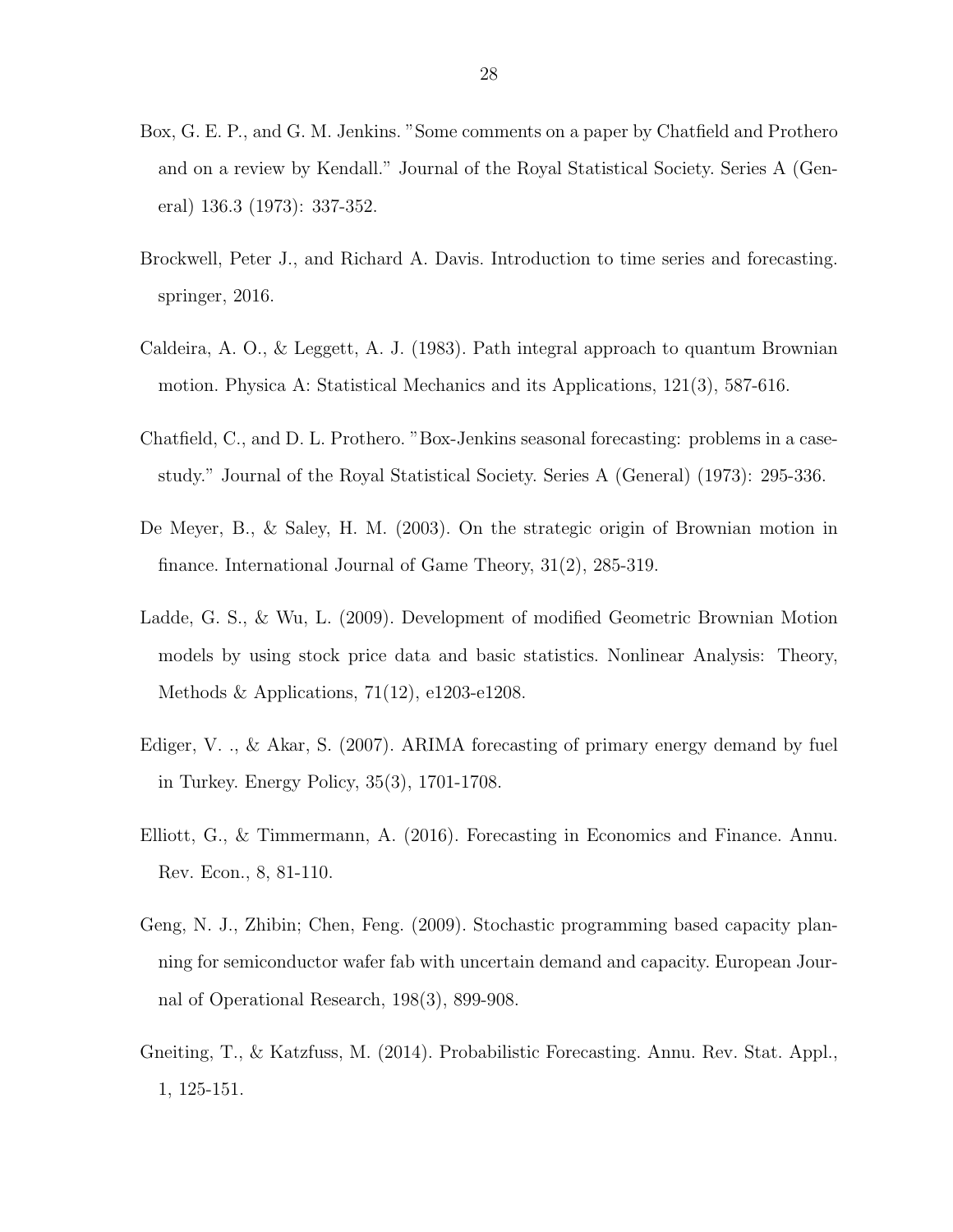- Johnson, L. A., & Montgomery, D. C. (1974). Operations research in production planning, scheduling, and inventory control (Vol. 6): Wiley New York.
- Karthikeyan, L., & Nagesh Kumar, D. (2013). Predictability of nonstationary time series using wavelet and EMD based ARMA models. Journal of Hydrology, 502, 103-119.
- Klepsch, J., Klppelberg, C., & Wei, T. (2017). Prediction of functional ARMA processes with an application to traffic data. Econometrics and Statistics, 1, 128-149.
- Kramers, H. A. (1940). Brownian motion in a field of force and the diffusion model of chemical reactions. Physica, 7(4), 284-304.
- R. R. Marathe and S. M. Ryan, "On the validity of the geometric Brownian motion assumption," The Engineering Economist, vol. 50, pp. 159-192, 2005.
- Mula, J., Poler, R., Garcia-Sabater, J., & Lario, F. C. (2006). Models for production planning under uncertainty: A review. International Journal of Production Economics, 103(1), 271-285.
- Osborne, M. M. (1959). Brownian motion in the stock market. Operations Research, 7(2), 145-173.
- Osborne, M. F. (1962). Periodic structure in the Brownian motion of stock prices. Operations Research, 10(3), 345-379.
- Peterson, R. M. H. J. R. B. M. (2013). A Discussion of the Capacity Supply Demand Balance within the Global Commercial Air Transport Industry.
- Postali, F. A. S., & Picchetti, P. (2006). Geometric Brownian Motion and structural breaks in oil prices: A quantitative analysis. Energy Economics, 28(4), 506-522.
- Rogers, L. C. G. (1997). Arbitrage with fractional Brownian motion. Mathematical Finance, 7(1), 95-105.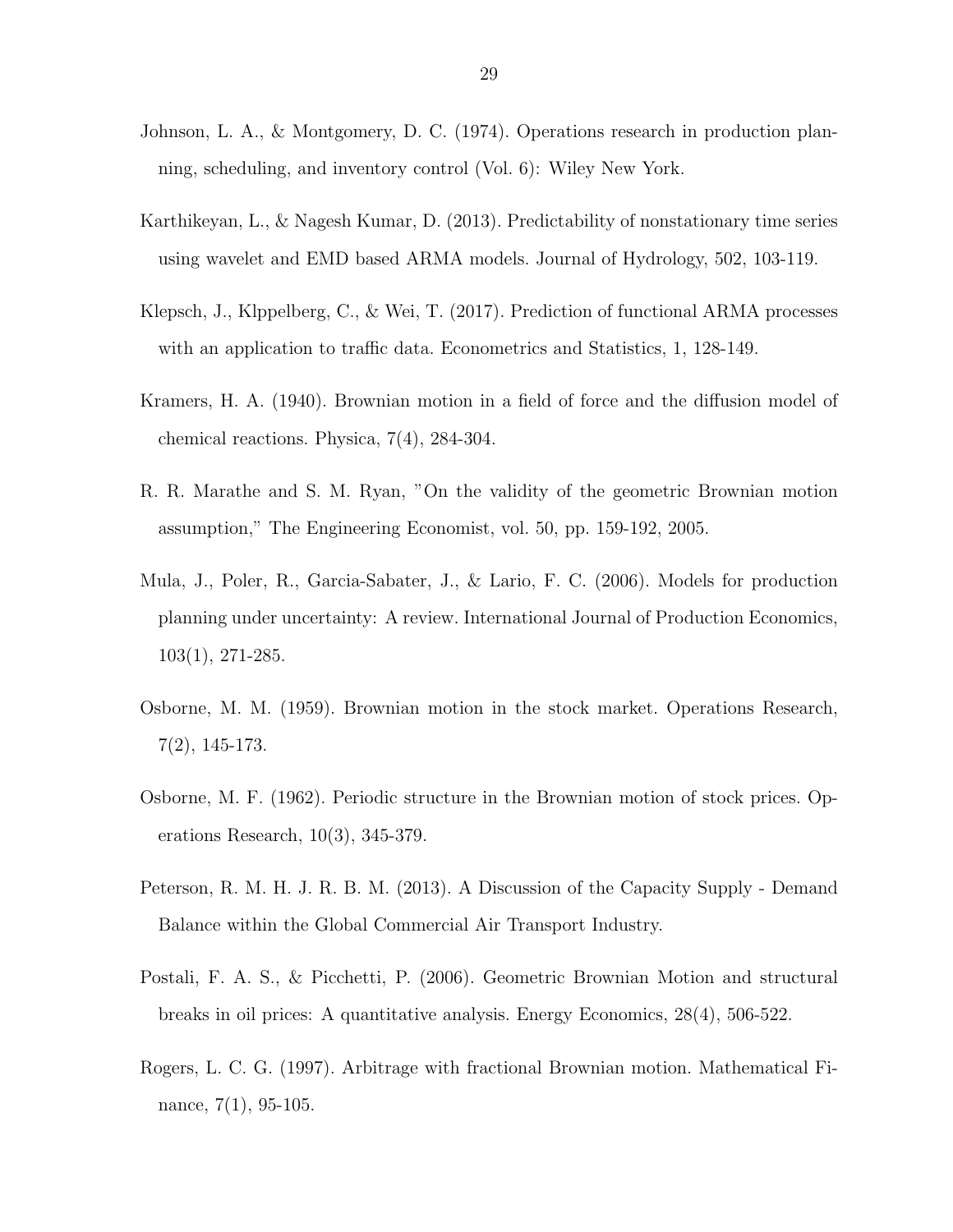- Rounaghi, M. M., & Nassir Zadeh, F. (2016). Investigation of market efficiency and Financial Stability between S&P 500 and London Stock Exchange: Monthly and yearly Forecasting of Time Series Stock Returns using ARMA model. Physica A: Statistical Mechanics and its Applications, 456, 10-21.
- S. Ross, Introduction to Probability Models. Boston: Academic Press, 2014.
- Saffman, P., & Delbrck, M. (1975). Brownian motion in biological membranes. Proceedings of the National Academy of Sciences, 72(8), 3111-3113.
- Sottinen, T. (2001). Fractional Brownian motion, random walks and binary market models. Finance and Stochastics, 5(3), 343-355.
- Voit, J. (2003). From Brownian motion to operational risk: Statistical physics and financial markets. Physica A: Statistical Mechanics and its Applications, 321(12), 286-299.
- W. W.-S. Wei, Time series analysis: Addison-Wesley publ Reading, 1994.
- Zhang, Y., Wang, J., & Wang, X. (2014). Review on probabilistic forecasting of wind power generation. Renewable and Sustainable Energy Reviews, 32, 255-270.
- Ziegel, E. R. (2003). The Cambridge Dictionary of Statistics. Technometrics, 45(2), 183.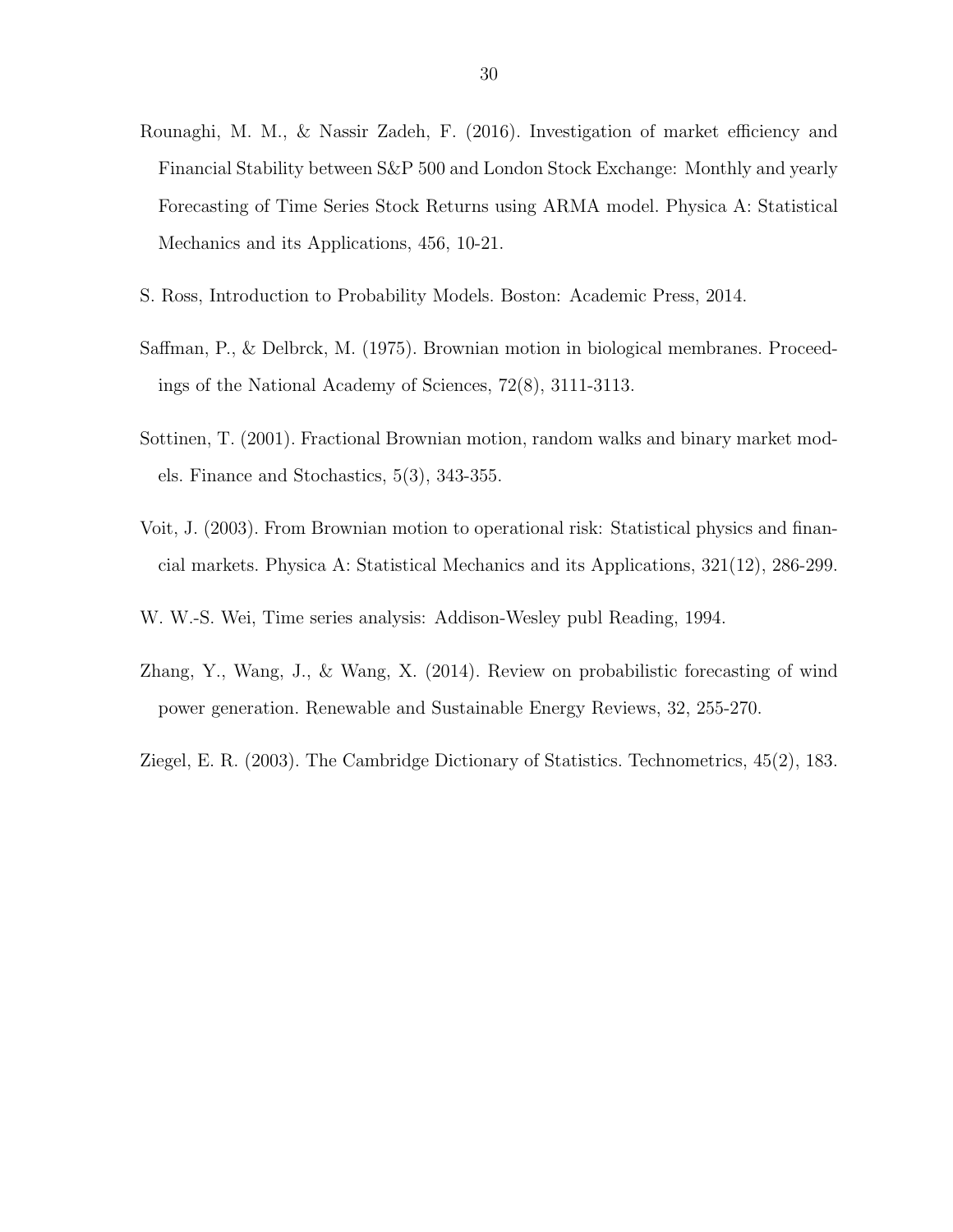# CHAPTER 3. ANALYZING DIFFERENT DECISION-MAKING METHODS FOR SITUATIONS WITH DEEP UNCERTAINTY

MINXIANG ZHANG<sup>1</sup>, CAMERON A. MACKENZIE<sup>2</sup>

<sup>1</sup> Primary researcher and author

<sup>2</sup> Advisor

### Abstract

Making good risk-based decisions is especially difficult for situations with deep uncertainty that extend over time. Production planning problems may be especially prone to difficult uncertainties (such as demand, operations, supply chain) and yet firms need to plan for several years or decades into the future. Traditional decision-making theories such as subjective expected utility may be challenging to implement if probability distributions are difficult to ascertain. This paper compares different decision-making methods for a complex problem under the presence of long-term uncertainty. The decision-making methods are expected utility, robust decision making, and information gap. The purpose of this comparison is to explore under what circumstances and assumptions each method results in different recommended alternatives and what these results mean making good decisions with significant uncertainty in the long-term future.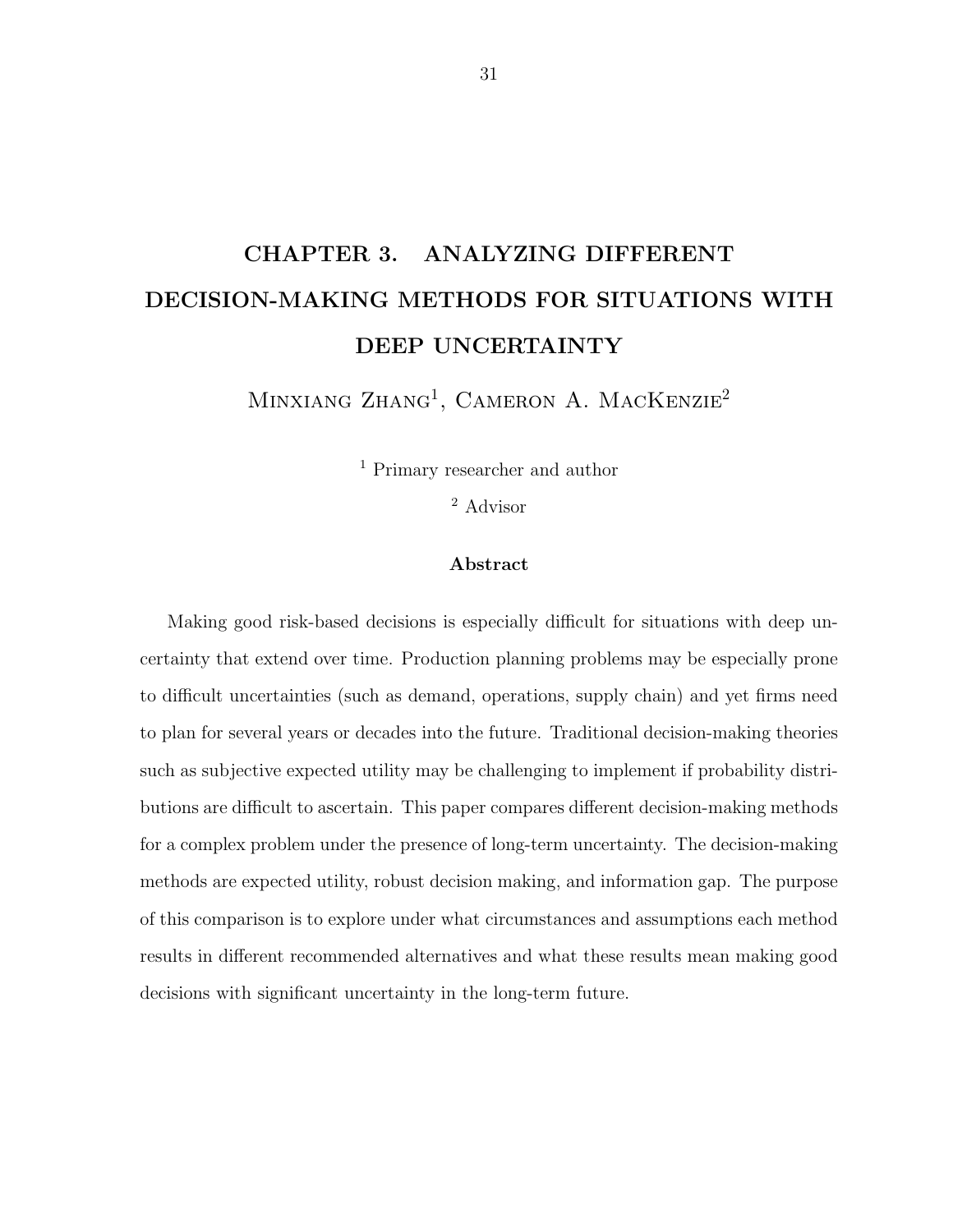## 3.1 Introduction

In general, uncertainty can be defined as a situation which involves imperfect and/or unknown information. Probability is the most common way to handle uncertainty. Deep uncertainty is a situation, as stated by Walker et al. (2013) "Uncertainties that cannot be treated probabilistically include model structure uncertainty and situations in which experts cannot agree upon the probabilities.". Risks with significant, severe, or deep uncertainty that extend over time can be especially difficult to manage. Decisions in the manufacturing industry are especially prone to this type of uncertainty (Applequist, 2000; Brouthers, 2003). A typical approach to these problems is to develop a mathematical model that captures the essentials of the problem. Random variables governed by probability distributions can represent that uncertainty, and the model can usually be solved in order to determine the optimal alternative. If the model involves optimizing an objective function with uncertainty, stochastic programming has become a rich field to find the optimal alternative (Infanger, 1992; Ahmed, 2000; Santoso, 2005).

According to Courtney (2001), uncertainty can be divided into 5 intermediate levels between complete certainty and total ignorance. For level 4 (multiplicity of futures) and level 5 (unknown future) uncertainty, it is not a easy task to assign probability distribution for problems with uncertainty far into the future. So, these types of uncertainty, they are usually referred as deep uncertainty (Walker et al., 2003). Based on some assumptions and trend-based scenarios, some practical problem such as demand forecasting and GDP growth could be categorized as situation with level 3 uncertainty (alternative futures with ranking). In Chapter 2, the development of demand forecasting model helps to reduce uncertainty for long-term capacity planning problem, so that it can be treated as situation with level 3 uncertainty. However, what if the assumptions we made in previous chapter are not true? In this chapter, we use different decision methods to address the capacity planning problem and test the sensitivity of underlying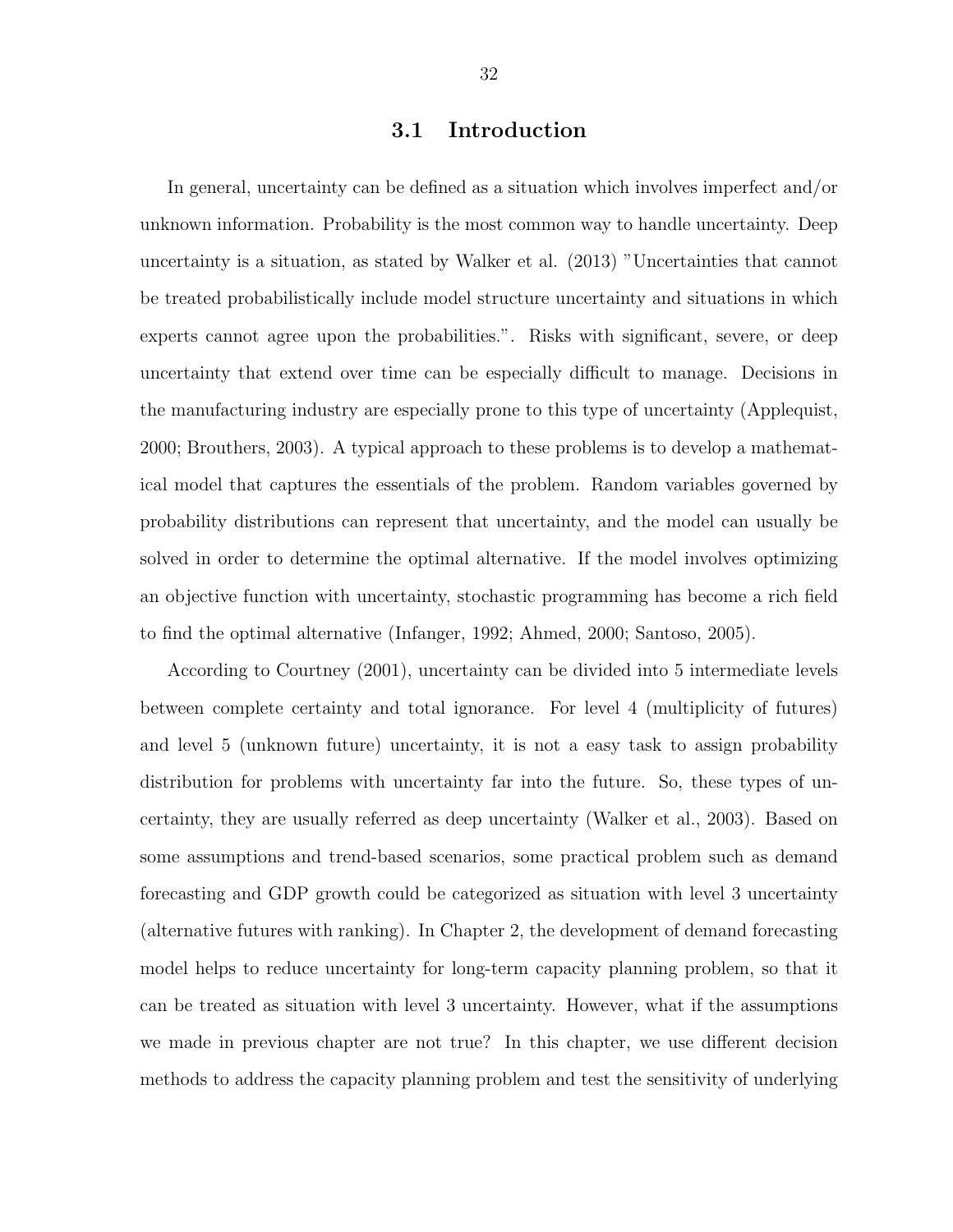assumptions in Chapter 2.

Several decision-making methods have been developed and proposed to deal with uncertainty, including expected utility (Fishburn, 1970; Rabin, 2000), prospect theory (Tversky, 1992), interval analysis (Moore, 1979, 2003), mean-variance analysis (Epstein, 1985), chance-constrained programming (Charnes, 1959; Hogan, 1981; Charnes, 1983; Hogan, 1984), robust decision making (Lempert, 2003), information gap (Ben-Haim, 2004, 2006, 2015), preserving flexibility (Mandelbaum, 1990), and the precautionary principle (Steele, 2006). Most papers select one decision-making method, and little work has gone into exploring when these decision-making methods produce different results and what assumptions are necessary to implement a specific decision-making method. Lempert et al. (2007) compared robust decision making, expected utility and precautionary methods under a hypothetical environment problem. As the Info-gap method being proposed, Hall (2012) made a comparison between robust decision making and Info-gap for climate policies problem. One year late, similar comparison was done with the application in water resource system planning (Matrosov, 2013). However, all comparisons are in the area of environment and government policy. To the best knowledge of authors, no such comparison has been made for manufacturing capacity planning problem. This paper seeks to fill that gap by focusing on three popular decisionmaking methods: expected utility (EU), robust decision making (RDM), and information gap (Info-gap)

With its origins dating back to Daniel Bernoulli (Bernoulli, 1954) in 1738, EU is perhaps the most established and still one of the most popular methods for making decisions under uncertainty. EU chooses the alternative that maximizes the decision makers expected utility, and the decision makers utility incorporates his or her risk attitude. EU requires a probability for each potential outcome, and the probabilities represent the decision maker's subjective beliefs about the future.

It can be tricky to ascertain the decision makers utility function, but there are a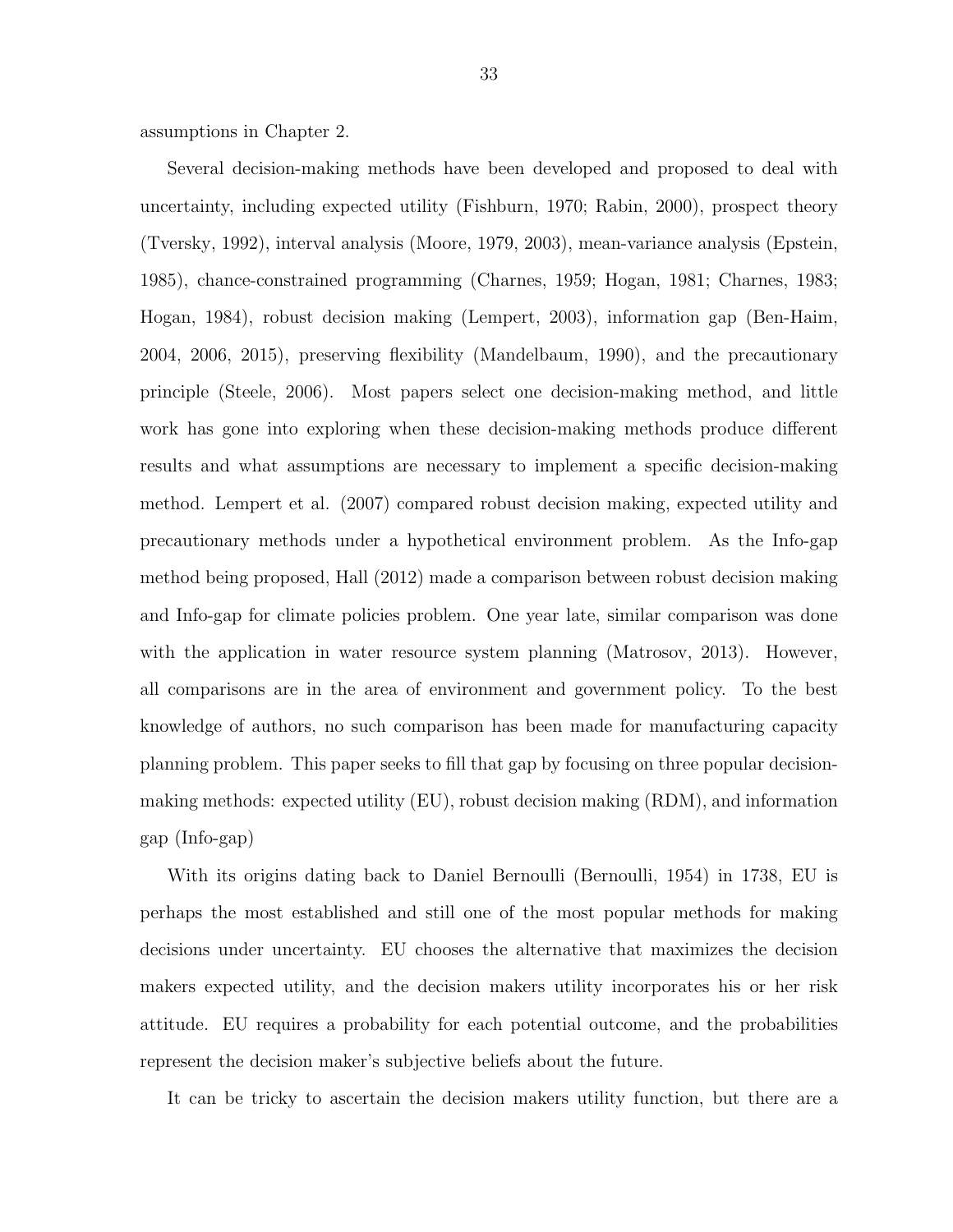few papers provide some useful guidance (Samuelson, 1937; Parzen, 1962; Alt, 1971). Bell (1982) argues that incorporating regret into expected utility theory would improve the quality of decision making. Starting in the 1950s, as evidence from psychology and economic experiments discovered the violation of key axioms in utility theory, nonexpected utility theory was proposed (Starmer, 2000). Prospect theory (Kahneman, 1979; Tversky, 1992) and rank-dependent expected utility (Hong, 1987; Quiggin, 2012) are notable models that seek to incorporate descriptive aspects of human behavior into decision making.

The idea of robust decision framework is first proposed by Jonathan Rosenhead (Mingers & Rosenhead, 2001). Then research in robust decision has emerged in areas such as politics (Groves et al., 2007), finance (Mahnovski, 2006) and operations research (Dimitris et al., 2006). In 2003, RDM framework was developed (Lempert, 2003). RDM is a natural method to apply when there is complex uncertainty that is not easily modeled with probability distributions. RDM is designed for situation under deep uncertainty, so it does not rely on prior probability which is a key input parameter in most decision-making models (Lempert et al., 2007). Even if the decision maker believes the uncertainty can be described by a probability distribution, there may be uncertainty around the parameters informing the probability distribution. RDM provides a solution to incorporate uncertainty in the parameter estimation. Generating all plausible scenarios remains a challenge in applying RDM. RDM resembles regret-based decision making in which a decision maker seeks to minimize the regret from a bad outcome. It tends to overweight on the worst scenarios and the best alternative may be very conservative or risk averse.

Info-gap is another method used to deal with severe uncertainty in decision making, especially when probabilities are difficult to assess (Ben-Haim, 2006). Similar to RDM, Info-gap uses sets of representors rather than a single probability distribution; considers the outcomes over a wide range of conditions; and provides a trade-off curve to decision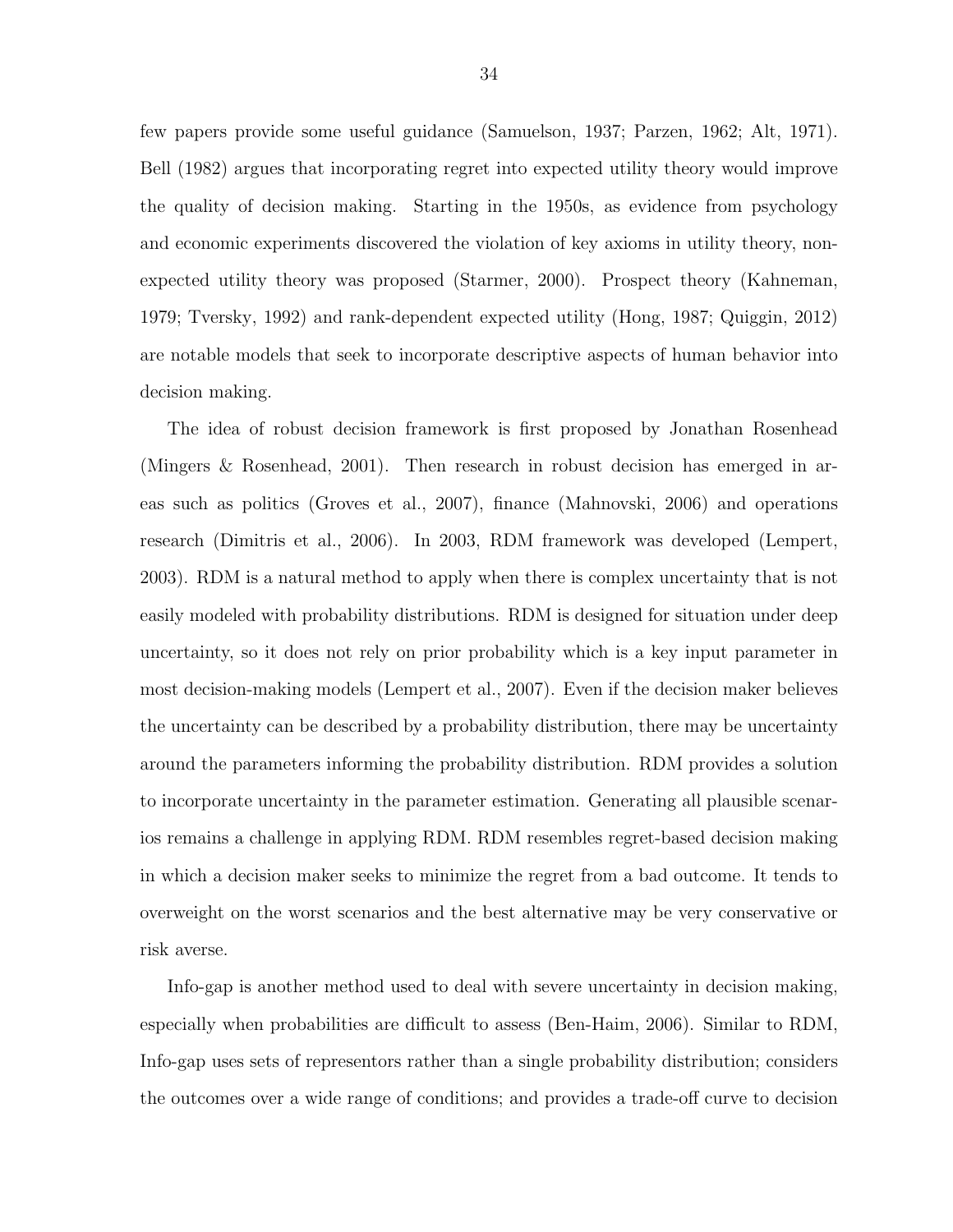maker. RDM needs to define scenarios (i.e., distributions), but Info-gap constructs the uncertainty model first and then uses it to identify candidate strategies. The criteria for selecting an alternative are robustness and opportuneness which is the minimum and maximum reward. Info-gap has been criticized for not applicable under situations of "severe uncertainty" (Sniedovich, 2007). We have a discussion about it in this chapter.

This research compares these different decision-making methods by establishing a stochastic process over time and comparing the results obtained from EU, RDM, and Info-gap. Simulation is used to generate the results and compare among the methods. Sensitivity analysis is also conducted for these methods. We find that EU is still the best decision-making method when there is little uncertainty. Info-gap is applicable for level 2 or 3 uncertainty and it provides critical reward information which is especially useful in commercial industry. RDM is the best decision-making framework under deep uncertainty but it requires more effort on scenarios exploration and computational optimization. The rest of paper is structured as follows: section 3.2 introduces the capacity planning model in aviation industry and section [3.3](#page-51-0) describes the behavior of the three methods and presents the result of sensitivity analysis. Comparison among these methods is summarized in section [3.4.](#page-61-0) The conclusion appears in section [3.5.](#page-64-0)

## 3.2 Decision-making in Aviation Industry with Deep Uncertainty

In the aviation industry, building new facilities for assembling and painting aircraft is expensive and the fixed operation cost of existing facilities is high. Capacity planning is an important strategic decision for manufacturers. Although we have high confidence that the demand of aircraft is likely to increase globally in future, it is very challenging to forecast demand for one particular manufacturer over a long time period. Economic growth rate, geographical location, global competition, and currency exchange rate all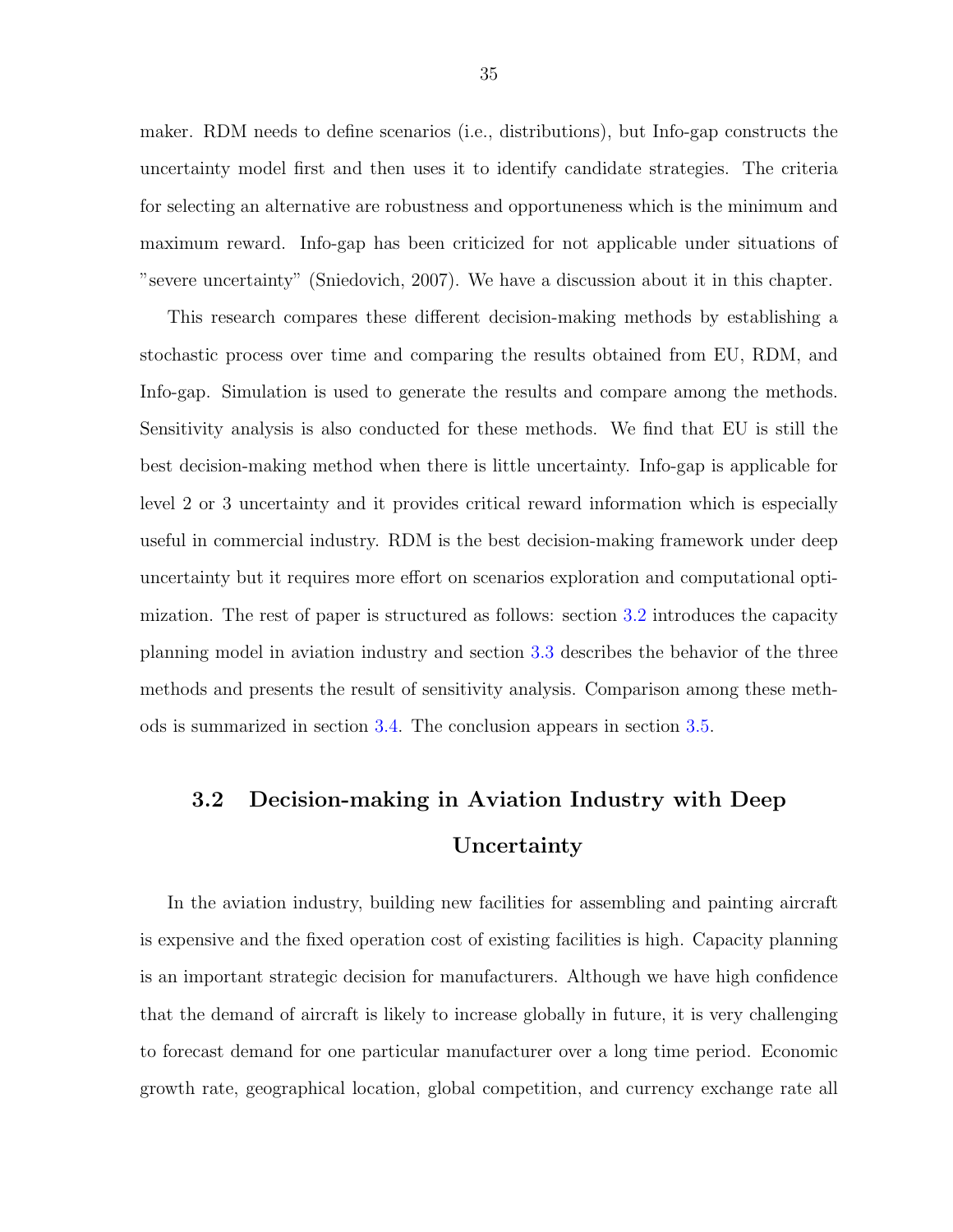influence demand. Given this large uncertainty in future demand, should a manufacturer build additional hangars? If they should build additional hangars, we want to know when the manufacturer should build them. In this section, we develop a model that captures the essential factors and variables in this decision problem.

#### 3.2.1 Capacity Planning Model with Uncertain Demand

Table 3.1 and [3.2](#page-45-0) lists all notations used in this chapter. A airplane manufacturer wants to plan when and if it should construct new hangars to paint airplanes. It can plan to construct hangars on an annual basis, and  $I(t)$  is defined as the number of new hangars at time  $t$ , where  $t$  is an integer representing years. In this model, we only consider building new hangars and not removing hangars, so  $I(t) \geq 0, \forall t$ .

| Notation         | Definition | Description                 |
|------------------|------------|-----------------------------|
| A                | Model      | Maximum production capacity |
| D                | Model      | Demand                      |
| DC               | Model      | Depreciation cost           |
| FC               | Model      | Fixed cost                  |
| G                | Model      | Profit function             |
| $\tilde{G}$      | Model      | Total profit                |
| H                | Model      | Capacity                    |
| I                | Model      | Investment decision         |
| M                | Model      | Actual production           |
| MC               | Model      | In-house painting cost      |
| OC               | Model      | Outsourcing cost            |
| $P_{s}$          | <b>RDM</b> | Reward                      |
| $\boldsymbol{R}$ | Model      | Revenue                     |
| $RT_s$           | RDM        | Regret                      |
| θ                | RDM        | Probability distribution    |
| U                | ΕU         | Utility function            |
| VC               | Model      | Variable cost               |

Table 3.1 Notation of functions

The demand of airplanes for the manufacturer in year t can be written  $D(t)$ , and we assume the manufacturer cannot influence demand. Based on previous analysis of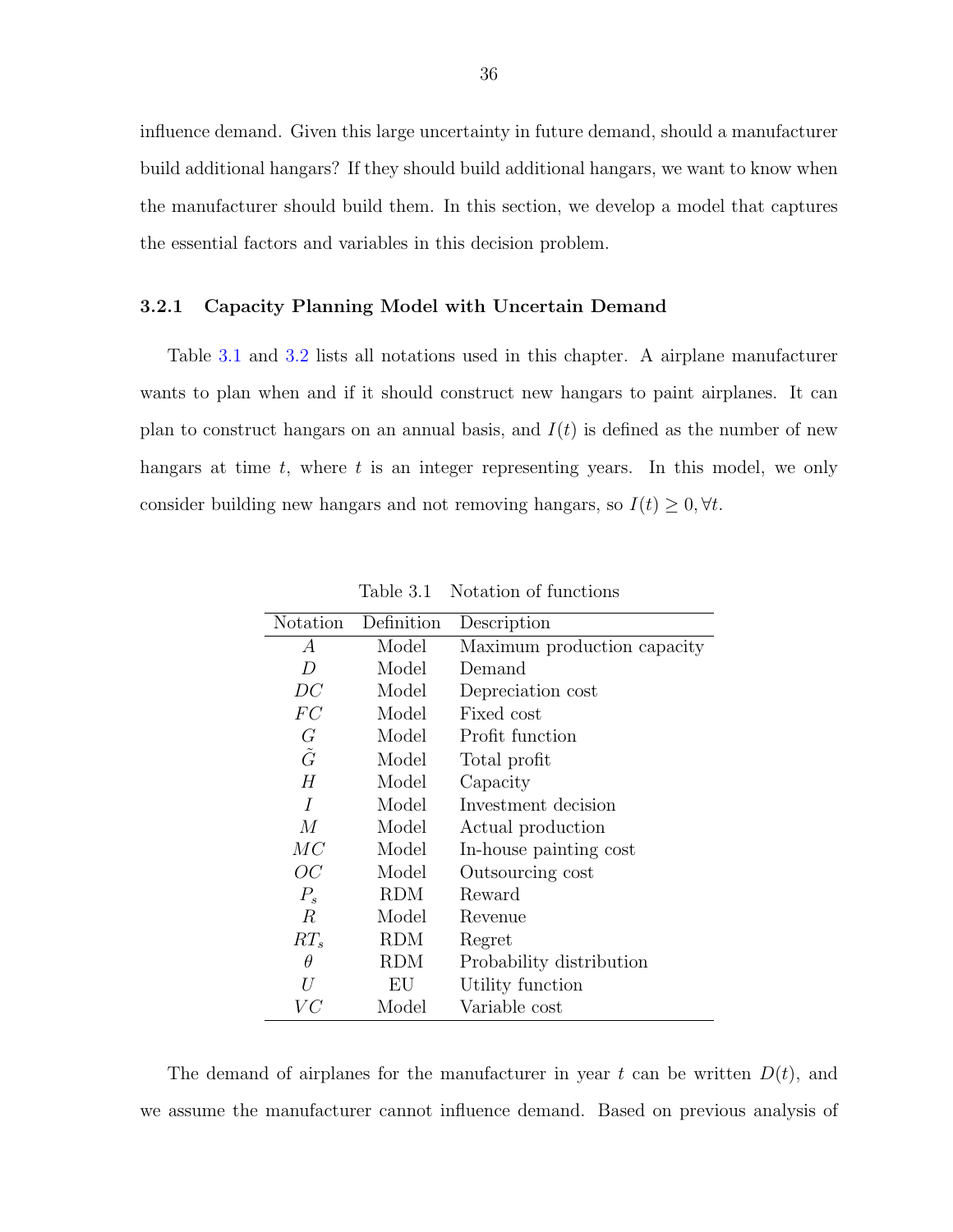<span id="page-45-0"></span>

| Notation                     | Type     | Definition | Description                           |
|------------------------------|----------|------------|---------------------------------------|
| $\alpha$                     | Variable | Info-gap   | Horizon of uncertainty                |
| CE                           | Variable | EU         | Certainty equivalent                  |
| $\mathfrak{g}$               | Variable | EU         | Additional profit beyond baseline     |
| $\boldsymbol{n}$             | Variable | Model      | Number of decision options            |
| $\,N$                        | Variable | Model      | Number of strategies                  |
| $\Phi$                       | Set      | Info-gap   | Uncertainty space                     |
| $\mathcal{r}$                | Variable | EU         | Risk tolerance                        |
| $\mathcal{S}_{0}$            | Variable | Model      | Strategy                              |
| $\mathcal{S}% _{CS}^{ab}(A)$ | Set      | Model      | Strategy set                          |
| $s_0$                        | Variable | EU         | Default strategy                      |
| $\boldsymbol{t}$             | Variable | Model      | Time                                  |
| $\frac{t}{\sqrt{2}}$         | Set      | Model      | Time set                              |
| $\Theta$                     | Set      | <b>RDM</b> | Probability distribution set          |
| $\mu_A$                      | Variable | Model      | Expected annual production            |
| $\mu_D$                      | Variable | Model      | Expected annual demand                |
| $\mathcal{X}$                | Variable | Model      | State                                 |
| Х                            | Set      | Model      | State set                             |
| $\widetilde{\mathcal{Z}}$    | Variable | Model      | Confidence level of best distribution |

Table 3.2 Notation of variables and sets

aviation industry in Chapter 2, we assume that demand follows Brownian motion with trend. Mathematically, demand is  $D(t) \sim Nor(\mu_D, \sigma_D^2 t)$ , where  $\mu_D = \mu_{D0} + \mu_{D1}t$ ,  $\mu_{D0}$  is the mean of demand at  $t = 0$ ,  $\mu_{D1}$  is the annual trend coefficient, and  $\sigma_D^2$  is the variance in demand at  $t = 1$ . We assume the manufacturer's production of airplanes in time t equals the demand at time t.

We assume that all the manufacturer's airplanes can be painted in house or via outsourcing, and the revenue is computed as:

$$
R(t) = aD(t) \tag{3.1}
$$

where  $\alpha$  is the selling price of the aircraft. We only consider one type of aircraft with a fixed selling price without adjusting for inflation.

We define  $H(t)$  as the capacity—the number of hangars—in year t. Capacity only changes at the beginning of year and remains constant for the rest of that year. The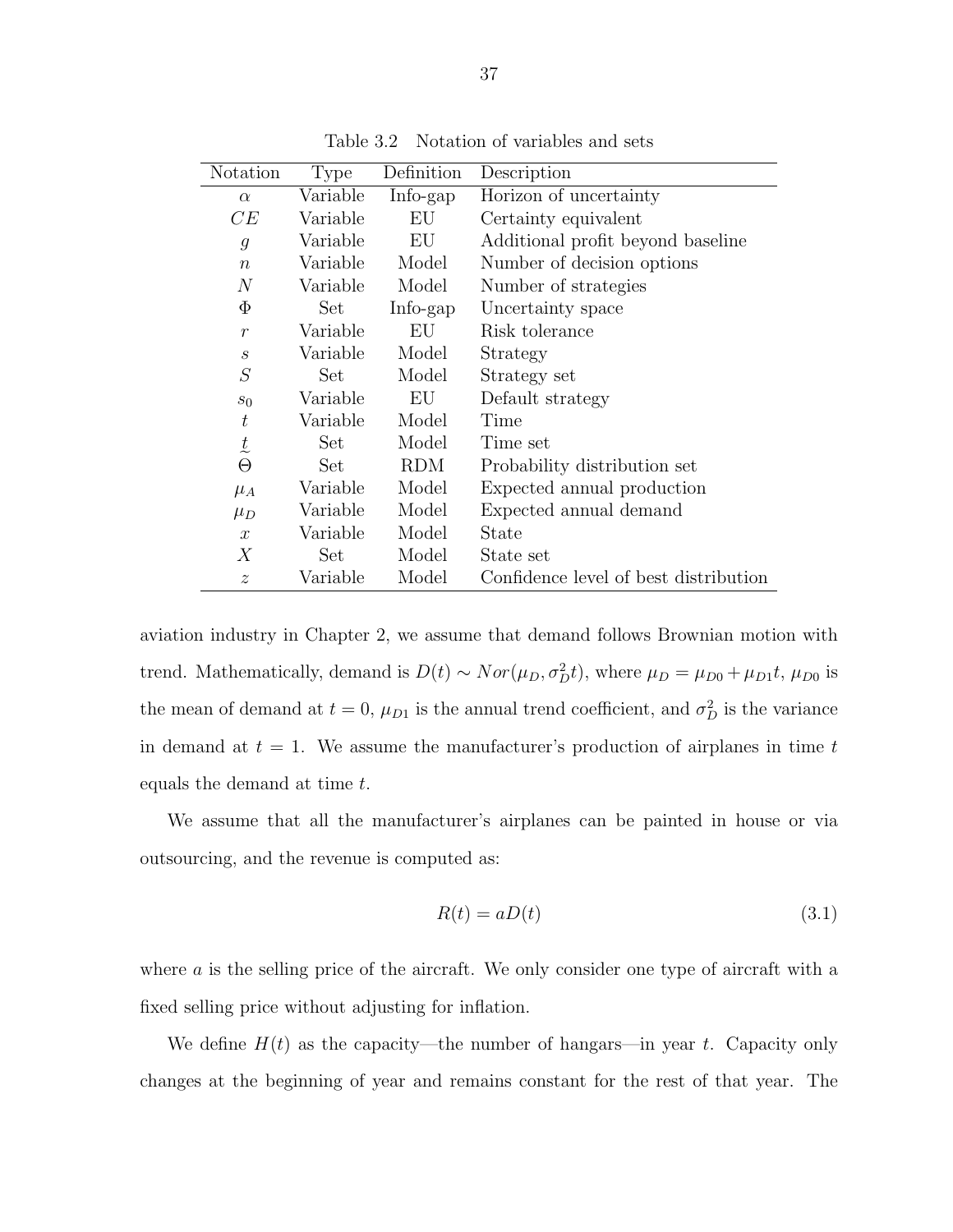number of hangars in year  $t$  is given by:

$$
H(t) = \sum_{i=1}^{t-1} I(i) + h_0
$$
\n(3.2)

where  $h_0$  is the number of hangars at time  $t = 0$ . Notice that  $H(t)$  is the number of total hangars up to time t and it never decreases if  $I(t) \geq 0, \forall t$ .

We use a straight-line depreciation method to compute the cost of new hangars at time t. The depreciation cost at time t  $DC(t)$  is given by:

$$
DC(t) = e * dr * [H(t) - h_0]
$$
\n(3.3)

where e is the cost of a new hangar and  $dr \leq 1$  is depreciation rate. If we want to depreciate capital cost evenly over time t, then  $dr = \frac{1}{T}$  where T is the total number of years in the problem. Depreciating cost for this problem takes into account that hangars can be used beyond the total number of years examined in this problem. The manufacturer will not be penalized for building a hangar in year  $T$  due to the depreciation factor. In reality, a manufacturer that builds a hangar in year T would be able to use that hangar in years  $T + 1, T + 2, \ldots$ 

The maximum number of airplanes that can be painted during year t is  $A(t)$ , and  $A(t)$  also has uncertainty. We assume that  $A(t)$  follows a Gaussian distribution  $A(t) \sim$  $Nor(\mu_A, \sigma_A^2)$ , where  $\mu_{A(H)}$  is the average number of planes that could be painted given the number of hangars and  $\sigma_A^2$  is the variance. The average number of planes painted in a year is  $\mu_A = dH(t) + d_0$ , where d and  $d_0$  are positive parameters. Given the demand and maximum capacity, the actual number of planes at time  $t$  is given by:

$$
M(t) = min\{D(t), A(t)\}\tag{3.4}
$$

The manufacturer needs to decide whether to paint an airplane in house or outsource to a third party. It is preferable to paint in house because of the lower cost and shorter lead time. However, if the actual demand exceeds the maximum capacity, the manufacturer will choose to outsource the painting operations. If we assume outsourcing capacity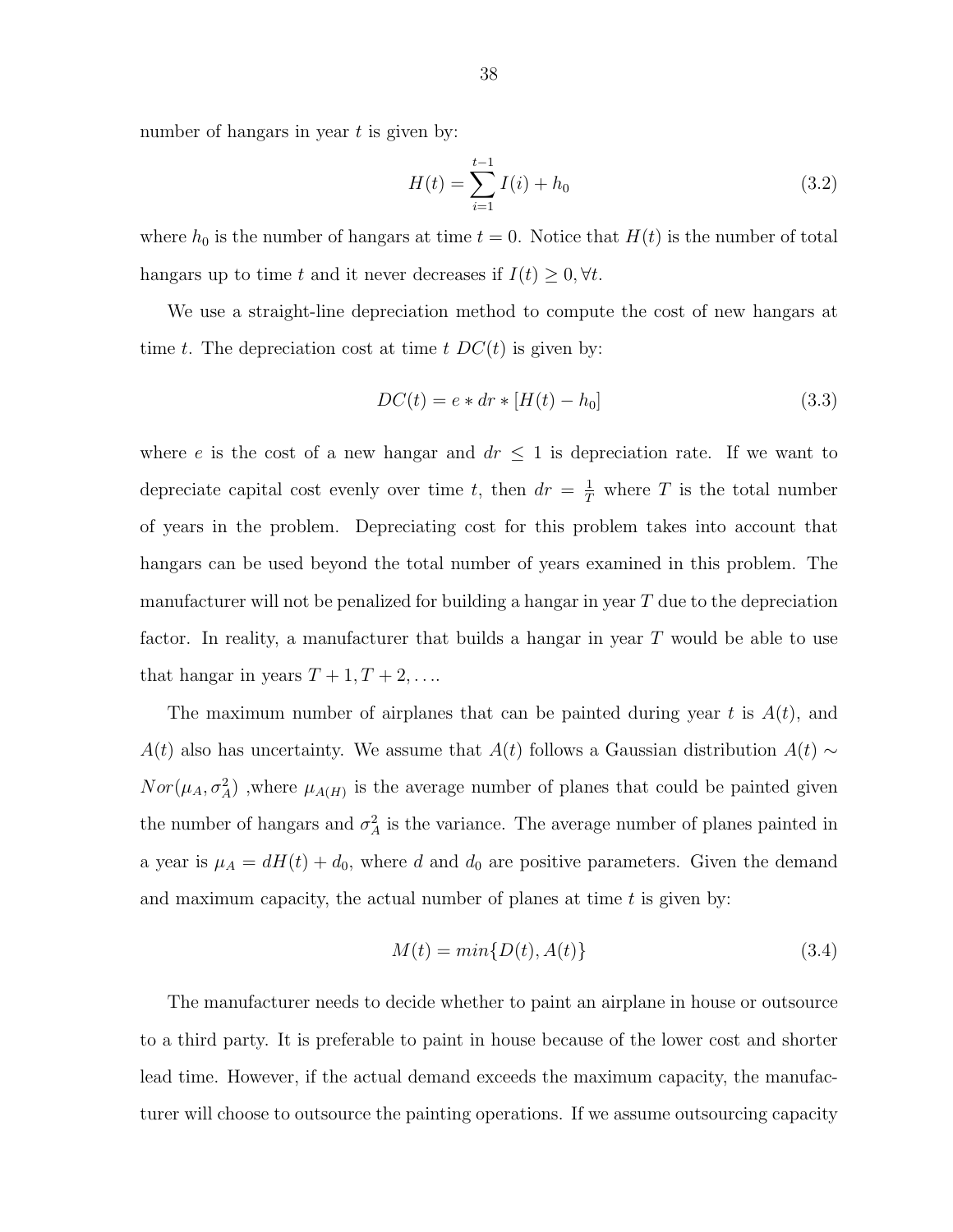is infinite, the outsourcing cost can be written as:

$$
OC(t) = b \cdot max\{[D(t) - M(t)], 0\}
$$
\n(3.5)

where  $b$  is cost of outsourcing. The in-house painting cost is decomposed into two parts: fixed cost  $FC(t)$  and variable cost  $VC(t)$ . Fixed cost is the maintenance cost of capital which is based on the number of hangars:

$$
FC(t) = fH(t) + f_0 \tag{3.6}
$$

where  $f$  and  $f_0$  are fixed-cost coefficients. Variable cost is the operational cost based on the number of jobs.

$$
VC(t) = kM(t) + k_0 \tag{3.7}
$$

where k and  $k_0$  are coefficients. The total in-house painting cost is the sum of the fixed cost and variable cost:

$$
MC(t) = FC(t) + VC(t) = fH(t) + kM(t) + f_0 + k_0
$$
\n(3.8)

The profit function at time  $t$  is expressed as:

$$
G(t) = R(t) - MC(t) - OC(t) - DC(t)
$$
  
=  $aD(t) - fH(t) - f_0 - kM(t) - b \cdot max\{[D(t) - M(t)], 0\} - e * dr * [H(t) - h_0]$   
(3.9)

The manufacturer choose an investment strategy s in order to maximize its total profit over a period of T years. An investment strategy s is a unique collection of  $I(t)$ where  $\underline{t} = \{0, 1, \cdots, T\}$ . The objective function is calculated as:

$$
\tilde{G}(T,s) = \sum_{t=1}^{T} G(t,s)
$$
\n(3.10)

where  $G(t, s)$  is the profit function in year t given an investment strategy s.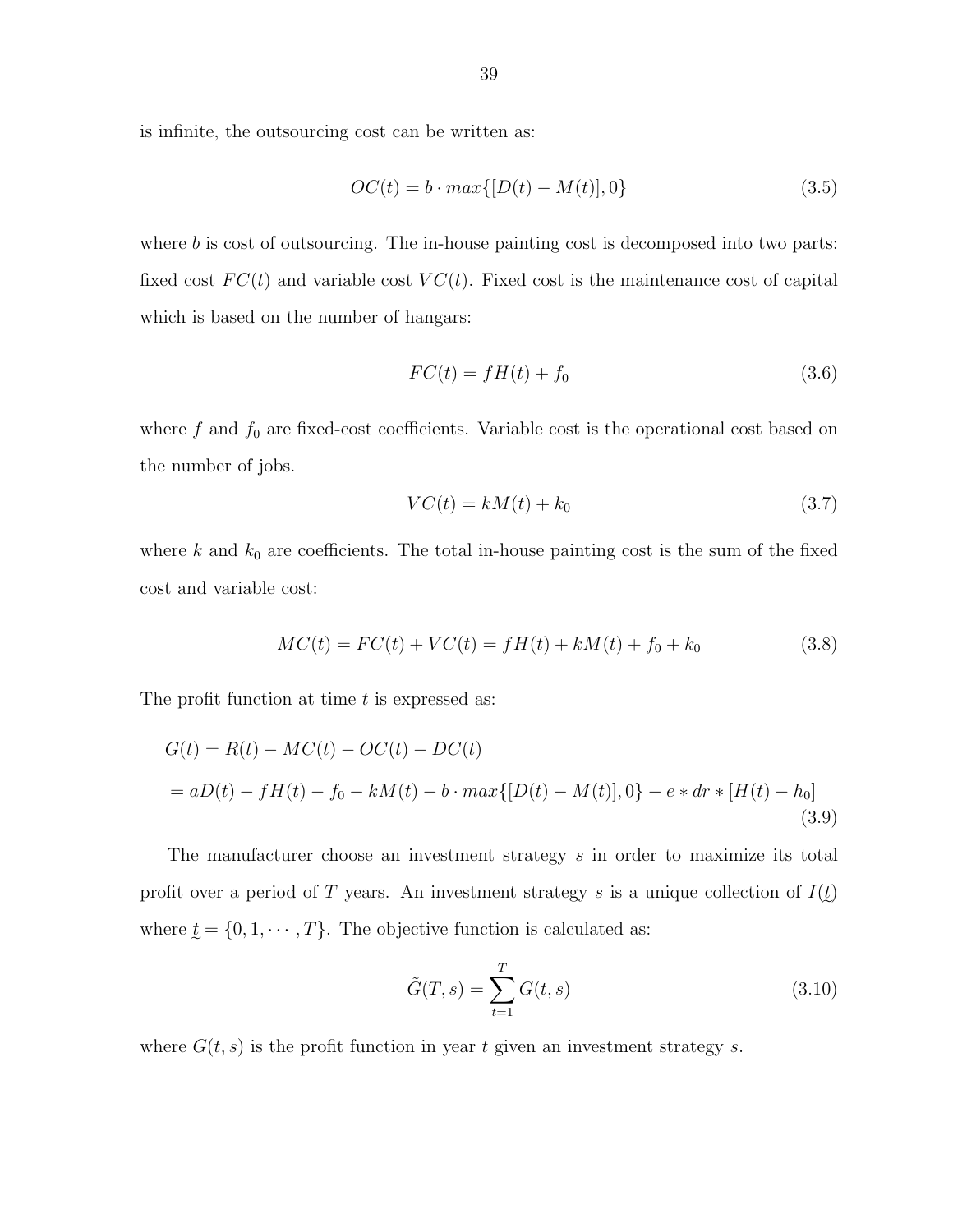#### <span id="page-48-0"></span>3.2.2 Decision Space

If a decision maker can choose n different alternatives in each year for  $T$  years, the number of strategies in the decision space is  $n<sup>T</sup>$ . As the number alternatives or years increase, the number of available strategies increases dramatically. We assume that the the maximum number of new hangars can be built over T years is  $h_{max}$  and the hangars are not distinguishable. These assumptions reduce the number of strategies. The total number of strategies  $N$  in the decision space is calculated as:

$$
N = \sum_{i=1}^{h_{max}} \binom{T+1}{i} \tag{3.11}
$$

#### 3.2.3 Decision-making Methods

In this section, we discuss the framework for the three decision-making methods: EU, RDM, and Info-gap.

#### 3.2.3.1 Expected Utility

In this case, we assume a single decision exhibits a risk-averse or risk-neutral risk attitude. Given the large uncertainty in this problem, a risk-averse decision is very realistic. Exponential utility function is used to compute the utility of profit. The general form of exponential utility function is:

$$
U(g) = a_1 - b_1 \exp(-g/r)
$$
\n(3.12)

where  $r > 0$  is the risk tolerance;  $a_1$  and  $b_1$  define the scale of utility function;  $g =$  $\tilde{G}(T, s) - E[\tilde{G}(T, s_0)]$  which is the additional profit over T years given strategy s after removing the baseline expected profit. The baseline profit  $E[\tilde{G}(T, s_0)]$  is the expected profit over T years given strategy  $s_0$  (no additional hangars). If the decision maker is indifferent between obtaining the expected baseline profit and a  $p$  probability of gaining an additional m million dollars and  $1 - p$  probability of losing m million dollars, then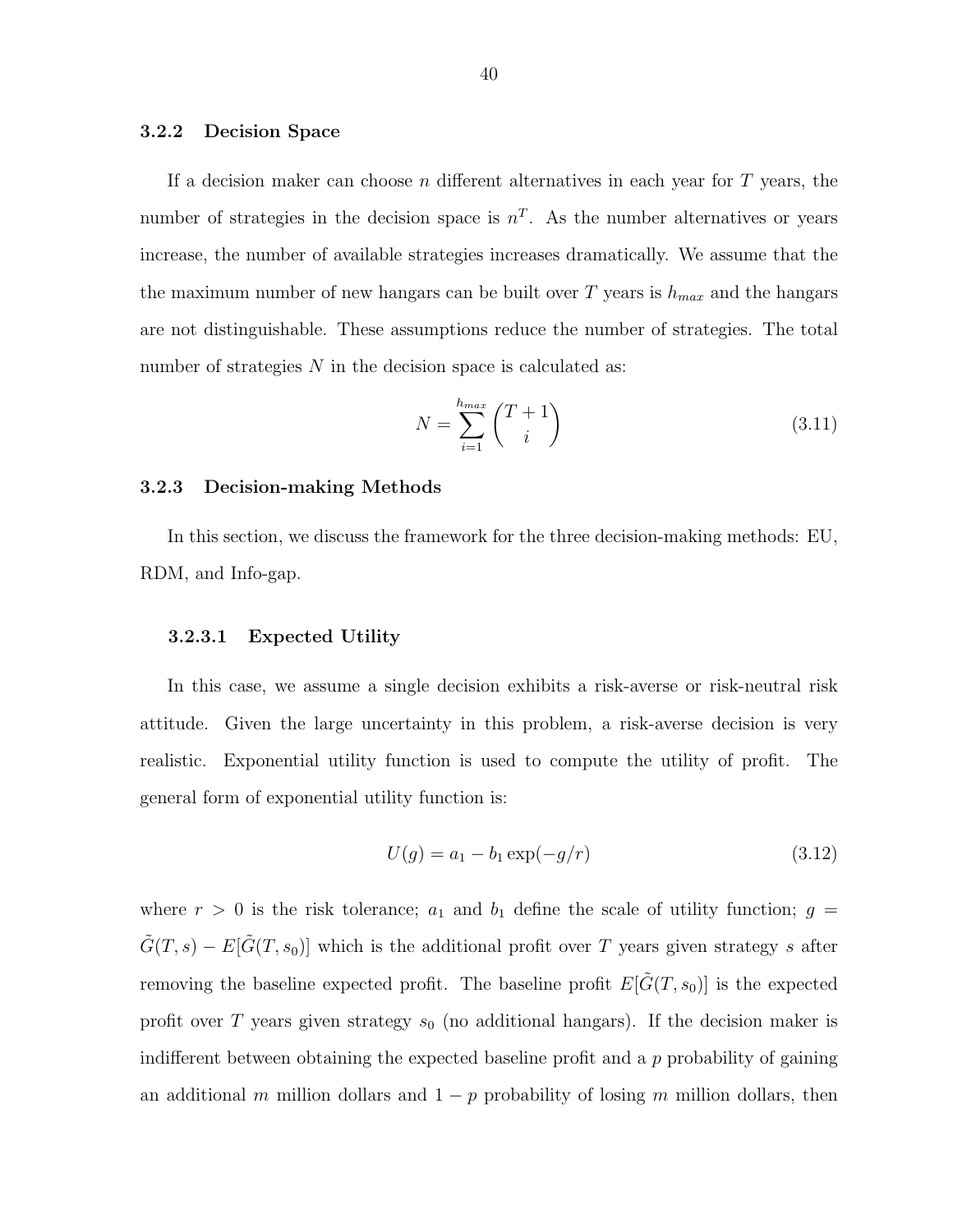the decision maker's risk tolerance  $r$  can be calculated:

$$
\tilde{r} = \left(\frac{p}{1-p}\right)^{\frac{1}{m}}\tag{3.13}
$$

$$
r = \frac{1}{\ln \tilde{r}}\tag{3.14}
$$

The parameters  $a_1$  and  $b_1$  can be ascertained by defining two values for utility, such as  $u(0) = 0$  and  $u(\text{\$}m$  million) = 1, and solving for  $a_1$  and  $b_1$ . The decision maker should choose the strategy that maximizes his or her expected utility. Once the expected utility is obtained, the certainty equivalent (CE) which is the inverse of utility function and is in units of dollars could be computed for comparison and judgment:

$$
CE = U^{-1}(E[U(g)])
$$
\n(3.15)

#### 3.2.3.2 Robust Decision Making

RDM incorporates various uncertainty into the model to support decision making. Uncertainty is represented as "a set of multiple, plausible future states of the world" (Hall et al., 2012). For example, the state x can be interpreted as the parameters  $\mu_{D1}, \sigma_D$  in demand model. RDM assumes three sets: strategy set  $S$ , a plausible future state set  $X$ , and a probability distribution set  $\Theta$ . The expected regret of strategy  $s \in S$  contingent on distribution  $\theta_i(x) \in \Theta$  is given by (Lempert et al., 2007):

$$
\overline{RT}_{s,i} = \int_{x} RT_s(x)\theta_i(x)dx\tag{3.16}
$$

where  $RT_s(x) = Max_{s'}[P_{s'}(x)] - P_s(x)$  is the regret of strategy s in state x and i is the index of the probability distribution in set  $\Theta$ . The reward function  $P_s(x)$  is the expected utility of profit  $E[U(g)]$  given state x.

Given a strategy s, there is one probability distribution  $\theta_{best}(x)$  in set  $\Theta$  which minimizes the expected regret  $\overline{RT}_{s,best}$ . Similarly, a probability distribution  $\theta_{worst}(x)$  yields the maximum expected regret  $\overline{RT}_{s,worst}$ . The true expected regret given the true probability distribution, which is unknown, should lie in the interval  $[RT<sub>s, best</sub>, RT<sub>s, worst</sub>].$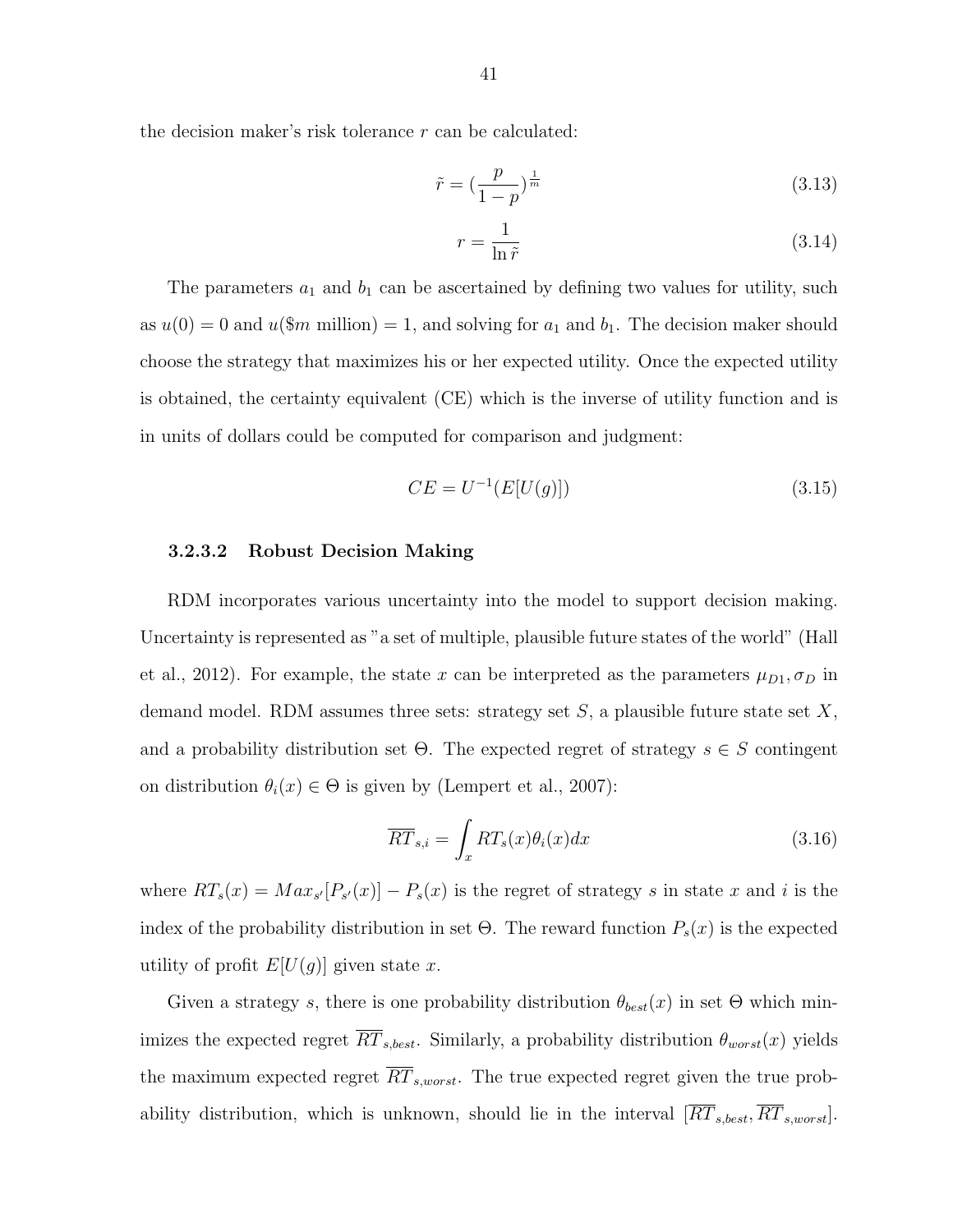<span id="page-50-0"></span>RDM suggests a way to trade off between the optimal performance and model sensitivity. Mathematically, the trade-off is written as a weighted average of the best and worst expected regret:

$$
V_s = z\overline{RT}_{s,best} + (1-z)\overline{RT}_{s,worst}
$$
\n(3.17)

where  $0 \leq z \leq 1$ .

The parameter z can be interpreted as the level of confidence in the probability distribution  $\theta_{best}(x)$ . According to RDM, the decision maker should select the strategy s that minimizes  $V_s$  given value of z. For example, if decision maker has 100% confidence on that  $\theta_{best}(x)$  is the exact representation of truth, then  $z = 1$  and the result turns out to be the same as expected utility. Because the expected regret of one strategy is the difference between its expected utility and the maximum expected utility over all strategies. Conversely, if  $z = 0$ , the decision maker believes there is high uncertainty in the probability distribution over the future state  $X$  and should prepare for worst case. Preparing for the worst-case corresponds to the well-known mini-max decision rule.

#### 3.2.3.3 Information Gap

Both EU and RDM assume that uncertainty can be measured with probabilities, the uncertainty in Info-gap model is treated as a family of nested sets (Ben-Haim, 2004). In RDM, we use state x (recall it includes the parameters  $\mu_{D1}, \sigma_D$  in the demand model) in set  $X$  to represent uncertainty.

Unlike RDM, which tries to measure a fixed uncertainty set with a branch of plausible probability distributions, the Info-gap model has a dynamic uncertainty set  $\Phi$  and does not assume any probability distribution over that uncertainty set. The dynamic uncertainty set  $\Phi$  is defined by a variable  $\alpha$ . Given a fixed  $\alpha$ , the set  $\Phi(\alpha, \hat{x})$  states a degree of variability around  $\hat{x}$  which is interpreted as the most likely state. The parameter  $\alpha$  is called the "horizon of uncertainty" (Ben-Haim, 2015) and explains the variability of x. The greater the value of  $\alpha$ , the larger the size of set  $\Phi(\alpha, \hat{x})$  and the higher variation. If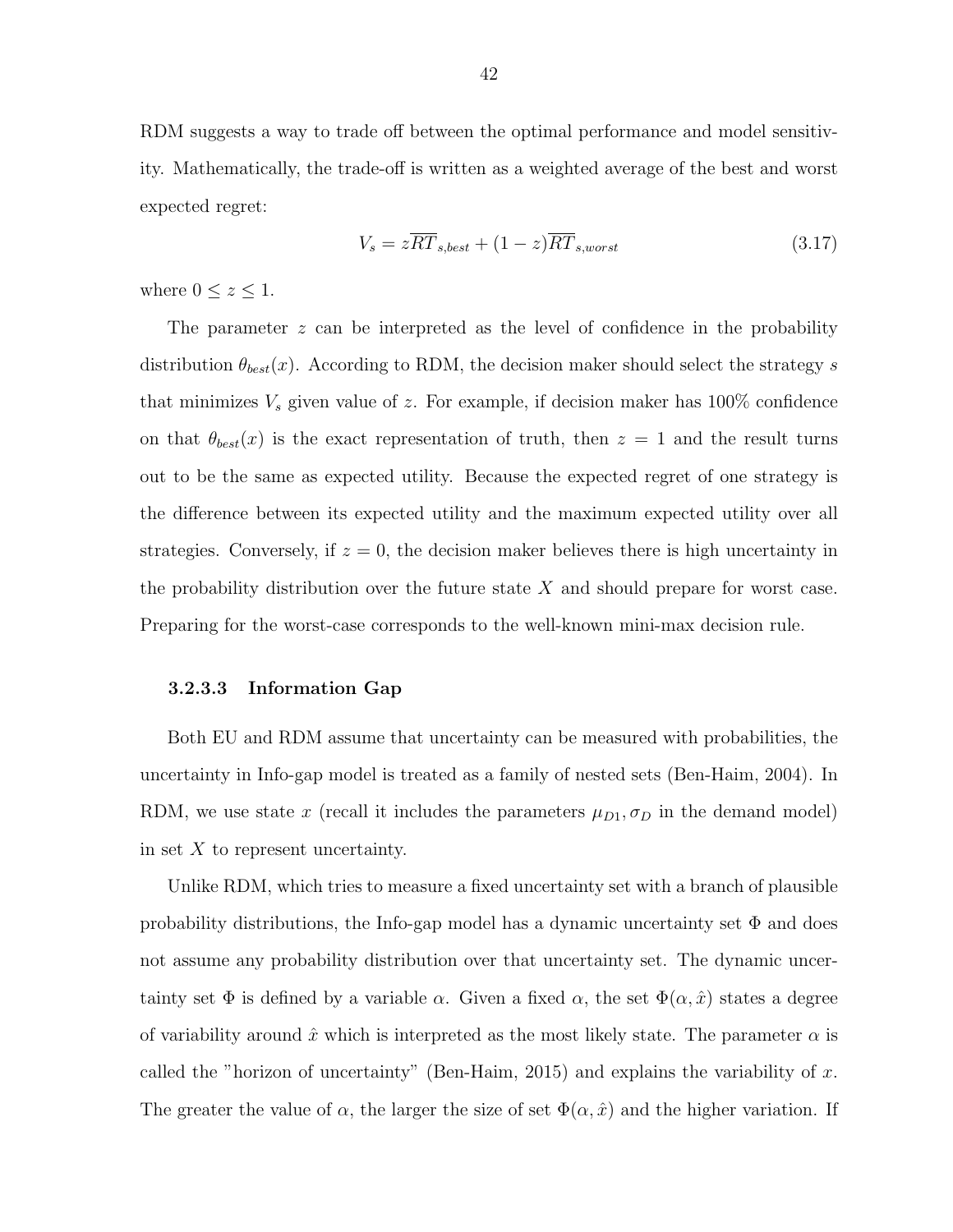<span id="page-51-0"></span> $\alpha = 0$ , there is no uncertainty in the model. Several types of uncertainty models  $\Phi(\alpha, \hat{x})$ exist, and a fraction error model is one of the most common (Hayes et al., 2013). The fraction error model creates an interval based on an initial estimation for each uncertain parameter  $(\mu_{D1}, \sigma_D \in X)$  in the demand model:

$$
\Phi(\alpha, \hat{x}) = \Phi(\alpha, (\hat{\mu}_{D1}, \hat{\sigma}_D))
$$
\n
$$
= \{(\mu_{D1}, \sigma_D) : |\frac{\mu_{D1} - \hat{\mu}_{D1}}{\hat{\mu}_{D1}}| \le w_1 \alpha, \quad |\frac{\sigma_D - \hat{\sigma}_D}{\hat{\sigma}_D}| \le w_2 \alpha\}
$$
\n(3.18)

where weight parameter  $w_1, w_2 \in [0, 1]$  and  $(\hat{\mu}_{D1}, \hat{\sigma}_D)$  are initial esimtates. Thus,  $\Phi$ represents the uncertainty space in this problem.

Similar to RDM, the decision space is defined as the strategy set  $S$ . A reward function  $P_s(x)$  measures the expected utility given the strategy s and state x. The decision maker selects  $p_c$ , which is the minimum requirement for the reward function. In the painting decision problem,  $p_c$  is the required profit. In the Info-gap model, robustness is defined as the maximum  $\alpha$  that still maintains critical requirement for a strategy s, and opportuneness is defined as the the minimum  $\alpha$  (Ben-Haim, 2006). The opportuneness function focuses on sweeping success, which might not be appropriate for situation examined in this paper. Hence, we focus on the robustness function  $\hat{\alpha}(s, p_c)$  which calculates the greatest level of uncertainty that satisfies the minimum profit requirement.

$$
\hat{\alpha}(s, p_c) = \max\{\alpha : \min_{x \in \Phi(\alpha, \hat{x})} P_s(x) \ge p_c\}
$$
\n(3.19)

The decision maker should select the strategy s that meets the critical requirement with largest  $\hat{\alpha}(s, p_c)$ .

#### 3.3 Application of Different Decision-making Methods

This section applies EU, RDM and Info-gap to the decision problem of when to build hangars. The purpose of this section is to analyze how optimal decisions differs among these decision methods given the uncertainty in demand.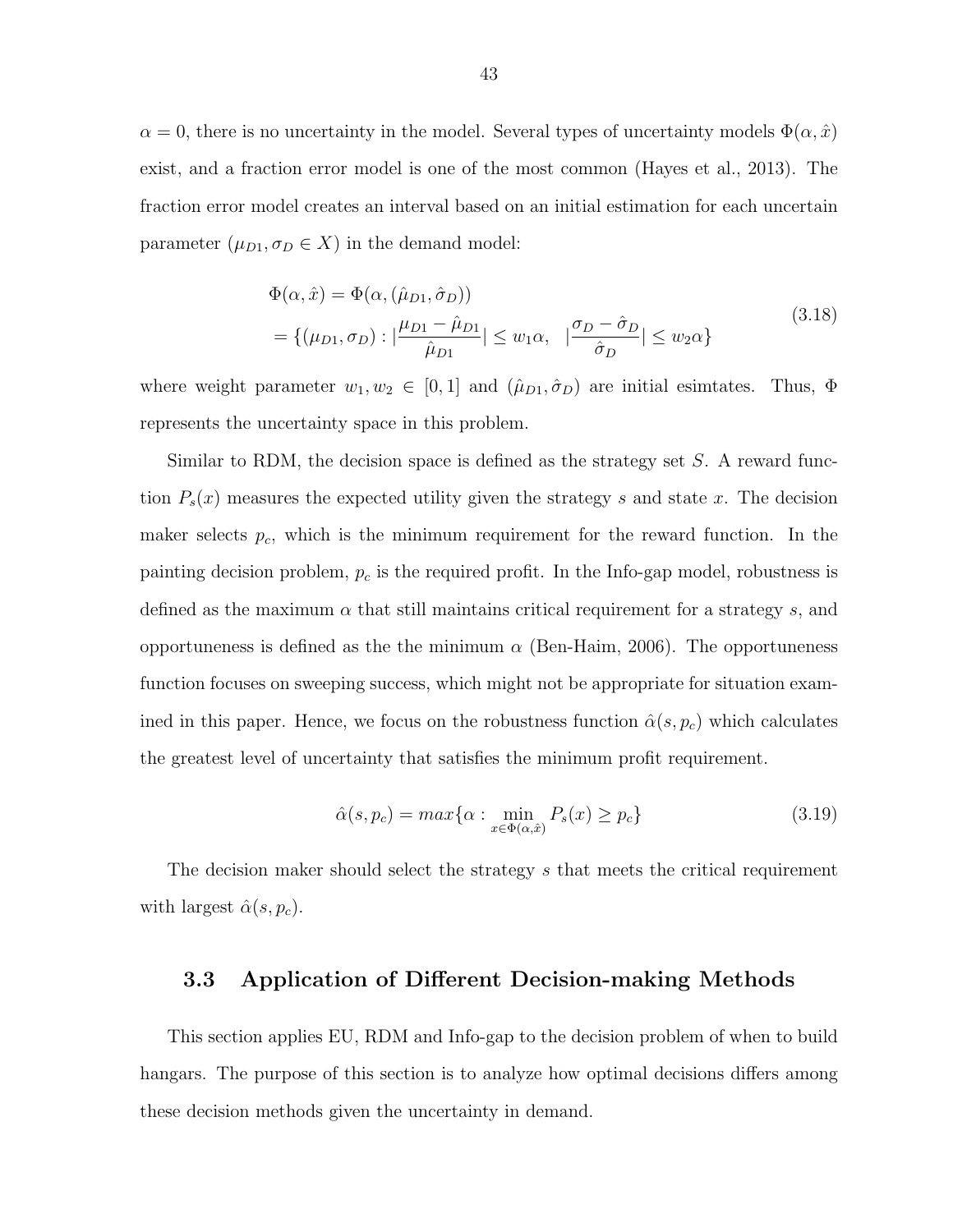#### 3.3.1 Model Settings and Interpretation

Table [3.3](#page-53-0) depicts the values chosen for this model. The maximum number of hangars,  $h_{max}$ , that the manufacturer can build over the next  $T = 20$  years equals 2. We assume that the investment decisions are made only once at year 0, so the decision is planning for the 20 years. From equation [3.11,](#page-48-0) the total number of strategies is  $N = 231$ . The baseline strategy of this model is not build any hangars. If  $I(t) = 0, \forall t$ , after 20,000 replications of a Monte Carlo simulation, the profit over 20 years averages \$7.5 million with a standard deviation of \$0.13 million. In general, a decision is more conservative if less hangars were built or they were built in later year. By contrast, if more hangars were built early, the decision is more aggressive.

#### 3.3.2 Expected Utility

A risk-averse exponential utility function is constructed as following procedure. Let  $p = 0.6, r = 2.4663, a_1 = b_1 = 1.0102$ . For each strategy in decision space, we run 20,000 replications to find the expected utility given a strategy. We choose 20,000 replications because the 95% confidence interval of mean is small enough (only 0.07% of mean). In addition, the result seems to stable as it does not varies for multiple runs of simulation. Figure [3.1](#page-54-0) shows the expected utility for each strategy. All strategies in decision space have positive utility and therefore it suggests that it would be profitable if more hangars are built. A summary of strategies in Figure [3.1](#page-54-0) grouping by the number of new hangars is presented in Figure [3.2.](#page-54-0) The average of expected utility increases as more hangars are built. Figure [3.3](#page-55-0) shows average expected utility of strategies grouped by the year of building first hangar. As we can see from the graph, the average expected utility starts to decrease after year 6. Similarly, grouping by the year of building second hangar (Figure [3.4\)](#page-55-0), average expected utility is quite stable from the beginning and it starts to decrease after year 9. These two graphs explains that the best strategy (maximum EU  $= 0.389$ ) is to build 2 hangars with first at year 6 and second at year 9.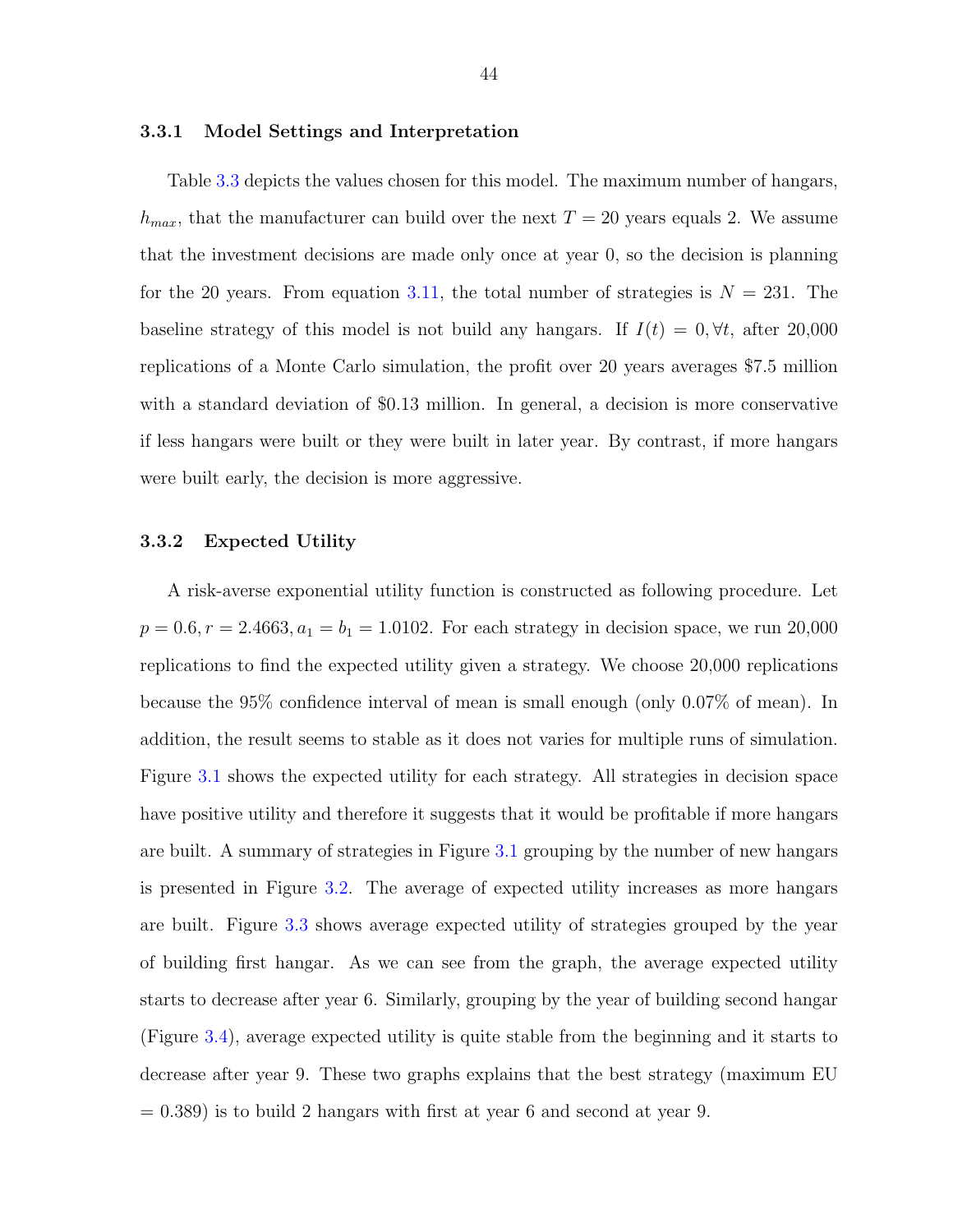<span id="page-53-0"></span>

| Notation           | Definition | Value            | Description                                 |
|--------------------|------------|------------------|---------------------------------------------|
| $\boldsymbol{a}$   | Model      | 1000             | Price for 737                               |
| $\boldsymbol{a}_1$ | Model      | 1000             | Coefficient of utility function             |
| $\boldsymbol{b}$   | Model      | 800              | Outsourcing price                           |
| $b_1$              | EU         | 1.0102           | Coefficient of utility function             |
| $\boldsymbol{d}$   | Model      | 86.7             | Coefficient of expected production function |
| $d_0$              | Model      | $\overline{0}$   | Coefficient of expected production function |
| $\,dr$             | Model      | 0.05             | Depreciation rate                           |
| $\epsilon$         | Model      | 30000            | Cost of new hangar                          |
| $f_0$              | Model      | $\boldsymbol{0}$ | Coefficient of fixed cost function          |
| $h_0$              | Model      | 9                | Initial number of hangars                   |
| $h_{max}$          | Model      | $\overline{2}$   | Maximum new hangars allowed                 |
| $\boldsymbol{k}$   | Model      | 500              | Coefficient of variable cost function       |
| $k_0$              | Model      | $\overline{0}$   | Coefficient of variable cost function       |
| $\boldsymbol{m}$   | EU         | $\mathbf{1}$     | Coefficient in risk tolerance estimation    |
| $\,p\,$            | EU         | 0.6              | Coefficient in risk tolerance estimation    |
| $p_c$              | Info-gap   | $\overline{7}$   | Required profit (in million)                |
| $\sigma_A$         | Model      | 3                | Standard deviation of production            |
| $\sigma_D$         | Model      | 10               | Standard deviation of demand                |
| T                  | Model      | 20               | Total years                                 |
| $\mu_{D0}$         | Model      | 679              | Coefficient of expected demand function     |
| $\mu_{D1}$         | Model      | 18.6             | Coefficient of expected demand function     |
| w1                 | Info-gap   | 0.5              | Weight parameter for trend                  |
| w2                 | Info-gap   | 0.2              | Weight parameter for standard deviation     |

Table 3.3 Model parameters

Since there is significant uncertainty in demand over the next 20 years, we have little confidence in the parameters used in the demand distribution. For the Brownian motion process, trend  $\mu_{D1}$  and standard deviation  $\sigma_D$  play an important role in the realization of demand and significantly impacts the firm's profit. We perform sensitivity analysis on  $\mu_{D1}$  by letting it vary from 0 to 38 airplanes. The optimal strategy graph under different trends in Figure [3.5.](#page-56-0)

The horizontal axis in Figure [3.5](#page-56-0) is trend  $(\mu_{D1})$  in the Brownian Motion and vertical axis is the year to build hangar. If the year to build hangar exceeds year 20, it means that the hangar would not be built. According to Figure [3.5,](#page-56-0) the manufacturer should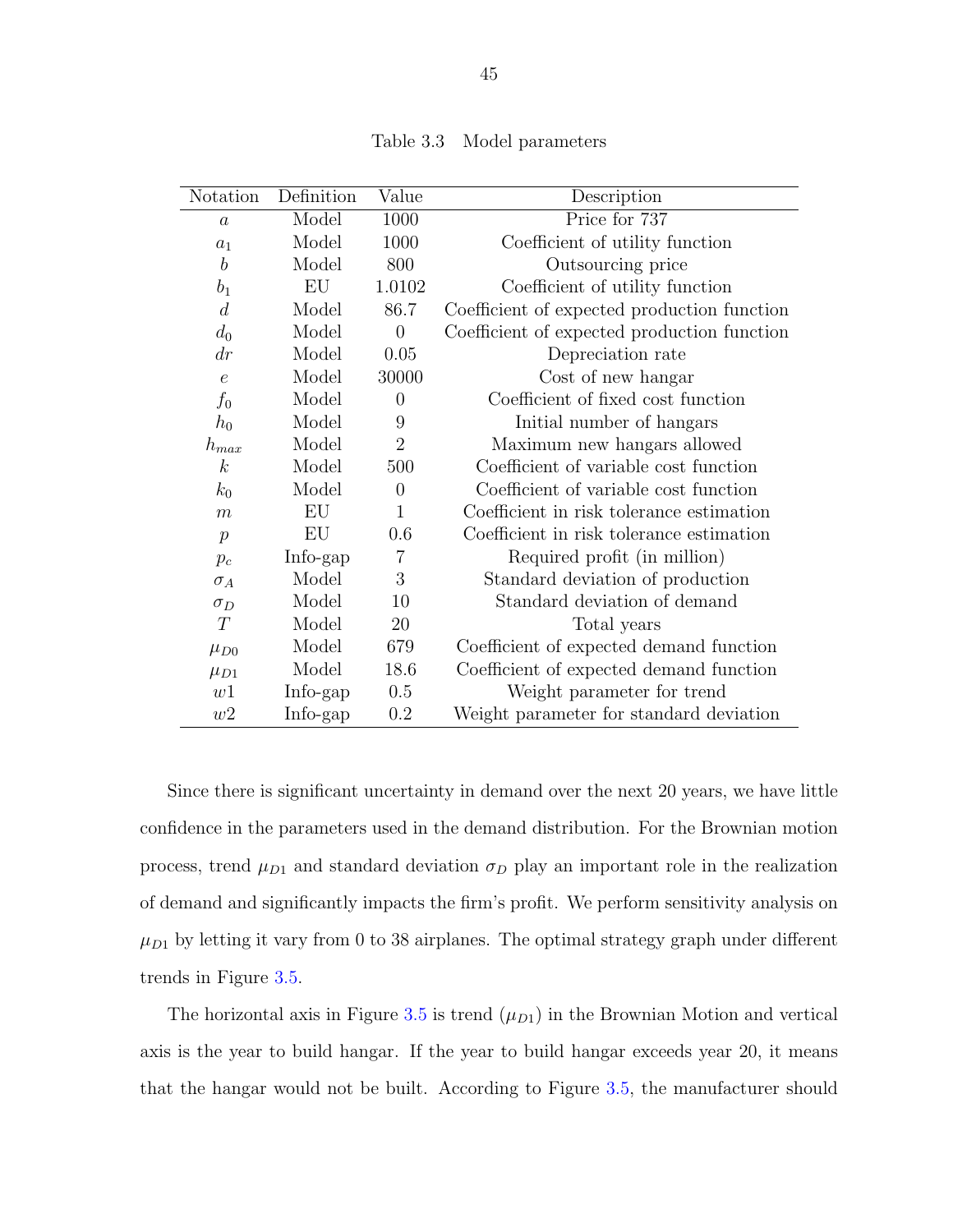<span id="page-54-0"></span>

Figure 3.1 Expected utility for different strategies

build hangars earlier as the trend increases (more expected demand). The EU method suggests that the manufacturer should only build one hangar in next 20 years if the trend  $\mu_{D1}$  is less than 2 airplanes per year. The optimal strategy changes significantly as the trend increases. The downside of making decision based on EU is that determining the optimal strategy is difficult under deep uncertainty (given we do not know the true trend).

If trend  $\mu_{D1}$  remains constant the variability in demand  $\sigma_D$  increases, the the manu-



Figure 3.2 Summary of strategies by number of new hangars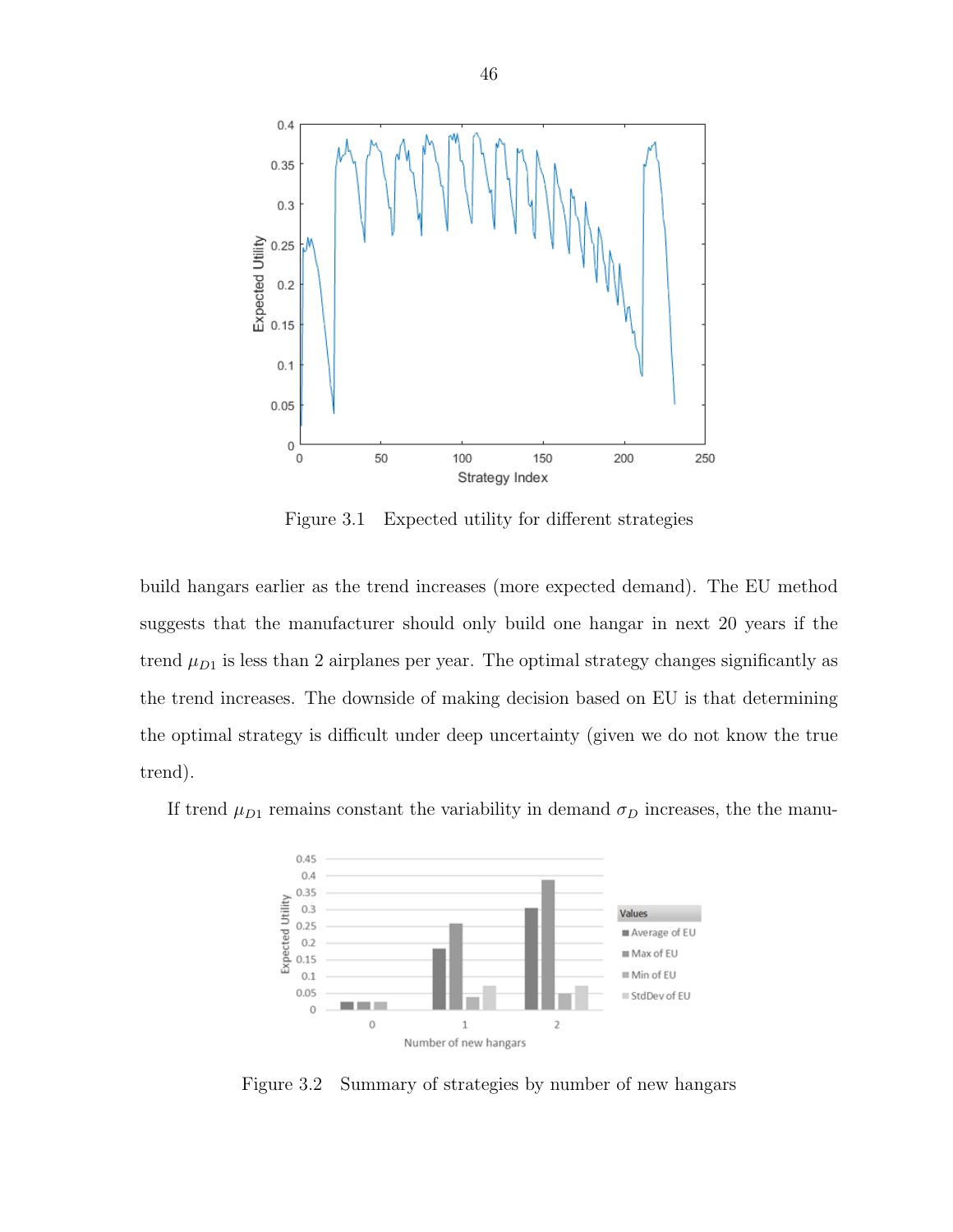<span id="page-55-0"></span>

Figure 3.3 Summary of strategies by year of first hangar



Figure 3.4 Summary of strategies by year of second hangar

facturer should also build hangars earlier and be more aggressive (Figure [3.6\)](#page-57-0). If  $\sigma_D = 0$ , there is no variability in demand and it will keep steady increasing in next 20 years. EU suggests to build first hangar at year 7 and second at year 11 which is more conservative than the other scenarios with large  $\sigma_D$ . Intuitively, this recommendation makes sense because more variability increases the probability of large demand. The manufacturer should build hangars earlier in order to capture that possibility of larger demand. Under the assumption of risk averse decision maker, the decision will be more aggressive under higher estimation of  $\mu_{D1}$  and  $\sigma_D$ .

For comparison, we plot the graphs of investment decision when decision maker has different risk tolerance (Figure [3.7\)](#page-58-0). Recall  $p$  is probability when a decision maker is indifferent between obtaining the expected baseline profit and a  $p$  probability of gaining an additional m million dollars and  $1 - p$  probability of losing m million dollars. So, a decision maker is risk seeking when  $p < 0.5$ , risk neutral when  $p = 0.5$  and risk averse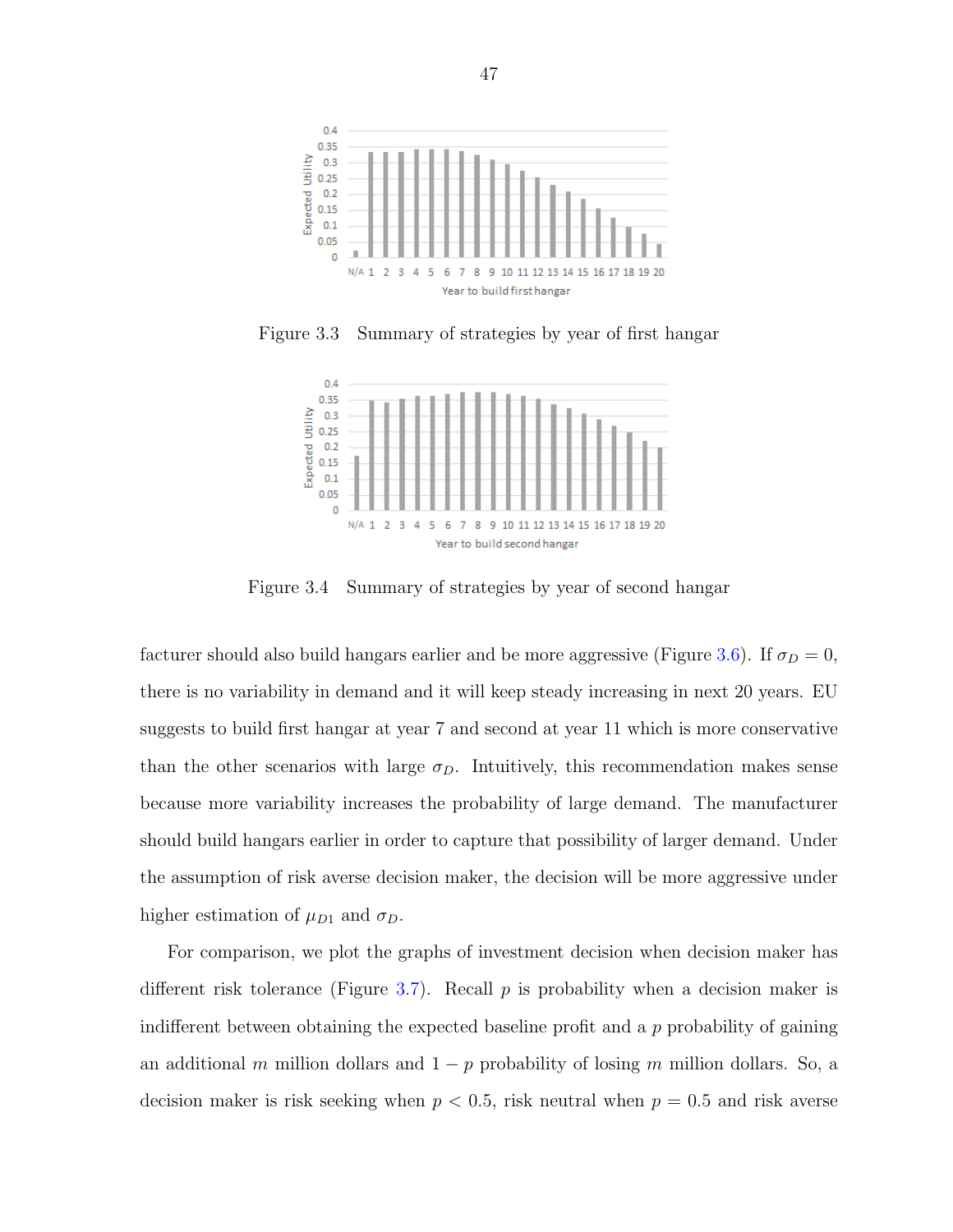<span id="page-56-0"></span>

Figure 3.5 Optimal strategy by expected utility under different  $\mu_{D1}$  of demand model

when  $p > 0.5$ . We can see that the optimal investment decisions do not varies a lot. For all the strategies in the graph, the expected utility under same  $p$  is fairly close. So, risk tolerance of decision maker has little influence to the suggestion made by EU in this problem.

#### 3.3.3 Robust Decision Making

The strategy set in RDM is the same as in EU, but state set is different. EU assumes that  $\mu_{D1}$  and  $\sigma_D$  are known, but RDM considers a wide range of possible values for  $\mu_{D1}$ and  $\sigma_D$ . We initially assume  $\sigma_D = 10$  and the true  $\mu_{D1}$  is in range [0,38]. The states are the combination of  $\mu_{D1}$  and  $\sigma_D$  within feasible region. We discretized the parameters to obtain finite states in state space for further numerical computation. Theoretically, an infinite number of probability distributions could characterize the probability of states within the state space. We assume four distributions are possible: uniform, right skew, left skew and a symmetric triangle. Figure [3.8](#page-59-0) depicts the results after 20,000 replications, for different values of z. (Recall that z is the level of confidence on probability distribution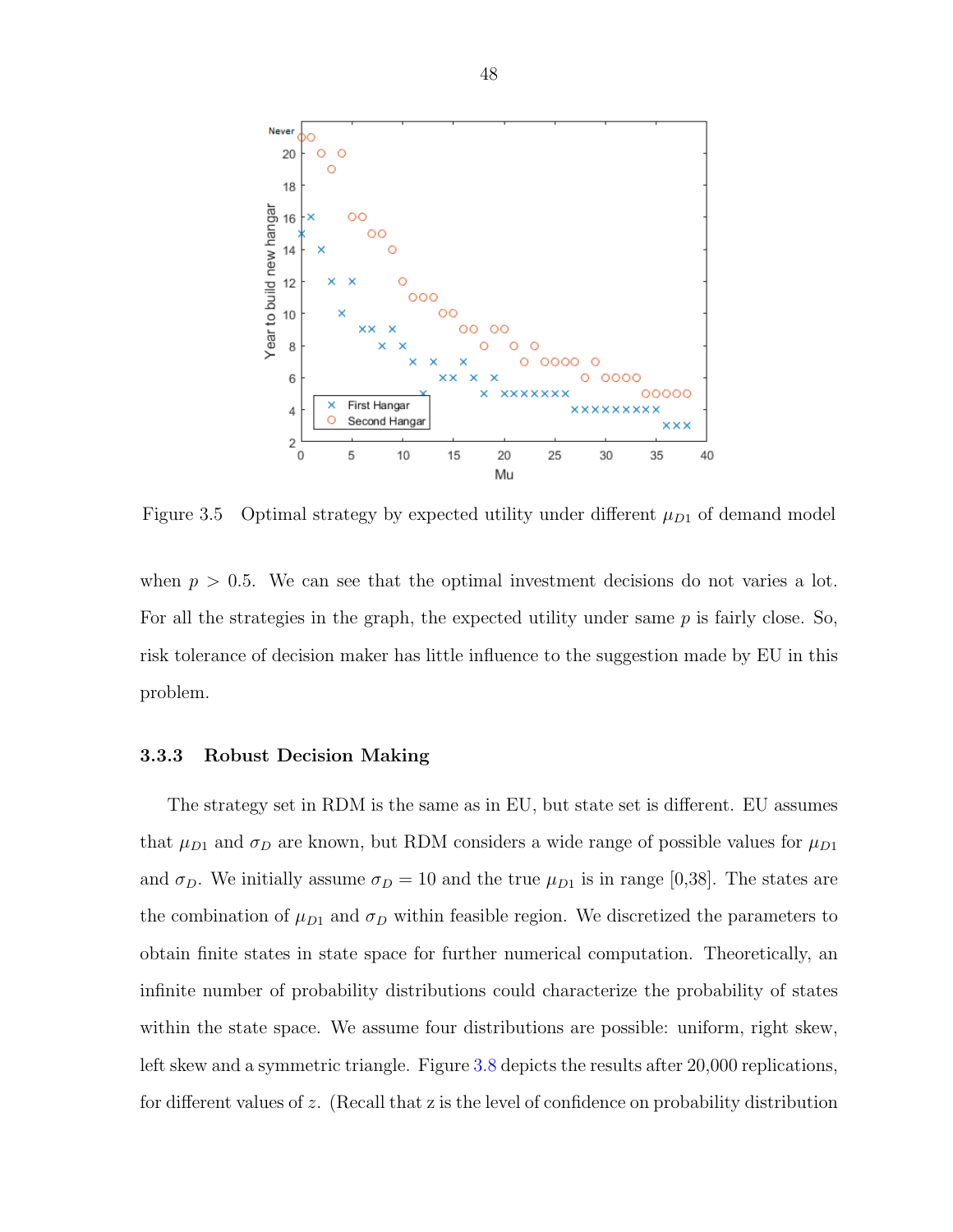<span id="page-57-0"></span>

Figure 3.6 Optimal strategy by expected utility under different  $\sigma_D$  of demand model

which returns the best outcome.) RDM suggests the manufacturer should build two hangars in the next 20 years. For most of the values of  $z$ , RDM recommends to build that hangar closer to the end of the 20 years, except  $z = 1$ . If  $z = 0$ , which prepares for the worst-case, the manufacturer should build the first hangar in year 11 and the second hangar in year 17. If  $z = 1$ , the decision maker is confident that the best case distribution (left skew distribution with high probability in high demand) is the exact representation of truth. Since there is a high probability of large demand, intuitively, the decision maker should build the first hangar fairly early, in year 7 and second in year 11.

If  $\mu_{D1} = 18.6$  remains constant and  $\sigma_D$  is the source of uncertainty in range [0,20], the best-case distribution in this scenario is the right skew (high probability of a small  $\sigma_D$ ) and the worst-case distribution is left skew. Figure [3.9](#page-60-0) shows the results from the RDM when  $\sigma_D$  is uncertain for different values of z. If  $\sigma_D$  is variable, the decision maker should always build both hangars within the first 8 years. This result is similar to the EU result with large variability. The decision maker should build hangars early to take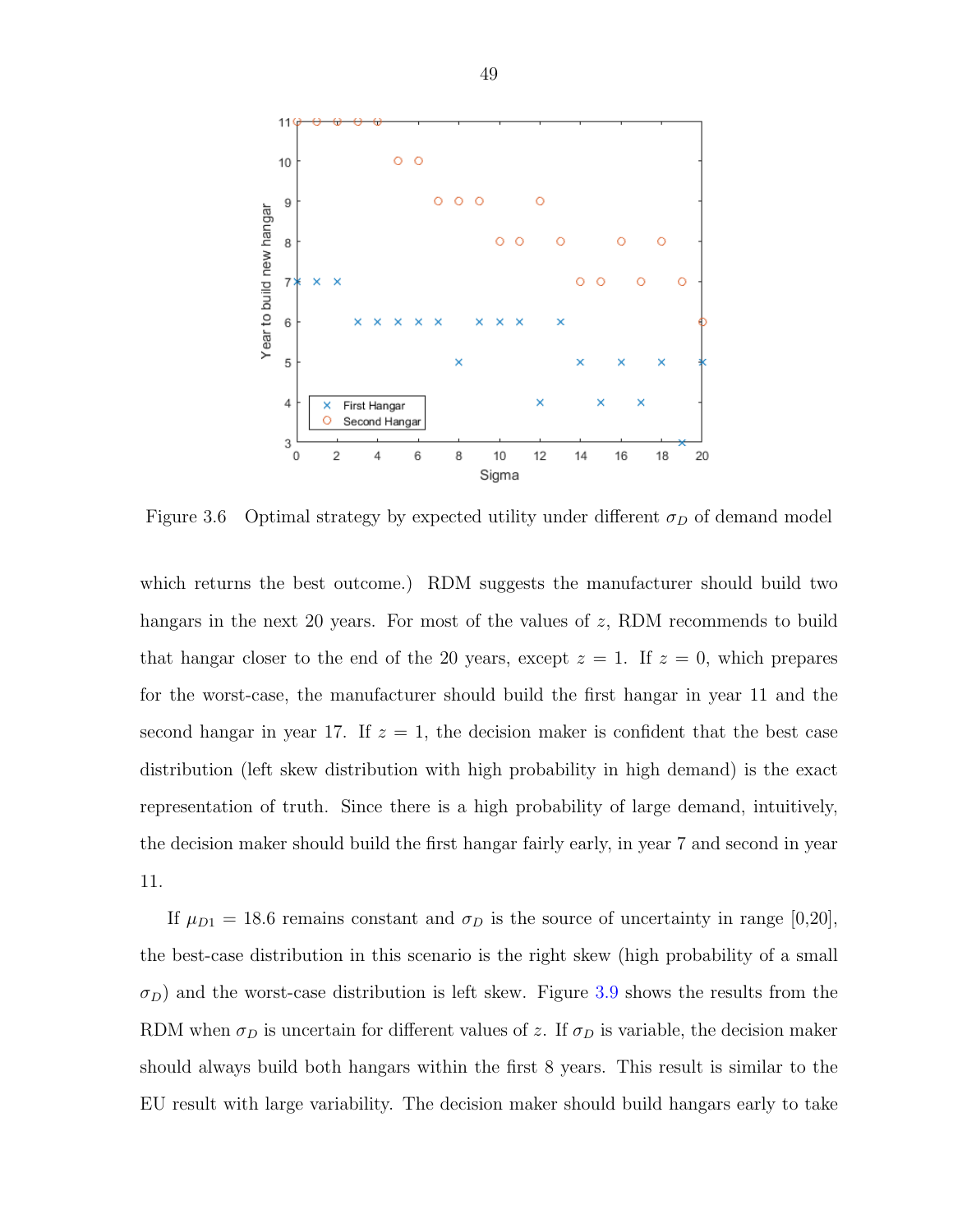<span id="page-58-0"></span>

Figure 3.7 Optimal strategy under different p of demand model

advantage of the possibility that demand will be large.

In both cases (uncertain  $\mu_{D1}$  and uncertain  $\sigma_D$ ), the result given  $z = 1$  has large difference with other different value of z. For  $z \neq 1$ , the optimal strategies do not vary a lot for different values of z. The reason for this is the imbalance of variability and the magnitude of minimum/maximum expected regret  $(\overline{RT}_{s, best} / \overline{RT}_{s, worst})$ . The optimal strategy is selected by minimizing equation [3.17.](#page-50-0) Each strategy s has a corresponding minimum regret  $\overline{RT}_{s,best}$  and a maximum regret  $\overline{RT}_{s,worst}$ . Figure [3.10](#page-61-0) summarizes the mean and variability of both regret vectors for all the strategies when  $\mu_{D1}$  is uncertain. Both the mean and variability of the maximum regret are much larger than minimum regret. As an affine function (equation [3.17\)](#page-50-0) is used to combine maximum and minimum regret, one unit of regret from either  $\overline{RT}_{s,best}$  or  $\overline{RT}_{s,worst}$  is treated equally. The contribution from  $\overline{RT}_{s,worst}$  will overshadow the contribution from  $\overline{RT}_{s,best}$ , which has a smaller mean and less variability. The optimal strategies  $(s^*)$  for different values of z are similar due to the fact that they all share values  $RT_{s^*,worst}$  which out-weighs the effect of z on  $V_s$ . One could argue that it is possible to put less weight on  $\overline{RT}_{s,worst}$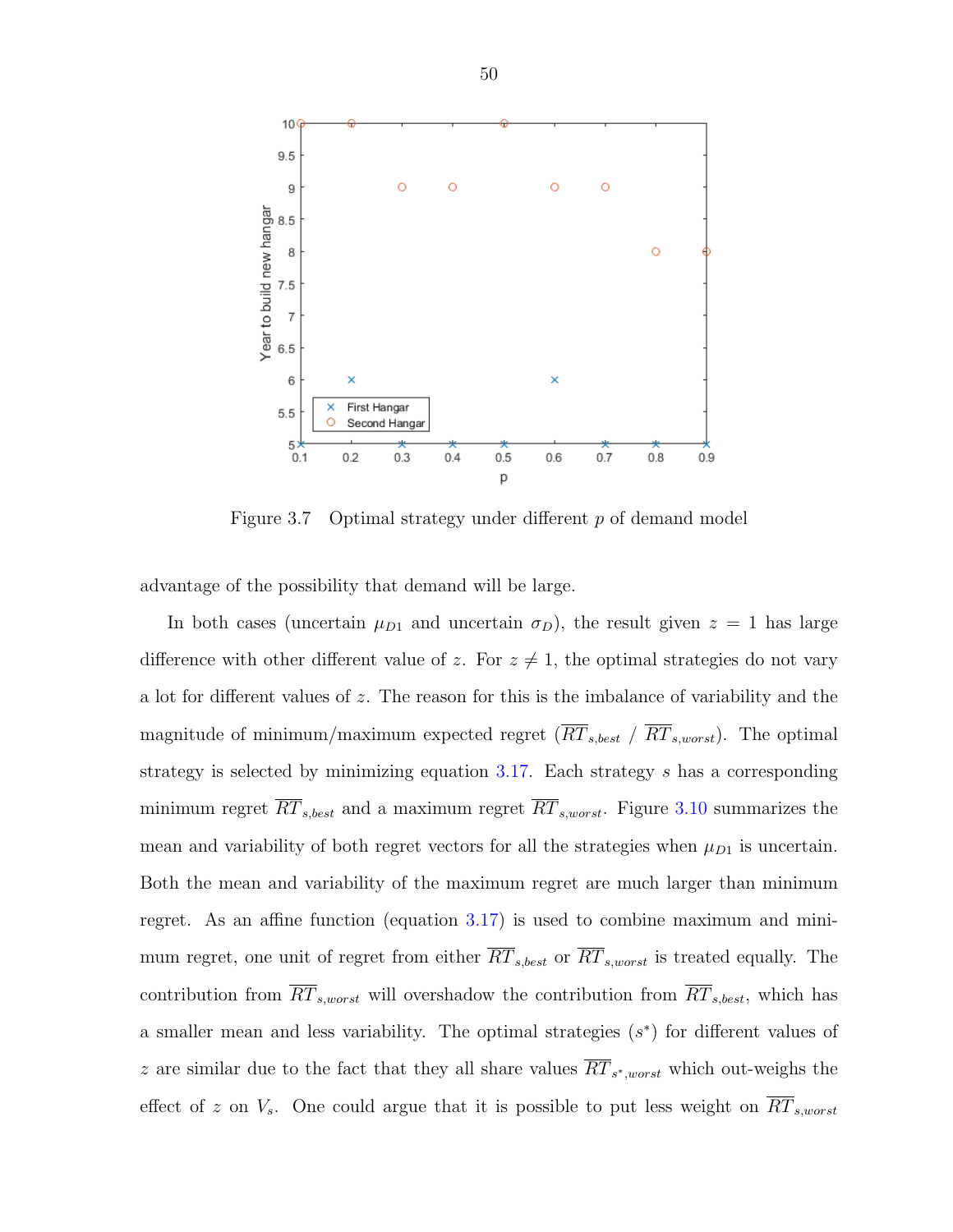<span id="page-59-0"></span>

Figure 3.8 Suggested strategies for different z in RDM when  $\mu_{D1}$  is uncertain

by properly choosing the value of z in order that the variability of  $\overline{RT}_{s,worst}$  could be carefully rescaled to match the magnitude of  $\overline{RT}_{s,best}$ . Such an approach would make the choice of z to be challenging because the variability and magnitude will be different depending on specific problem setting. Moreover, there would be no clear interpretation of z since it is no longer the level of confidence on the best-case distribution as originally proposed.

In brief, our analysis shows that additional attention should be put on the variability and magnitude of the regret values when using RDM to make a decision. If the variability of  $\overline{RT}_{s,worst}$  is larger than magnitude of  $\overline{RT}_{s,best}$ , the result of RDM behaves as if the decision maker is planning for the worst case.

#### 3.3.4 Information Gap

The initial state in Info-gap model is the same as the state in EU which is the best estimation given the decision maker's current information. Thus,  $\hat{\mu}_{D1} = 18.6$  and  $\hat{\sigma}_D = 10$ . The Info-gap algorithm continues to increase the value of  $\alpha$  that expands the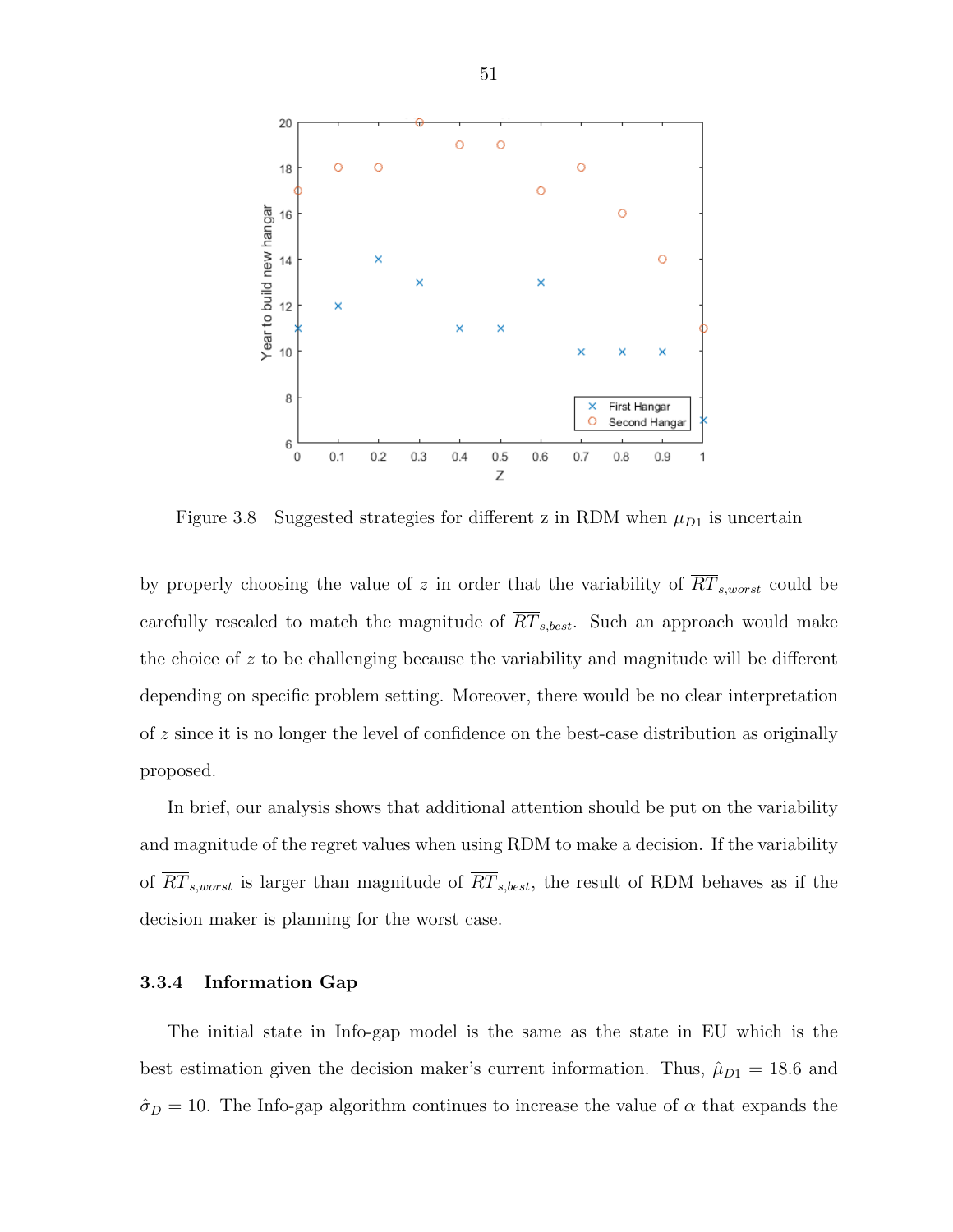<span id="page-60-0"></span>

Figure 3.9 Suggested strategies for different z in RDM when  $\sigma_D$  is uncertain

state set around the initial state until no strategy which satisfies the required profit  $p_c$ given any state in set.

Figure [3.11](#page-62-0) depicts the optimal strategies for different required profits according to the Info-gap model. The graph has a clear trend. As the required profit increases, the decision maker should become more aggressive. However, the corresponding  $\hat{\alpha}$  decreases as the required profit increases (Figure [3.12\)](#page-63-0). Decreasing  $\hat{\alpha}$  means that less uncertainty around the initial estimate is allowed for larger required profits. If the required profit is greater than \$8 million, no feasible strategy could be found. If the required profit is less than \$6 million, the Info-gap model allows much more uncertainty. With such a small required profit, not building any hangars is the optimal alternative because it allows for the largest uncertainty. This strategy is similar to the optimal strategy for an extremely risk averse (p=0.99) decision maker in EU, which recommends only building a single hangar in the final year.

Info-gap theory has been criticized for overestimating the importance of the initial state while dealing with situation in deep uncertainty (Sniedovich, 2008, 2012, 2014). In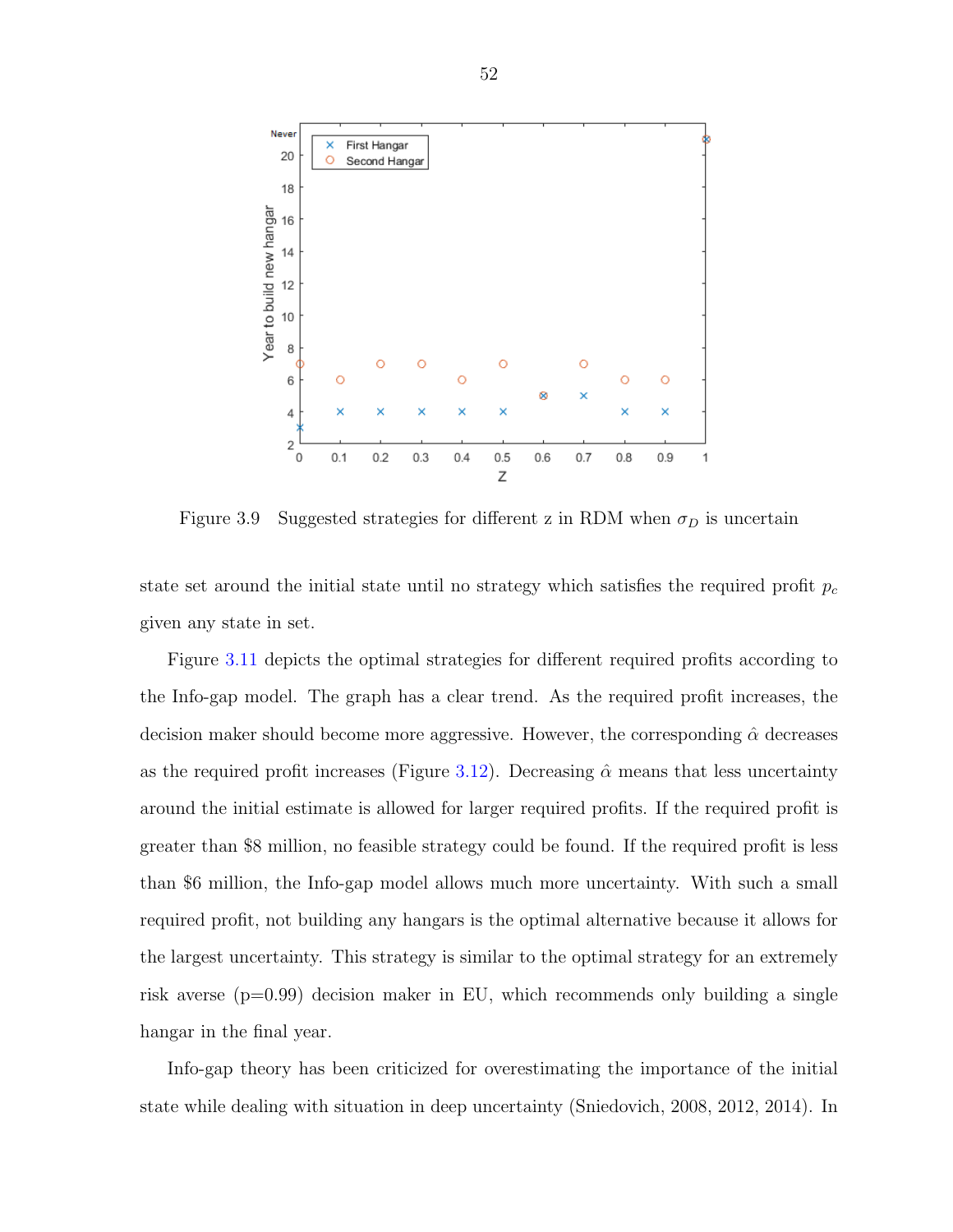<span id="page-61-0"></span>

Figure 3.10 Boxplot for minimum regret and maximum regret for all strategies

order to check whether this critique applies to this application, we test the sensitivity of the initial state. We fix the required profit  $p_c = 7.5$  million and change the initial state  $\hat{\mu}_{D1}$ , and Figure [3.13](#page-64-0) depicts the result of the Info-gap model. The optimal strategies are similar for different initial states. The randomness in the simulation might explain why the optimal strategies are different. It appears that the results of the Info-gap are largely insensitive to the initial state for this situation. However, this problem has a limited state space with fairly well defined uncertainty. If the problem had more uncertainty such as in model uncertainty or uncertainty around several parameters, the Info-gap model might not be as insensitive to the initial state.

## 3.4 Comparison of Methods under Deep Uncertainty

If  $\sigma_D = 10$ , but uncertainty exists around the estimation of  $\mu_{D1}$ , which ranges between 0 and 38. Figures [3.5,](#page-56-0) [3.8,](#page-59-0) and [3.11](#page-62-0) depict the optimal strategies for each of the three decision-making methods. The optimal strategy in EU is very sensitive to the input parameter  $\mu_{D1}$ . The optimal strategies vary from building 2 hangars beginning in year 3 to building 1 hangar at year 15. If the decision maker really has no knowledge about  $\mu_{D1}$  except that it is between 0 and 38, EU provides little guidance unless the decision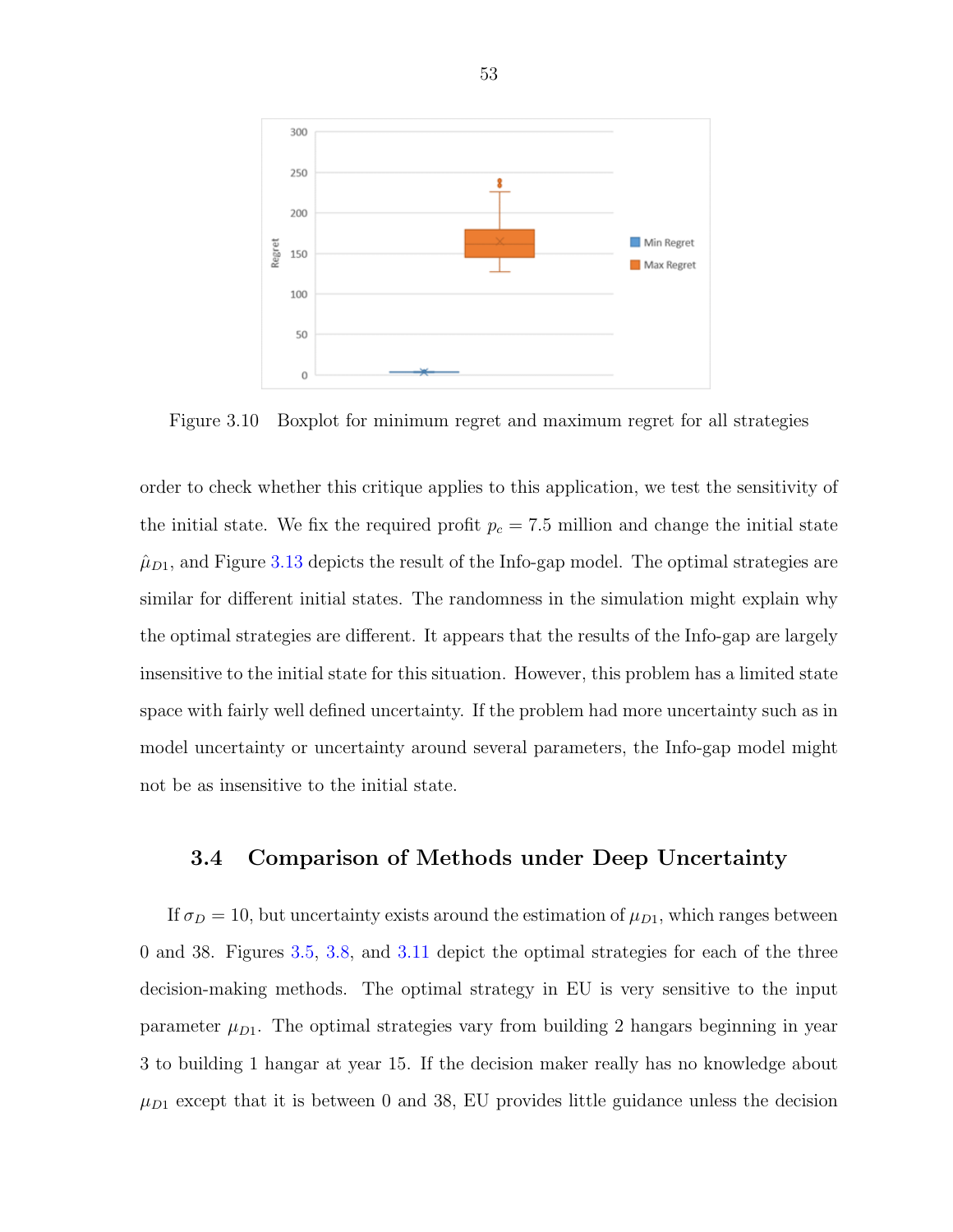<span id="page-62-0"></span>

Figure 3.11 Optimal strategies for different required profit in Info-gap

maker wishes to assume a uniform distribution over  $\mu_{D1}$  or choose  $\mu_{D1} = 18.6$  as the expected average demand.

In order to overcome the drawback of EU under deep uncertainty, RDM and Infogap are designed to handle uncertainty over model parameters. RDM recommends to build 2 hangars and later than that of EU. RDM seems to be more conservative. As discussed in the previous section, the variability and magnitude of the regret generates this conservative approach within RDM. Since RDM is seeking to minimize regret, RDM puts more weight on bad outcomes and is more sensitive to really bad outcomes. EU attempts to find the optimal alternative, but RDM is suitable when optimality is less important and possible bad outcomes have severe consequences.

The Info-gap model structures the problem differently than RDM and EU. The uncertainty space (the state space in this problem) is no longer a fixed set. The size of set is determined by the uncertainty parameter  $\hat{\alpha}$ . Instead of directly defining that  $\mu_{D1}$  is in the range [0,38], the range of  $\mu_{D1}$  dynamically changes in the Info-gap given different reward requirements. Due to the dynamic state set, results from Info-gap are not directly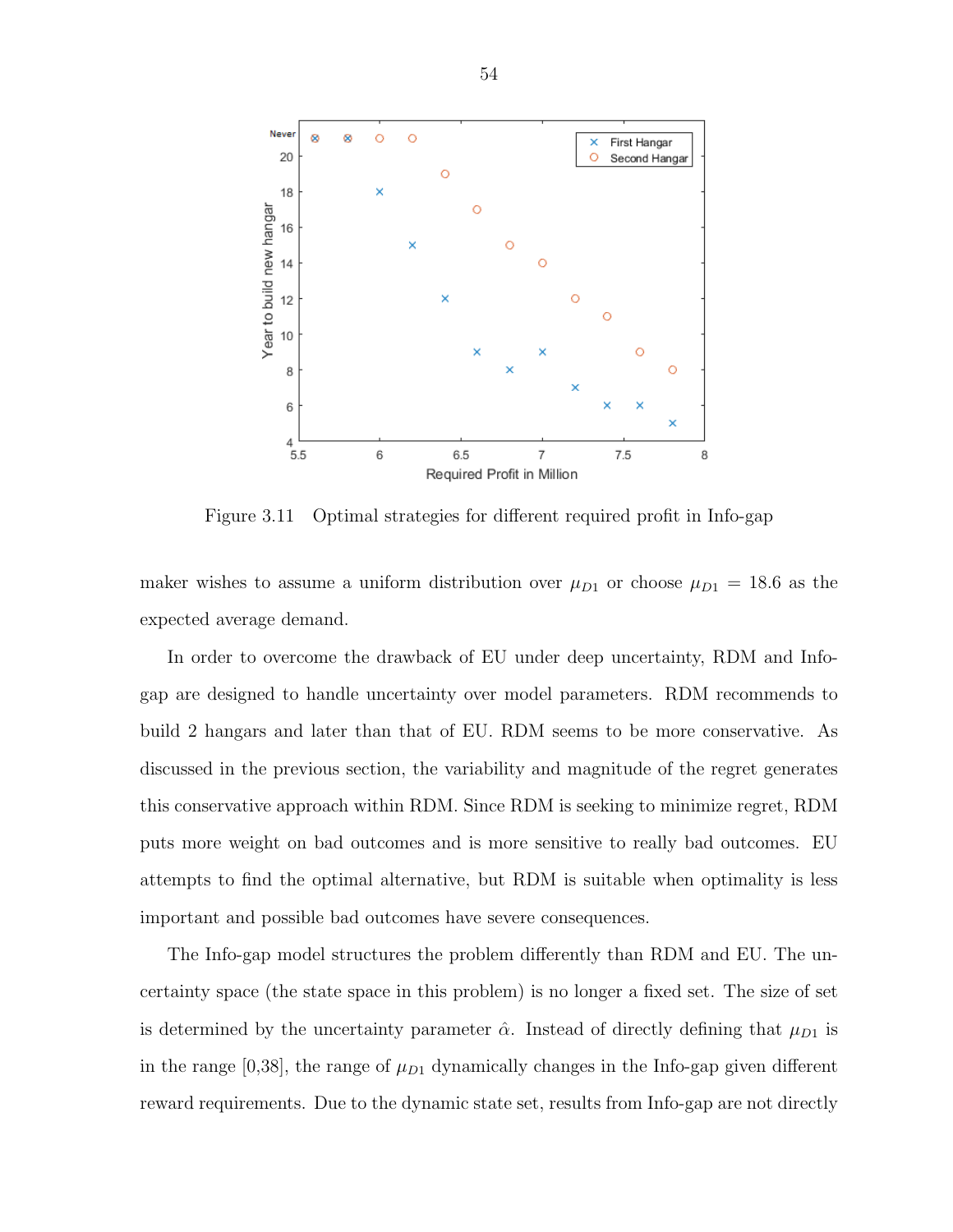<span id="page-63-0"></span>

Figure 3.12 Relationship between required profit and maximum  $\alpha$ 

comparable to RDM and EU. Nevertheless, given the initial state  $\hat{\mu}_{D1} = 18.6$  and that 2 units of increase in  $\hat{\alpha}$  leads to 2 units of increase in the state set around the initial state, the strategy with \$6 million required profit covers approximately the same state space as RDM and EU. With this required profit, Info-gap recommends that the decision maker should only build one hangar in year 18 (Figure [3.11\)](#page-62-0). Before compared to other decision-making methods, the effect of risk tolerance in utility theory needs to be considered. It seems that the result of Info-gap is more conservative than RDM when decision maker with slightly risk aversion (Figure [3.8](#page-59-0) and [3.11\)](#page-62-0). However, RDM for which the decision maker with extreme risk aversion  $(p=0.99)$  suggests to build first hangar from year 17 to 20 (Figure [3.14\)](#page-65-0). It yields very similar result as Info-gap. Although RDM and Info-gap have different model structures, the experiment from this problem suggests that both methods encourage less aggressive, or more risk-averse, decisions. The advantage of Info-gap method is the additional information regarding to the reward which has realworld applicability for a decision maker. However, because of the previously mentioned flaw, Info-gap may rely too much on the initial state. Comparing the result from Info-gap with that of RDM could be a good way to check the robustness of decision.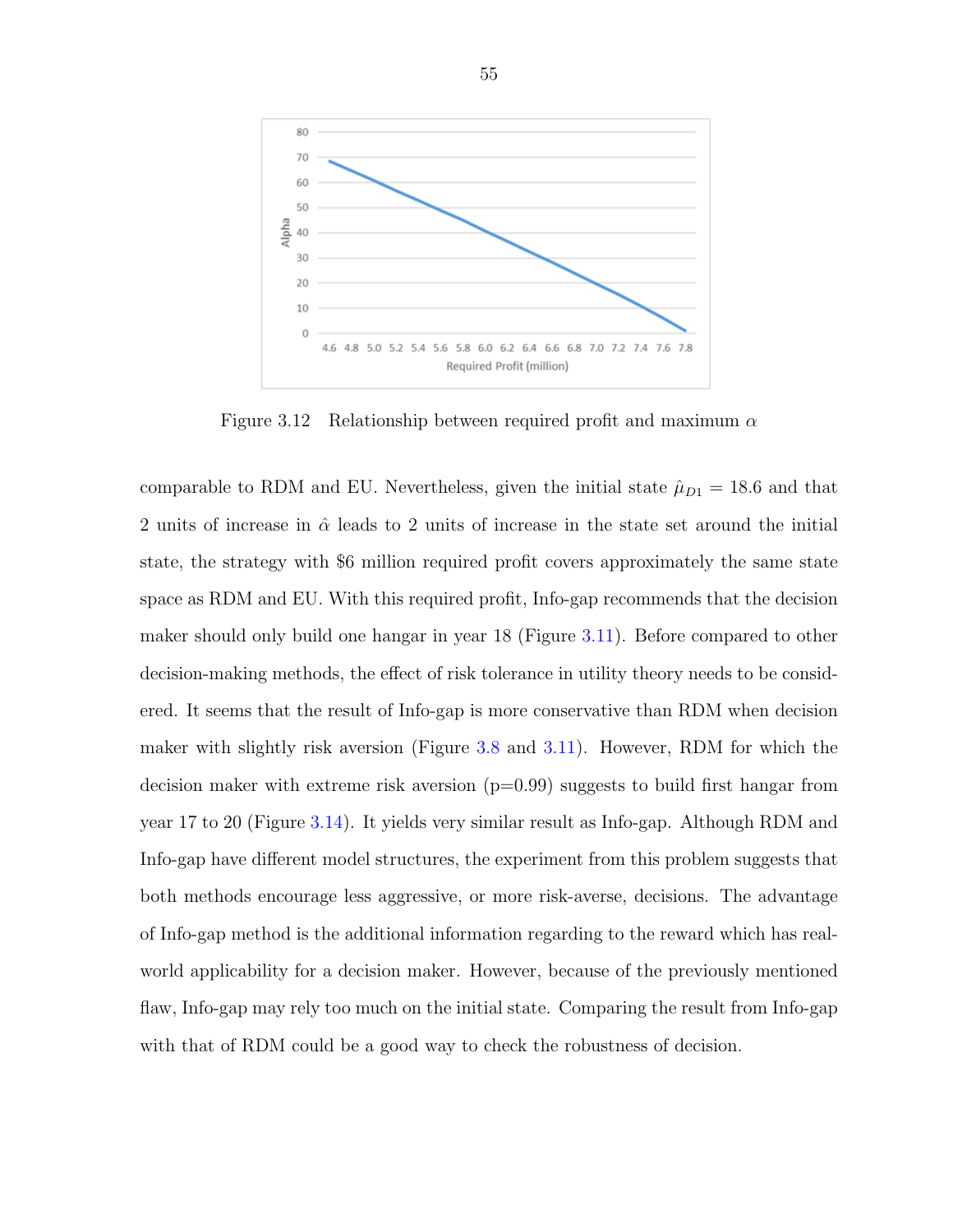<span id="page-64-0"></span>

Figure 3.13 Sensitivity analysis of initial  $\hat{\mu}_{D1}$ 

## 3.5 Conclusion

As perhaps the most popular method for making decisions with uncertainty, EU works well if the uncertainty can be modeled with probability distributions. According to the Bayesian or subjective theory of probability, a decision maker can always assign a probability to an uncertainty where the probability represents the decision maker's beliefs about the future. However, in situations with a severe lack of information, a decision maker might be challenged to select a specific probability distribution or may not feel comfortable assigning a probability. The optimal strategy for EU may vary a lot given different parameters for the distribution. If the probabilities are incorrect, especially if the worst outcomes are a lot more probable than assumed by the decision maker, the optimal strategy according to EU may expose the decision maker to significant risk. In the painting example in this paper, overestimating the trend parameter in the demand distribution will lead the decision maker to build hangars too early which will not be fully utilized. If the demand is underestimated, the painting cost may increase significantly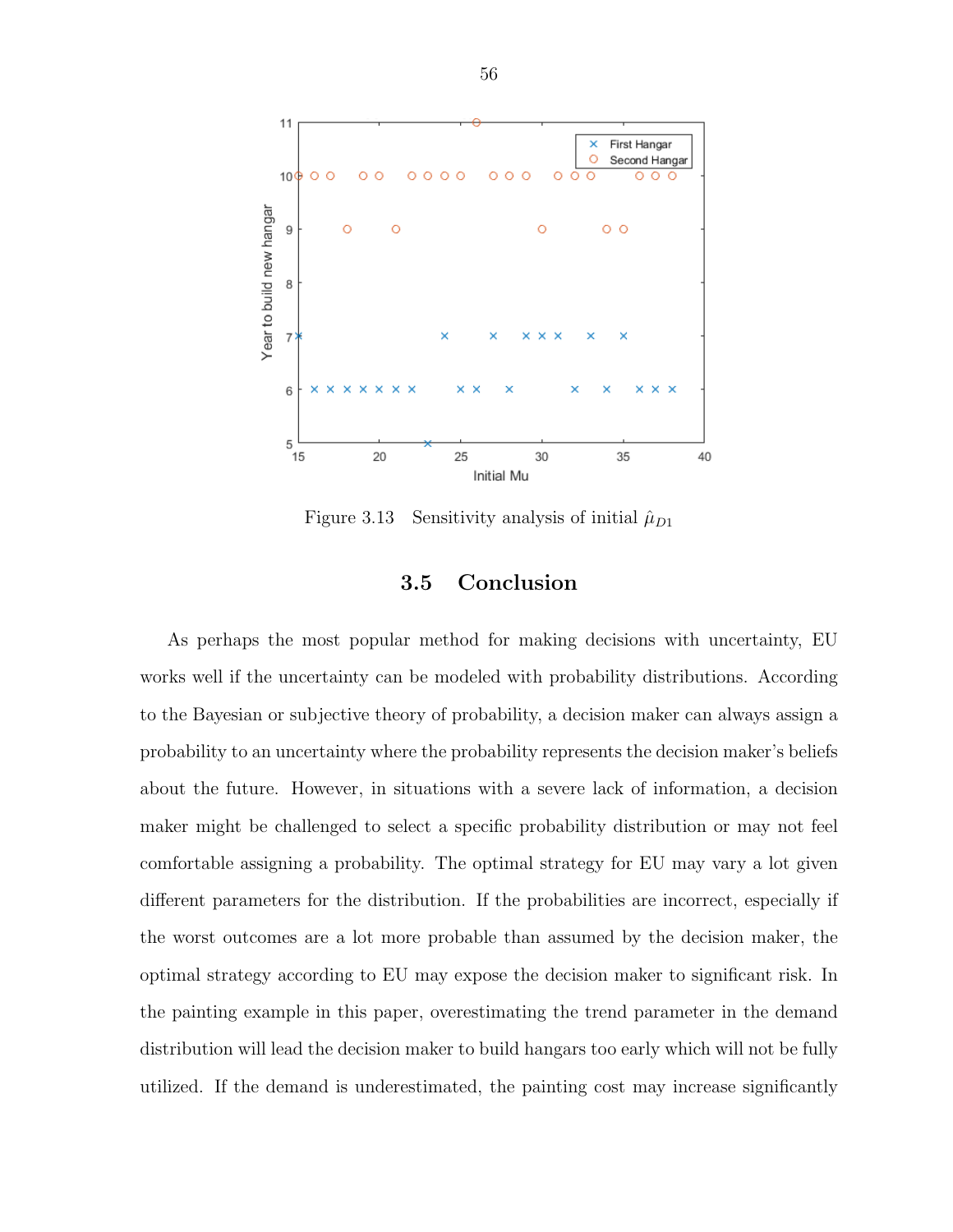<span id="page-65-0"></span>

Figure 3.14 Suggested strategies in RDM with extreme risk aversion  $(p=0.99)$ 

due to the high cost of outsourcing. Compared to RDM and Info-gap, EU does not provide any parameters to allow the decision maker to trade off between optimality and uncertainty. A trade-off curve can help a decision maker because the trade-off curve shows a picture of the problem rather than a single "optimal" point.

RDM can appear to be a pretty complex decision-making method. In one sense, RDM generalizes utility theory as it expands a single probability distribution in EU to a set of probability distributions. Uncertainty is incorporated in the state set. RDM searches the space to find the optimal strategy given the parameter  $z$ . Theoretically, all possible outcomes could be covered by establishing a large set. Nevertheless, more computational power and advanced optimization algorithms may be needed to search a large state set. One of the important advantages of RDM is the trade-off curve based on the level of confidence to the best-case versus worst-case distribution. In our experiment, however, the interpretation of z could be misleading if the variability of worst case regret is larger than the magnitude of best-case regret. Unfortunately, the distribution of regret over strategies is based on individual problem and is likely to be unknowable before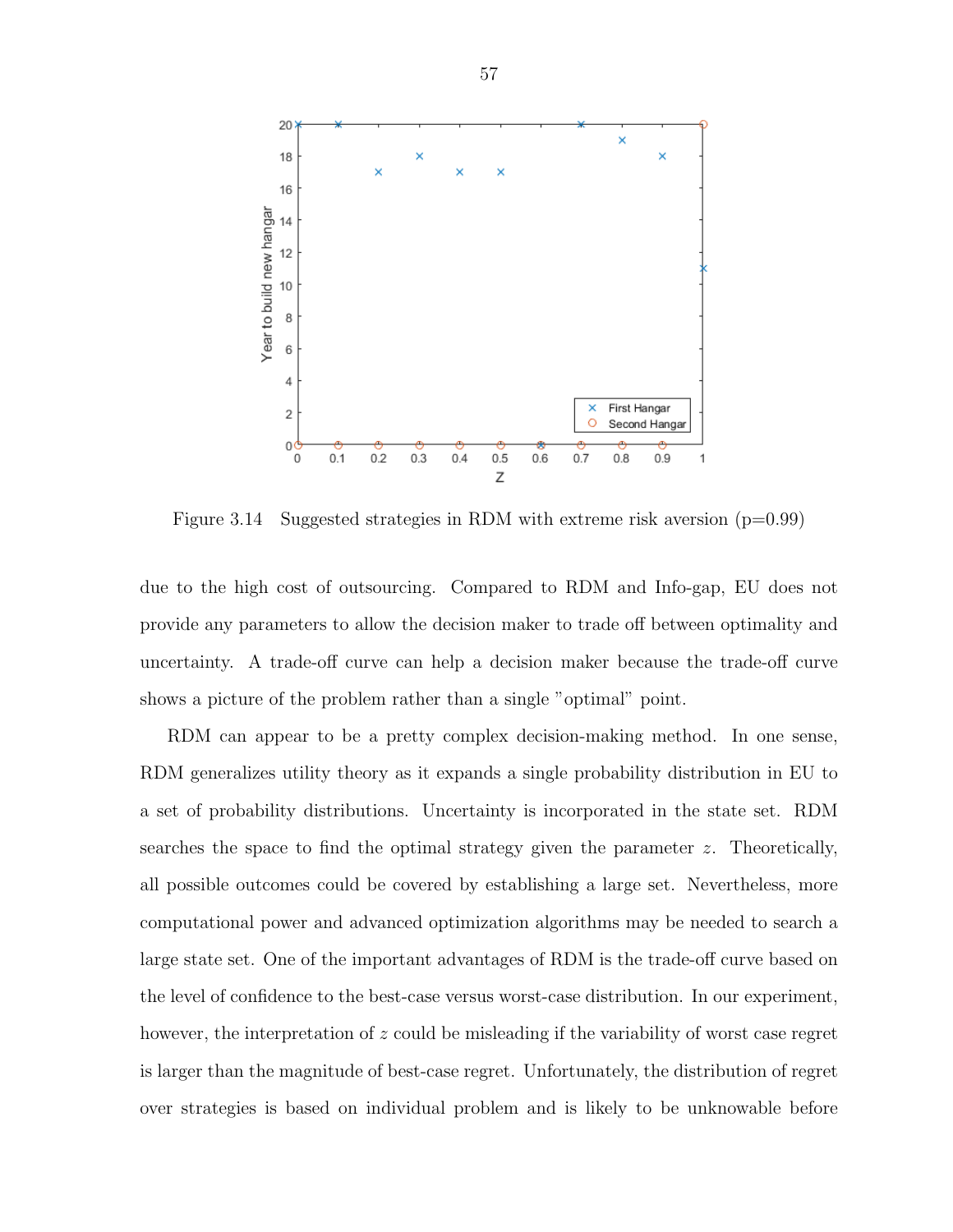calculation. The actual interpretation of z may thus vary from case to case, and greater exploration of the interpretation of  $z$  may be a potential direction for improvement in RDM. In the painting example, RDM recommends more conservative decisions (build few hangars and later) than EU and the Info-gap model when decision maker is extreme risk averse. In the situation when decision maker is slightly risk averse, Info-gap gives the most conservative decisions.

One appealing feature of the Info-gap model is the minimum requirement which provides a direct way to incorporate profit into the decision-making process. This minimum requirement links the desired outcome and optimal decision directly without constructing a complex and abstract probabilistic model, which has likely increased its popularity with industry (Takewaki, 2005; Matrosov, 2013; Soroudi, 2017). In our example, Info-gap and EU recommend a similar strategy decision given the same initial state and expected profit requirement. For instance, EU recommends to build 2 hangars in years 6 and 9, and Info-gap recommends building the hangars in years 6 and 10. Info-gap has been criticized because it searches for local optimality. The result of Info-gap might be misleading if there is model uncertainty or uncertainty around several parameters in the problem.

Based on previous discussion, we conclude the situations to apply different decisionmaking methods. When a probability distribution can be assigned to represent uncertainty with very high confidence level, EU is the best decision-making method. Info-gap is applicable when uncertain future could be represented as several probability distribution with rank and we have relative high confidence on our initial state estimation. Moreover, by choosing Info-gap, the underlying assumption is that the decision maker cares robustness more than optimality. In the situation of deep uncertainty, we have little information about the future, RDM is the only decision-making method applicable among the three.

In general, before choosing particular decision-making method, one important question to ask ahead is whether we want an optimal solution or a good enough feasible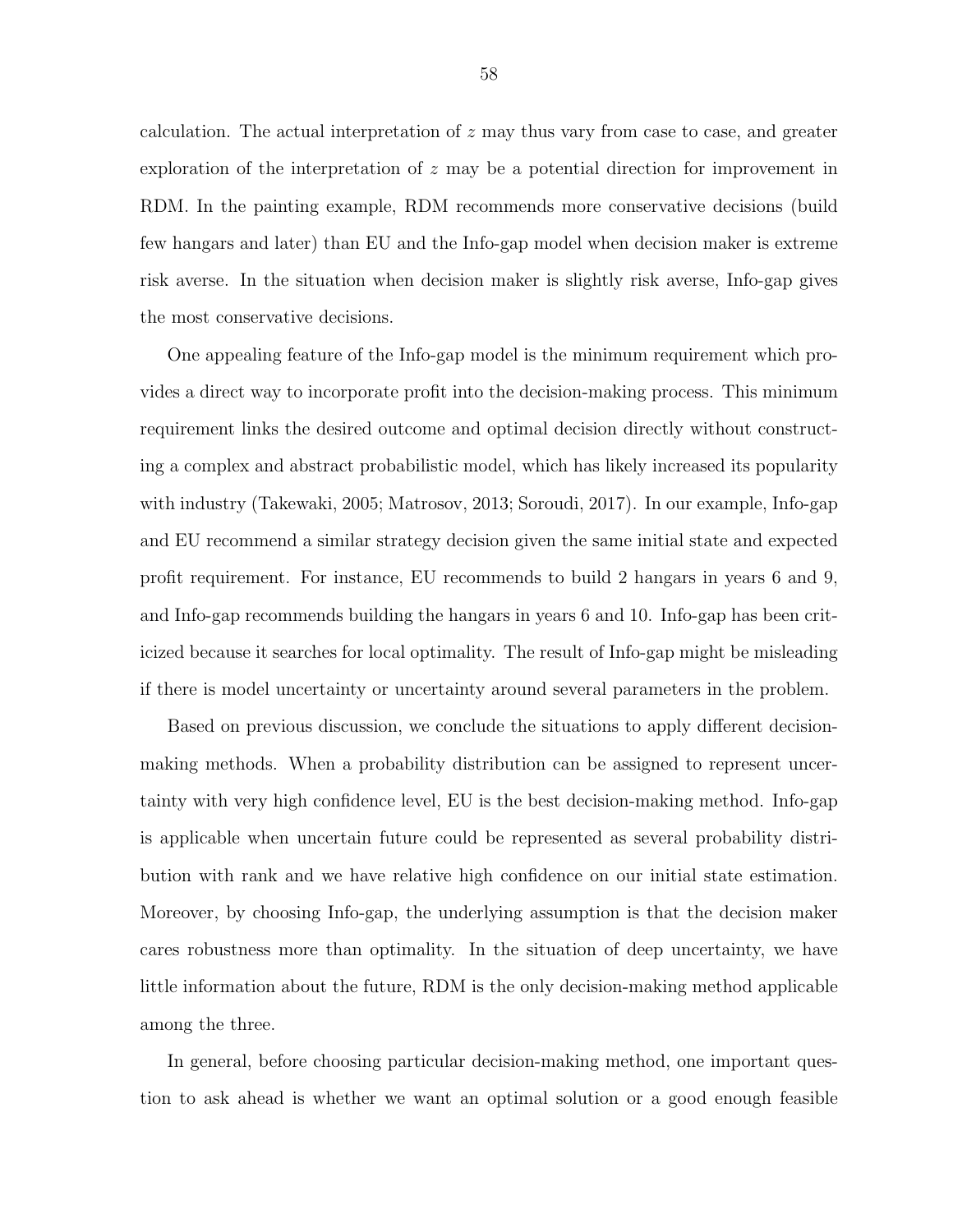solution. As the famous statement wrote by Box 1987, "All models are wrong, but some are useful." In the end, all of these decision-methods should be evaluated by their usefulness in making practical decisions.

## Bibliography

- Ahmed, S. (2000). Strategic planning under uncertainty: Stochastic integer programming approaches (Doctoral dissertation, University of Illinois at Urbana-Champaign).
- Alt, F. (1971). On the measurability of utility. In Preferences, utility, demand: A minnesota symposium. Harcourt Brace Jovanovich, reprint of Alt (1936), translated by Sigfried Schach.
- Applequist, G. E., Pekny, J. F., & Reklaitis, G. V. (2000). Risk and uncertainty in managing chemical manufacturing supply chains. Computers & Chemical Engineering, 24(9), 2211-2222.
- Bell, D. E. (1982). Regret in decision making under uncertainty. Operations Research, 30(5), 961-981.
- Ben-Haim, Y. (2004). Uncertainty, probability and information-gaps. Reliability Engineering & System Safety, 85(13), 249-266.
- Ben-Haim, Y. (2006). Info-gap decision theory : decisions under severe uncertainty / Yakov Ben-Haim (2nd ed.. ed.). Oxford: Oxford : Elsevier/Academic.
- Ben-Haim, Y., Demertzis, Maria. (2015). Decision Making in Times of Knightian Uncertainty: An Info-Gap Perspective. Economics: The Open-Access, Open Assessment E-Journal, 9(2015-42).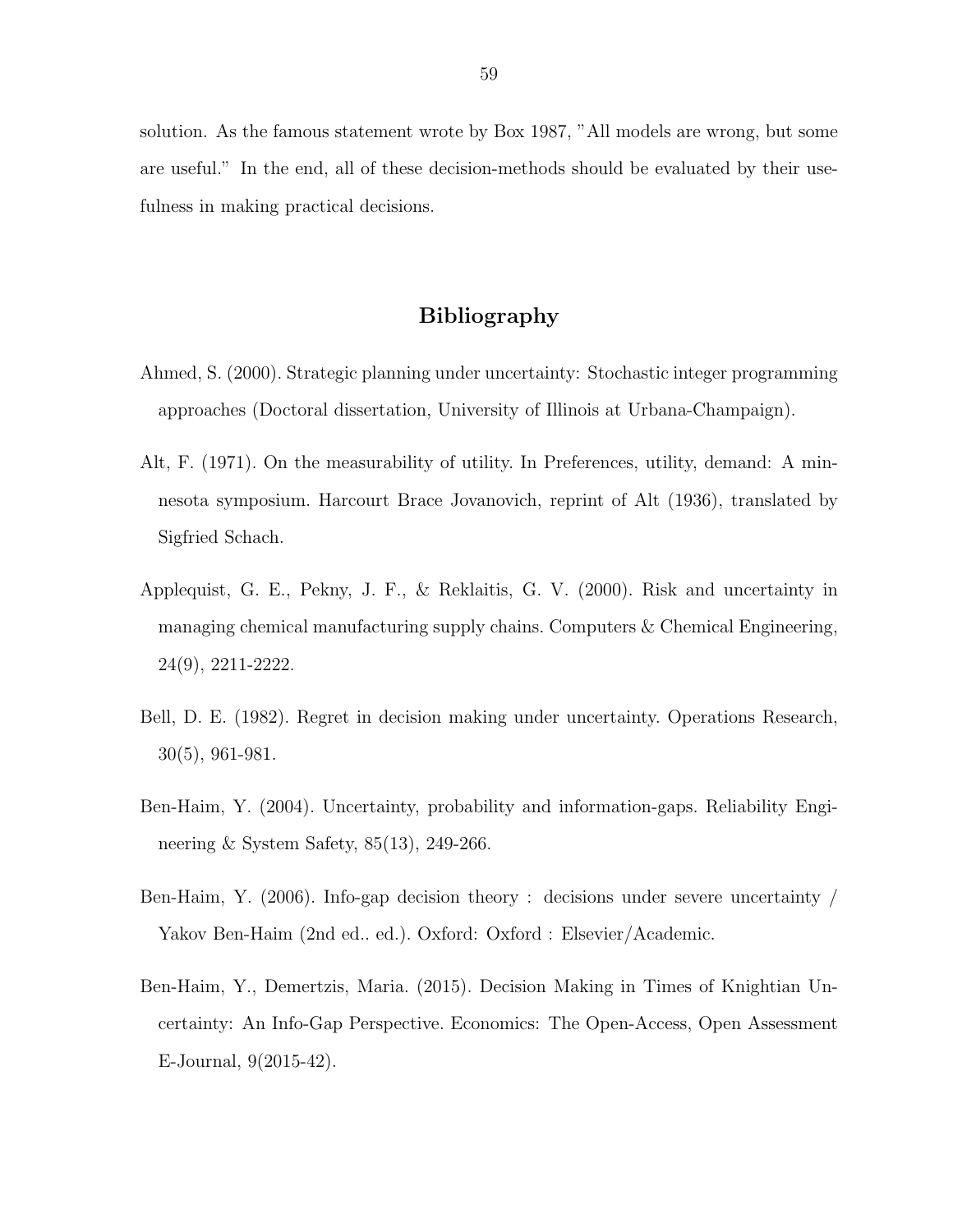- Bernoulli, D. (1954). Exposition of a new theory on the measurement of risk. Econometrica: Journal of the Econometric Society, 23-36.
- Box, G. E., & Draper, N. R. (1987). Empirical model-building and response surfaces (Vol. 424). New York: Wiley.
- Brouthers, K. D., & Brouthers, L. E. (2003). Why service and manufacturing entry mode choices differ: The influence of transaction cost factors, risk and trust. Journal of management studies, 40(5), 1179-1204.
- Charnes, A., & Cooper, W. W. (1959). Chance-Constrained Programming. Management Science, 6(1), 73-79.
- Charnes, A., & Cooper, W. W. (1983). Response to "Decision Problems under Risk and Chance Constrained Programming: Dilemmas in the Transition". Management Science, 29(6), 750-753.
- Courtney, H. (2001). 20/20 foresight: crafting strategy in an uncertain world. Harvard Business Press.
- Dimitris, B., & Aurlie, T. (2006). Robust and Data-Driven Optimization: Modern Decision Making Under Uncertainty Models, Methods, and Applications for Innovative Decision Making (pp. 95-122): INFORMS.
- Epstein, L. G. (1985). Decreasing Risk Aversion and Mean-Variance Analysis. Econometrica, 53(4), 945-961.
- Fishburn, P. C. (1970). Utility theory for decision making (No. RAC-R-105). Research Analysis Corp Mclean va.
- Groves, D. G., & Lempert, R. J. (2007). A new analytic method for finding policy-relevant scenarios. Global Environmental Change, 17(1), 73-85.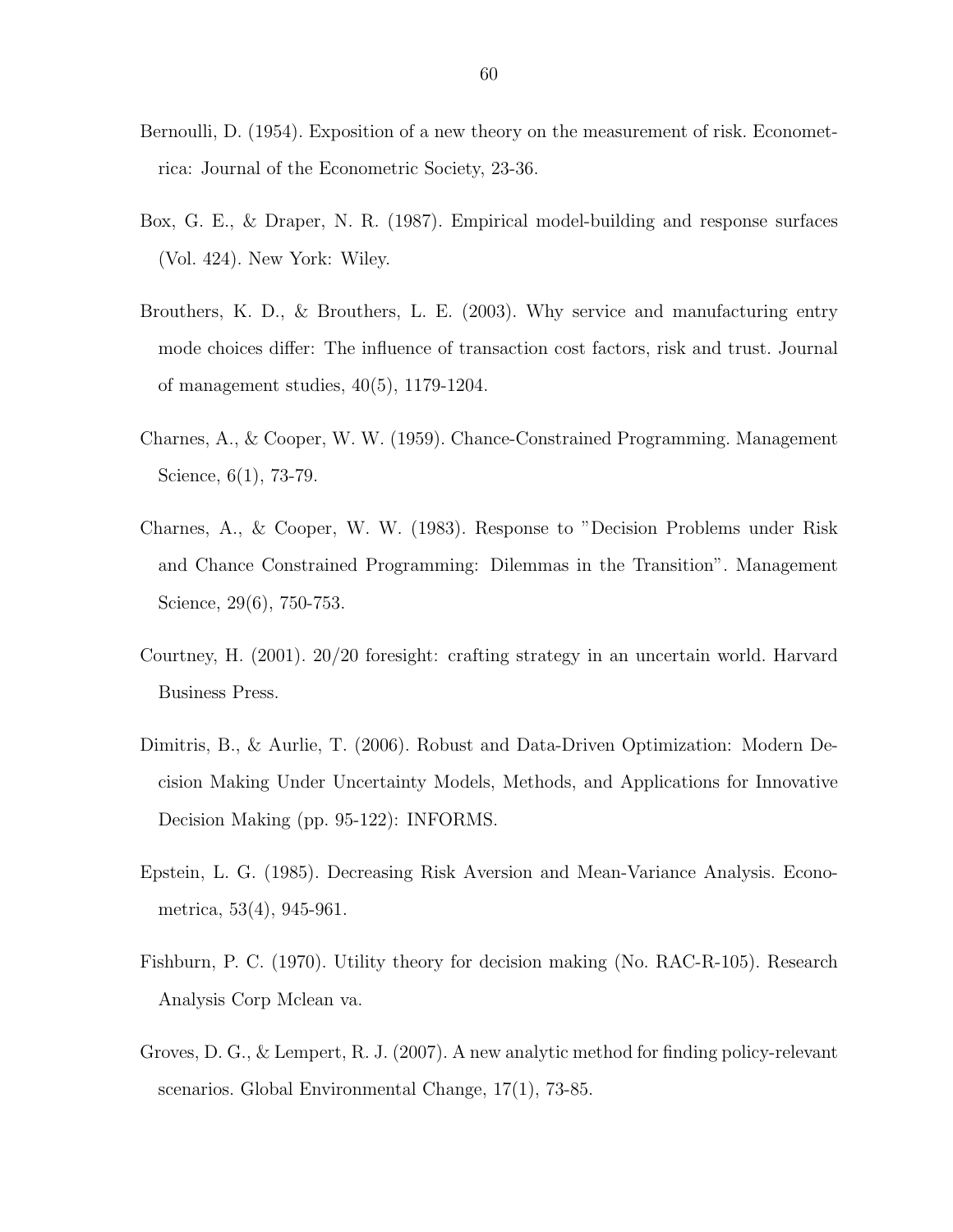- Hall, J. W., Lempert, R. J., Keller, K., Hackbarth, A., Mijere, C., & McInerney, D. J. (2012). Robust Climate Policies Under Uncertainty: A Comparison of Robust Decision Making and Info-Gap Methods. Risk analysis, 32(10), 1657-1672.
- Hayes, K. R., Barry, S. C., Hosack, G. R., & Peters, G. W. (2013). Severe uncertainty and info-gap decision theory. Methods in Ecology and Evolution, 4(7), 601-611.
- Hogan, A. J., Morris, J. G., & Thompson, H. E. (1981). Decision Problems under Risk and Chance Constrained Programming: Dilemmas in the Transition. Management Science, 27(6), 698-716.
- Hogan, A. J., Morris, J. G., & Thompson, H. E. (1984). Reply to Professors Charnes and Cooper Concerning Their Response to "Decision Problems under Risk and Chance Constrained Programming". Management Science, 30(2), 258-259.
- Hong, C. S., Karni, E., & Safra, Z. (1987). Risk aversion in the theory of expected utility with rank dependent probabilities. Journal of Economic theory, 42(2), 370-381.
- Ierapetritou, M. G., & Pistikopoulos, E. N. (1996). Global optimization for stochastic planning, scheduling and design problems. In Global optimization in engineering design (pp. 231-287). Springer US.
- Infanger, G. (1992). Planning under uncertainty solving large-scale stochastic linear programs (No. SOL-92-8). Stanford Univ., CA (United States). Systems Optimization Lab..
- Lempert, R. J. (2003). Shaping the next one hundred years : new methods for quantitative, long-term policy analysis / Robert J. Lempert, Steven W. Popper, Steven C. Bankes. Santa Monica, CA: Santa Monica, CA : RAND.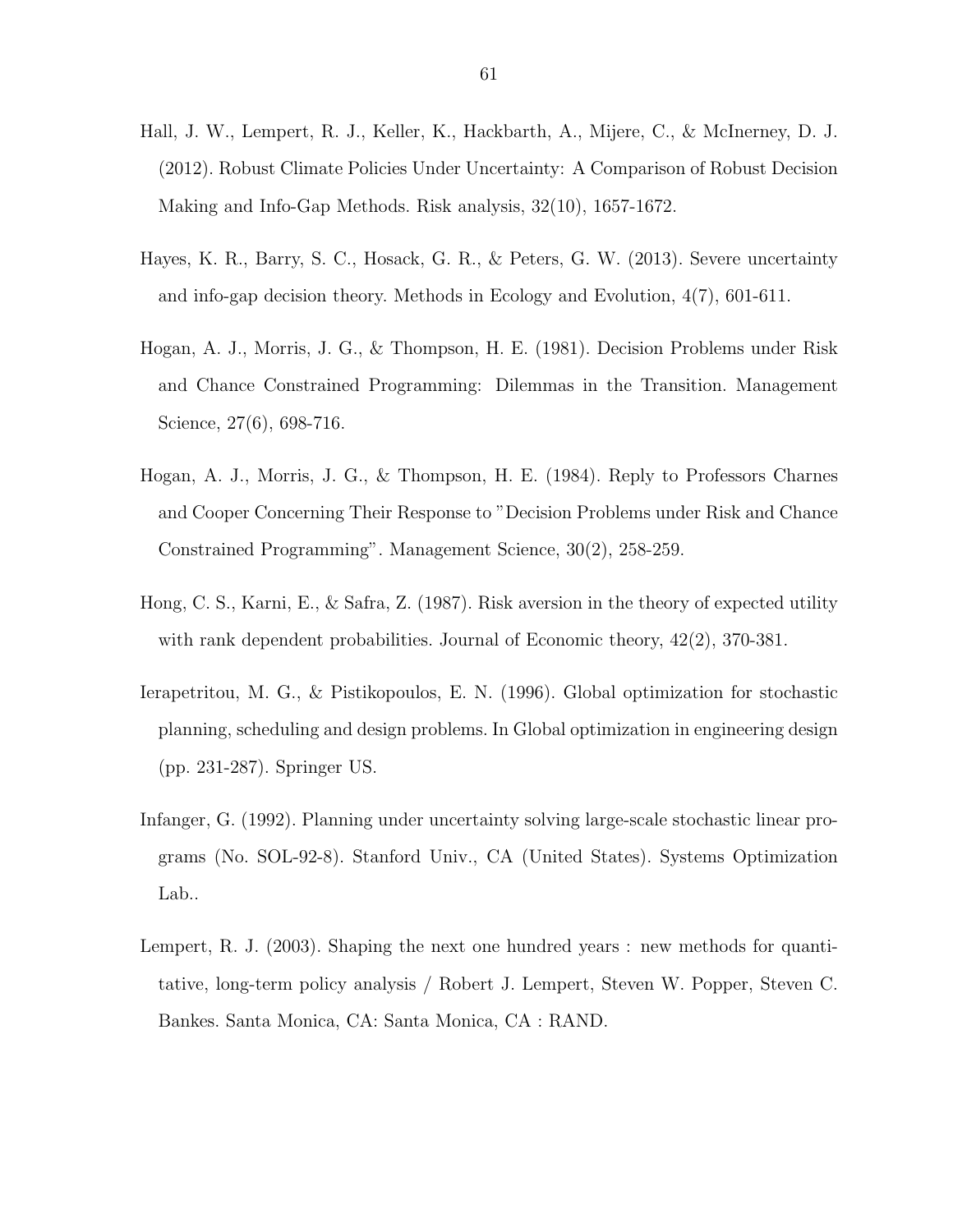- Lempert, R. J., & Collins, M. T. (2007). Managing the risk of uncertain threshold responses: comparison of robust, optimum, and precautionary approaches. Risk analysis, 27(4), 1009-1026.
- Kahneman, D., & Tversky, A. (1979). Prospect theory: An analysis of decision under risk. Econometrica: Journal of the econometric society, 263-291.
- Mahnovski, S. (2006). Robust decisions and deep uncertainty: An application of real options to public and private investment in hydrogen and fuel cell technologies. (3233779 Ph.D.), The Pardee RAND Graduate School, Ann Arbor.
- Mandelbaum, M., & Buzacott, J. (1990). Flexibility and decision making. European Journal of Operational Research, 44(1), 17-27.
- Matrosov, E. S., Woods, A. M., & Harou, J. J. (2013). Robust Decision Making and Info-Gap Decision Theory for water resource system planning. Journal of Hydrology, 494, 43-58.
- Mingers, J., & Rosenhead, J. (2001). Rational analysis for a problematic world revisited (Vol. 1). John Wiley and Sons Ltd.
- Moore, R. E. (1979). Methods and applications of interval analysis. Society for Industrial and Applied Mathematics.
- Moore, R., & Lodwick, W. (2003). Interval analysis and fuzzy set theory. Fuzzy sets and systems, 135(1), 5-9.
- Parzen, E. (1962). On estimation of a probability density function and mode. The annals of mathematical statistics, 33(3), 1065-1076.
- Quiggin, J. (2012). Generalized expected utility theory: The rank-dependent model. Springer Science & Business Media.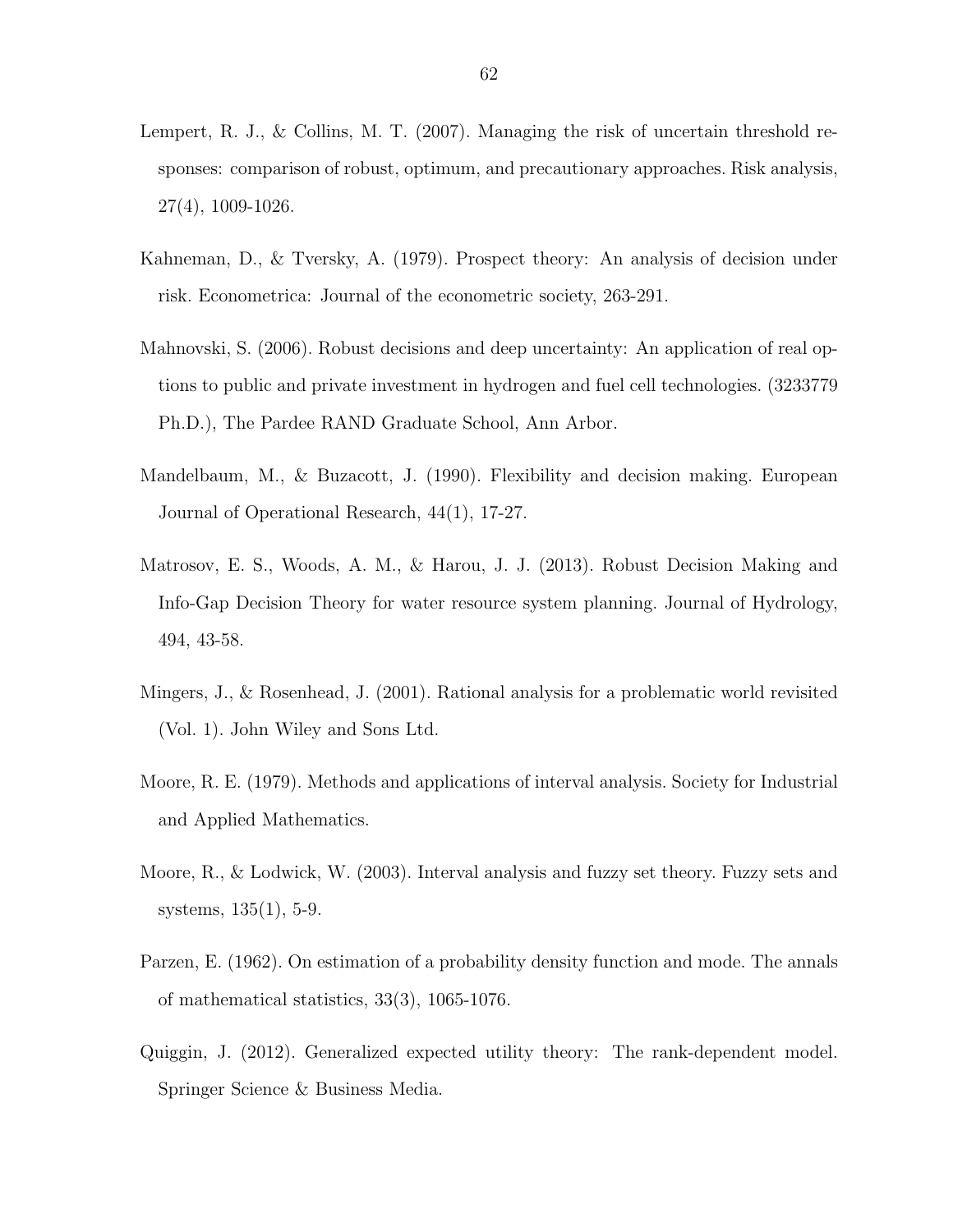- Rabin, M. (2000). Risk aversion and expectedutility theory: A calibration theorem. Econometrica, 68(5), 1281-1292.
- Samuelson, P. A. (1937). A note on measurement of utility. The review of economic studies, 4(2), 155-161.
- Santoso, T., Ahmed, S., Goetschalckx, M., & Shapiro, A. (2005). A stochastic programming approach for supply chain network design under uncertainty. European Journal of Operational Research, 167(1), 96-115.
- Sniedovich, M. (2007). The art and science of modeling decision-making under severe uncertainty. Decision Making in Manufacturing and Services, 1(2), 111-136.
- Sniedovich, M. (2008). The Fundamental Flaws in Info-Gap Decision Theory.
- Sniedovich, M. (2012). Fooled by local robustness. Risk Analysis, 32(10), 1630-1637.
- Sniedovich, M. (2014). Response to Burgman and Regan: The elephant in the rhetoric on infogap decision theory. Ecological Applications, 24(1), 229-233.
- Soroudi, A., Rabiee, A., & Keane, A. (2017). Information gap decision theory approach to deal with wind power uncertainty in unit commitment. Electric Power Systems Research, 145, 137-148.
- Starmer, C. (2000). Developments in Non-Expected Utility Theory: The Hunt for a Descriptive Theory of Choice under Risk. Journal of Economic Literature, 38(2), 332- 382.
- Steele, K. (2006). The precautionary principle: a new approach to public decisionmaking? Law, Probability and Risk, 5(1), 19-31.
- Takewaki, I., & Ben-Haim, Y. (2005). Info-gap robust design with load and model uncertainties. Journal of Sound and Vibration, 288(3), 551-570.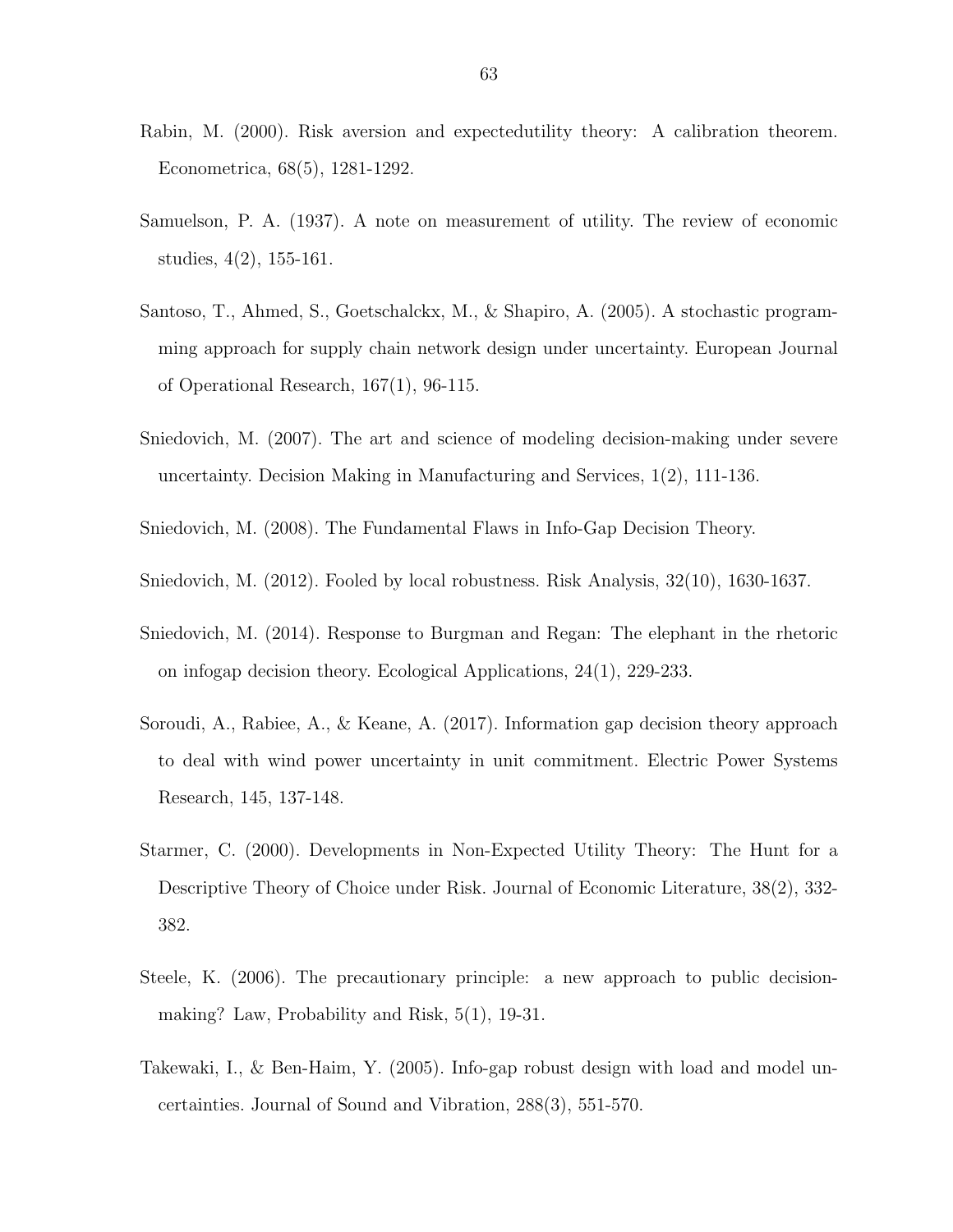- Tversky, A., & Kahneman, D. (1992). Advances in prospect theory: Cumulative representation of uncertainty. Journal of Risk and uncertainty, 5(4), 297-323.
- Walker, W. E., Harremos, P., Rotmans, J., van der Sluijs, J. P., van Asselt, M. B., Janssen, P., & Krayer von Krauss, M. P. (2003). Defining uncertainty: a conceptual basis for uncertainty management in model-based decision support. Integrated assessment, 4(1), 5-17.
- Walker, W. E., Lempert, R. J., & Kwakkel, J. H. (2013). Deep uncertainty. In Encyclopedia of operations research and management science (pp. 395-402). Springer US.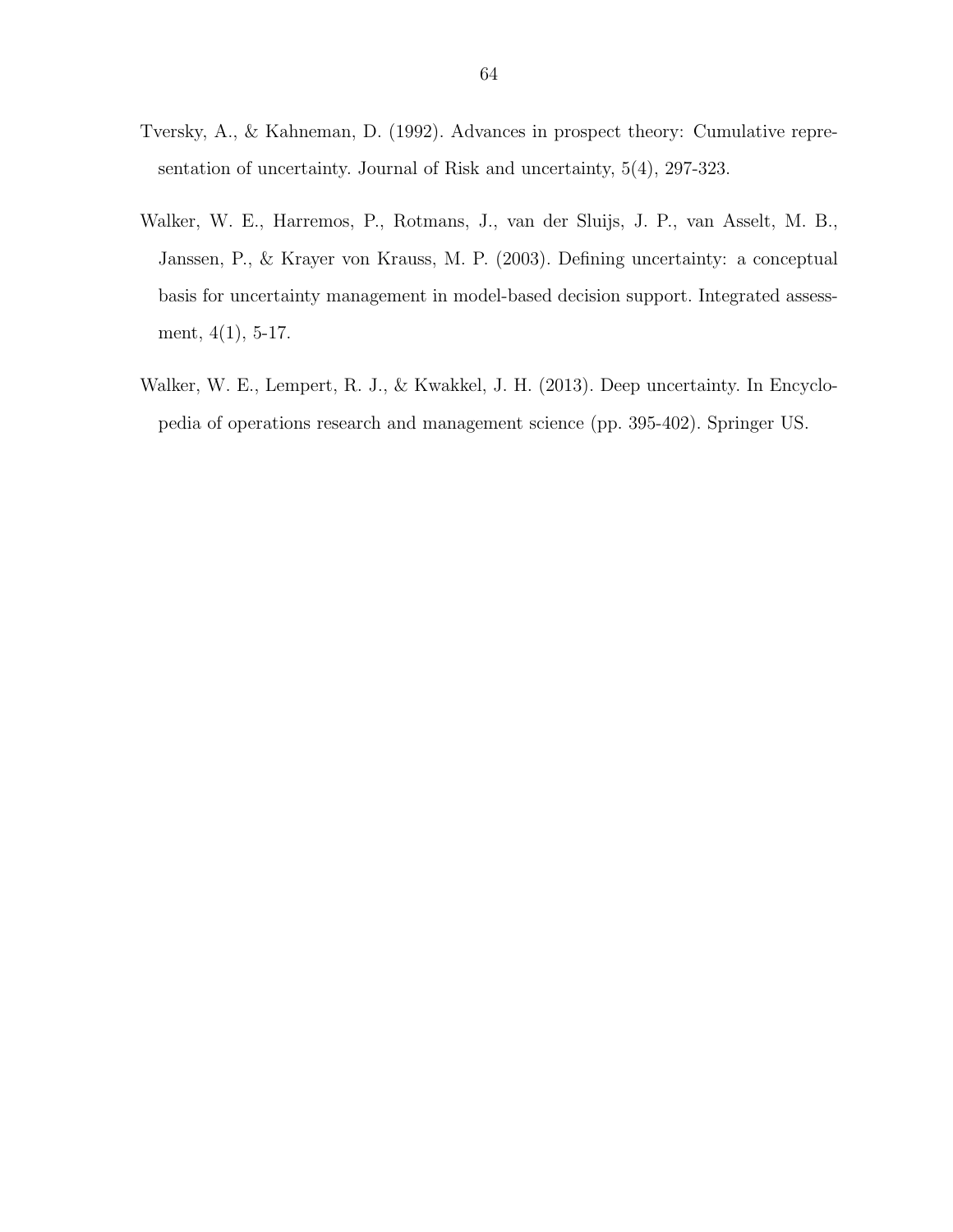## CHAPTER 4. GENERAL CONCLUSIONS

This research discusses demand forecasting and decision making for the purpose of long-term production planning. Although the analysis and discussions are tailed to aviation industry, the methodology could extend to other industries in industrial and manufacturing field.

In Chapter 2, several demand forecasting methods were studied and applied to Boeing's airliners (737, 777). We clarifies the assumptions of Brownian motion, geometric Brownian motion and ARIMA model. A modified Brownian motion model is purposed to address the correlation in historical orders of the 737. A comparison between purposed model and ARIMA is conducted. We conclude that ARIMA is applicable when high lag correlation is observed in data and accurate expected prediction is desired. Purposed Brownian motion model has more conservative expected prediction and shows wide range of possible future states. These information could be highly valuable when a long-term strategy decision needs to be made based on the forecasting. The application of GBM on forecasting of the 777 is also included. We shows that the traditional GBM fitting method does not work well under the present of high variability from small dataset. We demonstrate a new approach to fit GBM for the entire dataset. The starting position of fitted model could be adjusted according to variability of historical data. The advantage of this method is that it provides a flexible way for a decision maker to interpret the variability of data which could be highly dependent on domain knowledge. Same methods are applied to forecast other types of airliners (747, 767 and 787) which does not show on the paper. The predictions are shown in table [4.1.](#page-74-0)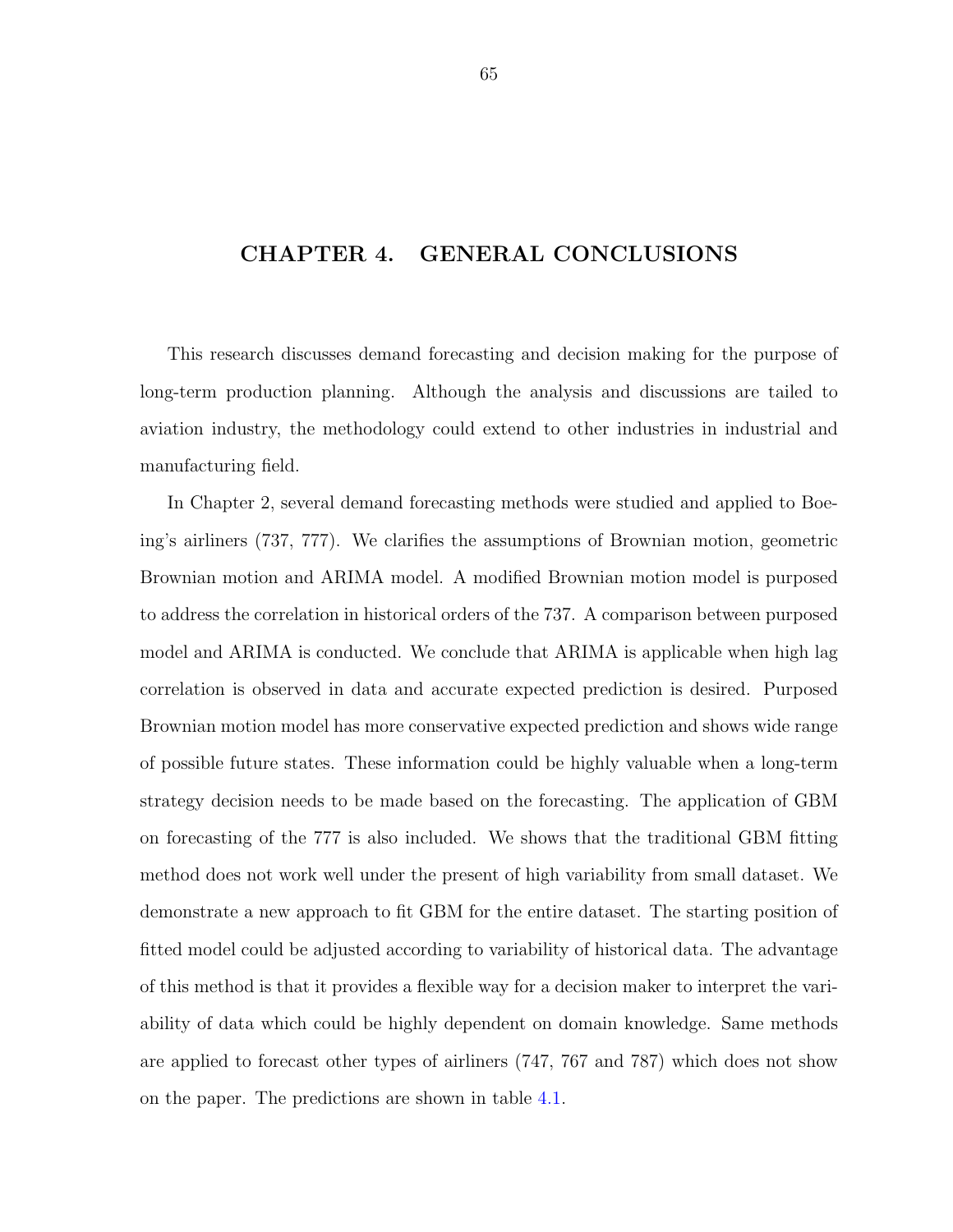<span id="page-74-0"></span>

| Airplane Size    |         | Airplane Model Prediction (median values) |
|------------------|---------|-------------------------------------------|
| Single-Aisle     | 737     | 20,072                                    |
| Small Wide-body  | 787,767 | 1,856                                     |
| Medium Wide-body | 777     | 1,823                                     |
| Large Wide-body  | 747     | 354                                       |
| Sum              |         | 24,105                                    |

Table 4.1 20 years forecasting of orders

In Chapter 3, a capacity planning which dedicates to investment decision is developed. As both non-linearity and uncertainty present in the model, simulation based method is used to find the solution. Three different decision making methods (Expected Utility, Robust Decision Making, Information Gap) are introduced and applied. We find the optimal strategy suggested by each method and test the sensitivity of model given different inputs. As expectation, expected utility method is highly sensitive to the input probability distribution. RDM and Info-gap which are designed for deep uncertainty, perform fairly stable and consistent outcomes. Detailed analysis and interpretation of result is conducted for each method. We find that the interpretation of z parameter in RDM is not exactly as the claim made by Lempert (2007). The actual effect of z primarily depends on problem which yields different minimum and maximum regret matrix. These three methods yield different suggested strategies under same setting. Compared to expected utility, the strategies made by RDM and Info-gap are more robust. In addition, RDM with extreme risk aversion and Info-gap have similar outcomes for this problem. We conclude the advantages and limitations of these decision making methods and specify the situations when they are applicable.

By combining demand forecasting and decision making together, we purpose an overall framework on long-term capacity planning. The research provides a quick overview of capacity planning problem by choosing proper models. It helps decision maker to understand the risk of decision with existing univariate data without putting enormous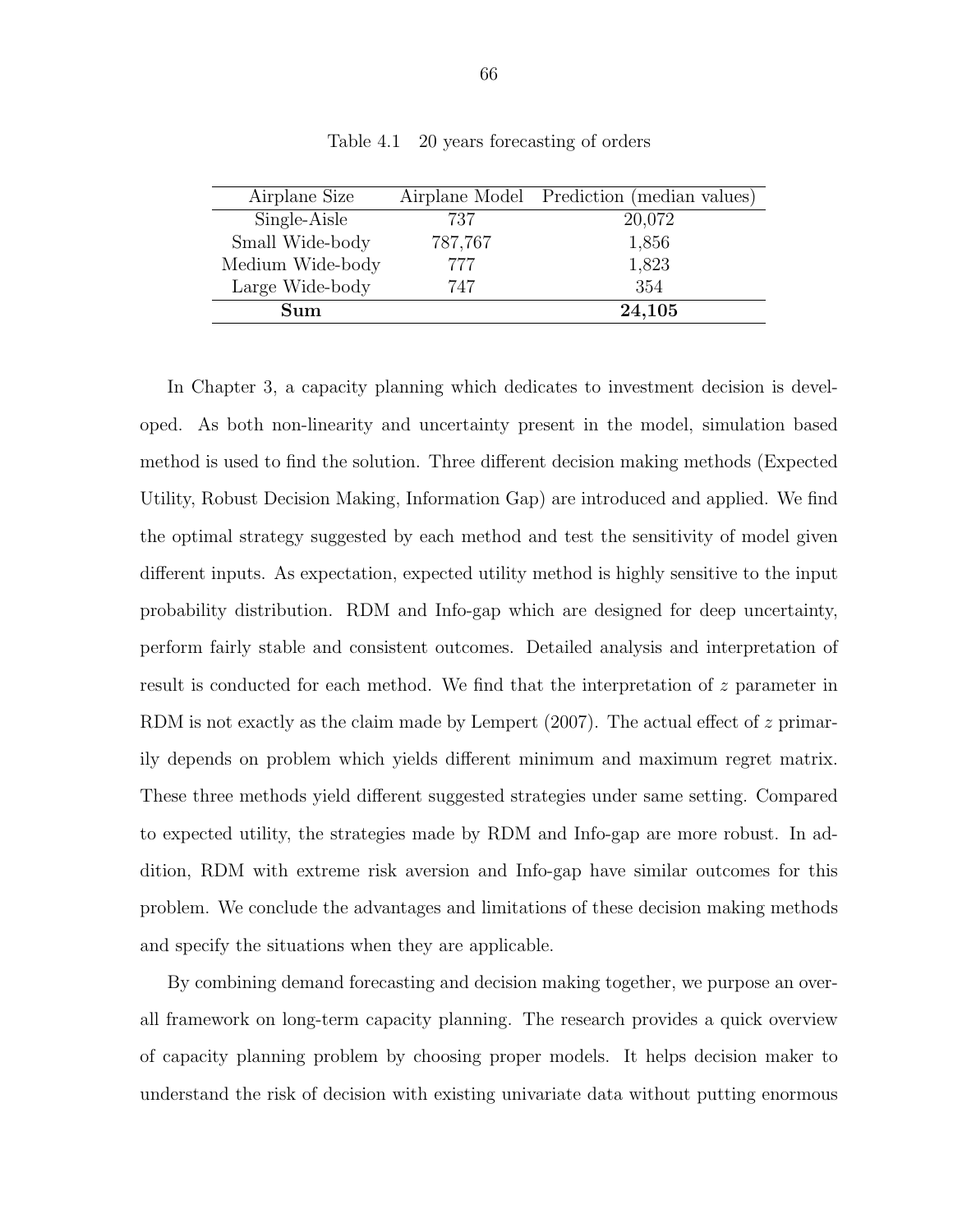amount of effort on collecting multivariate data and developing complex causal model. Therefore, the study is a good starting point for the initial estimation of risk in long-term capacity planning problem. In future research, more important data such as macroeconomics, fuel price could be collected. With the support of additional information, a careful designed multivariate model is likely to reduce the uncertainty further and yields high quality capacity planning strategy.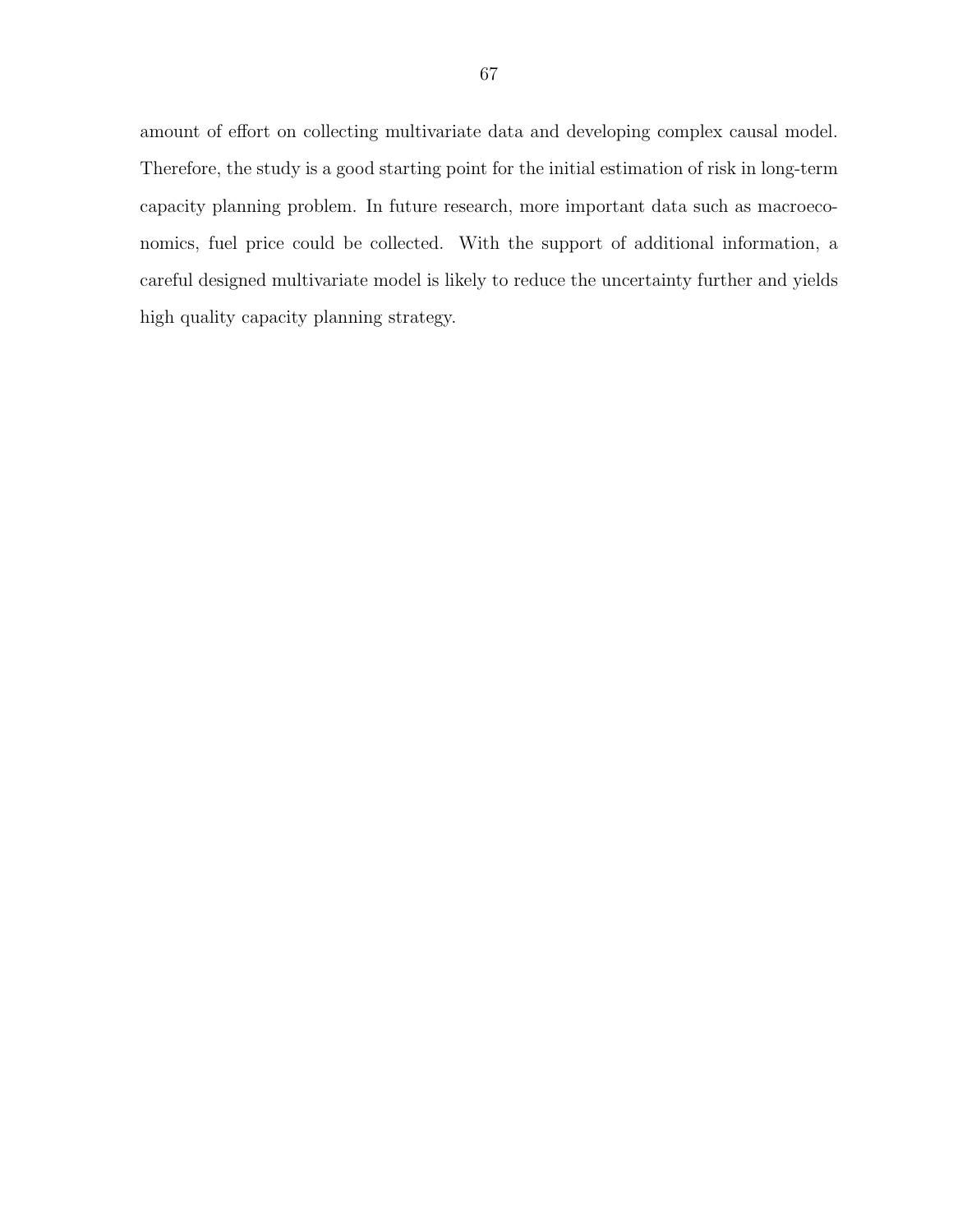## BIBLIOGRAPHY

- A. B. Bonfill, Miguel; Espua, Antonio; Puigjaner, Luis, "Risk Management in the Scheduling of Batch Plants under Uncertain Market Demand," Industrial & Engineering Chemistry Research, vol. 43, pp. 741-750, 2004/02/01 2004.
- Ahmed, S. K., AlanJ; Parija, Gyana. (2003). A Multi-Stage Stochastic Integer Programming Approach for Capacity Expansion under Uncertainty. Journal of Global Optimization, 26(1), 3-24.
- Airbus Commercial. Available: http://www.airbus.com/company/market/ordersdeliveries/, 2015
- Boeing Commercial. Available: http://www.boeing.com/commercial/, 2015
- Chen, Z.-L. L., Shanling; Tirupati, Devanath. (2002). A scenario-based stochastic programming approach for technology and capacity planning. Computers & Operations Research, 29(7), 781-806.
- G. D. M. Eppen, R. Kipp; Schrage, Linus, "OR PracticeA Scenario Approach to Capacity Planning," Operations Research, vol. 37, pp. 517-527, 1989/08/01 1989.
- Geng, N. J., Zhibin; Chen, Feng. (2009). Stochastic programming based capacity planning for semiconductor wafer fab with uncertain demand and capacity. European Journal of Operational Research, 198(3), 899-908.
- Groothuis, S., Van Merode, G., & Hasman, A. (2001). Simulation as decision tool for capacity planning. Computer methods and programs in biomedicine, 66(2), 139-151.
- Higgins, A., & Davies, I. (2005). A simulation model for capacity planning in sugarcane transport. Computers and Electronics in Agriculture, 47(2), 85-102.